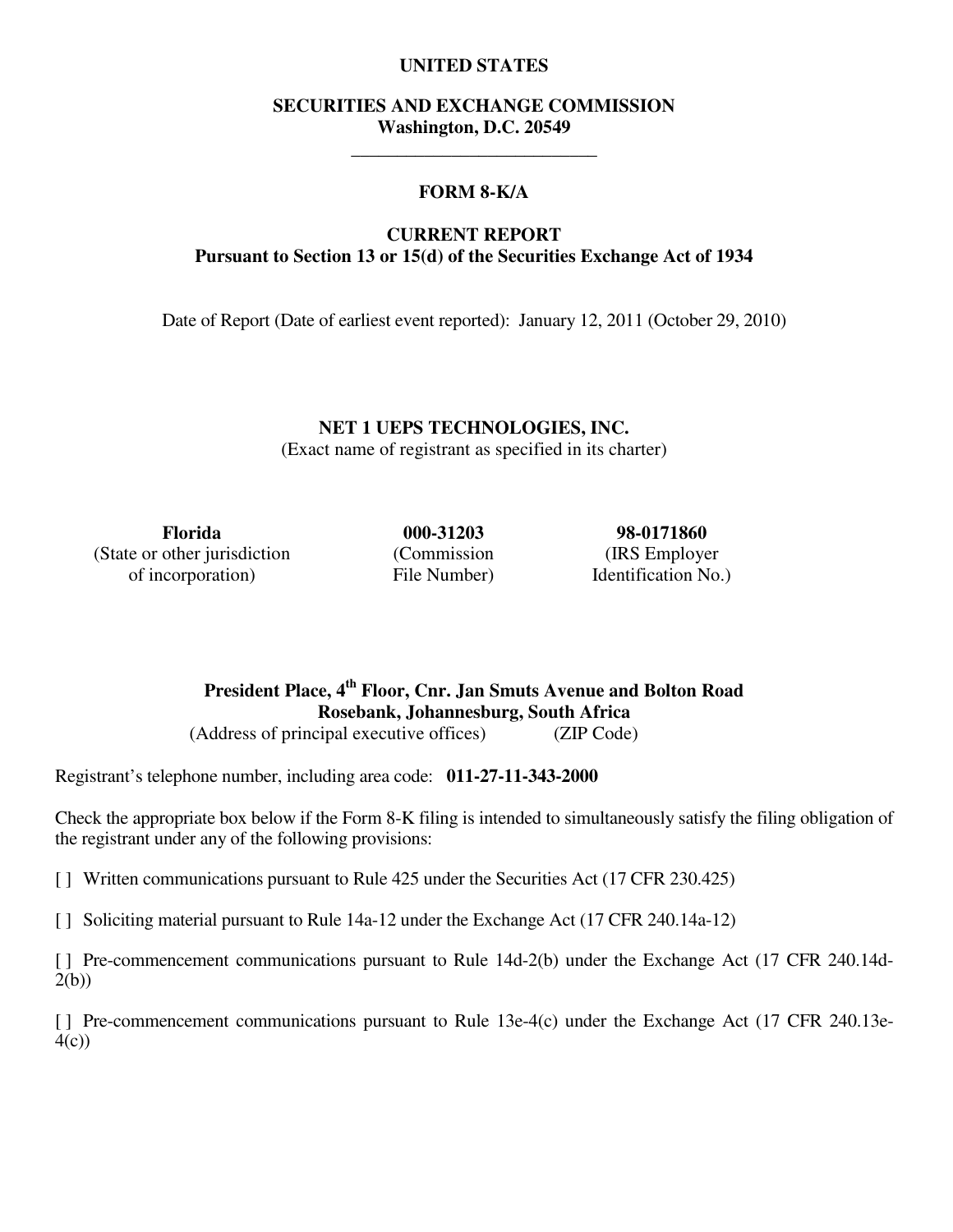## **Explanatory Note**

.

On October 29, 2010, we acquired 98.73% of the issued share capital of KSNET, Inc. ("KSNET") for a cash payment of KRW 270 billion (the "Acquisition"), subject to an estimated post-closing working capital adjustment of \$2.1 million. Under the share purchase agreement, we were required to transfer the movement in net working capital (excluding deferred taxes) between June 30, 2010, and October 29, 2010 to the sellers.

On November 3, 2010, we filed a Current Report on Form 8-K (the "Form 8-K") under Item 2.01 to report the completion of the Acquisition. In response to parts (a) and (b) of Item 9.01 of the Form 8-K, we stated that we would file the required financial information by amendment, as permitted by Item 9.01. This Form 8-K/A is being filed to provide certain historical financial statements of KSNET and pro forma financial information

## **Item 9.01. Financial Statements and Exhibits.**

#### (a) Financial statements of businesses acquired.

| Report of Independent Registered Public Accounting Firm                            | $F-1$  |
|------------------------------------------------------------------------------------|--------|
| KSNET, Inc. audited financial statements comprising:                               |        |
| Balance Sheets as of December 31, 2009 and 2008                                    | $F-2$  |
| Statements of Income for the years ended December 31, 2009, 2008 and 2007          | $F-3$  |
| Statements of Changes in Equity and Comprehensive Income for the years ended       |        |
| December 31, 2009, 2008 and 2007                                                   | $F-4$  |
| Statements of Cash Flows for the years ended December 31, 2009, 2008 and 2007      | $F-5$  |
| Notes to the Financial Statements for the years ended December 31, 2009, 2008 and  |        |
| 2007                                                                               | $F-7$  |
| KSNET, Inc. unaudited financial statements comprising:                             |        |
| Unaudited Balance Sheets as of June 30, 2010 and 2009                              | $F-31$ |
| Unaudited Statements of Income for the six months ended June 30, 2010 and 2009     | $F-32$ |
| Unaudited Statements of Changes in Equity and Comprehensive Income for the six     |        |
| months ended June 30, 2010 and 2009                                                | $F-33$ |
| Unaudited Statements of Cash Flows for the six months ended June 30, 2010 and 2009 | $F-34$ |
| Notes to the Unaudited Financial Statements for the six months ended June 30, 2010 |        |
| and 2009                                                                           | $F-36$ |
|                                                                                    |        |

(b) Pro forma financial information.

Unaudited Pro Forma Combined Financial Statements for Net 1 UEPS Technologies, Inc. comprising: Unaudited Pro Forma Combined Balance Sheet as of June 30, 2010 F-60 Unaudited Pro Forma Combined Statement of Operations for the year ended June 30, 2010 F-61 Notes to the Unaudited Pro Forma Combined Financial Statements F-62

(d) Exhibits

**Exhibits Description**  23.1 Consent of Ernst & Young Han Young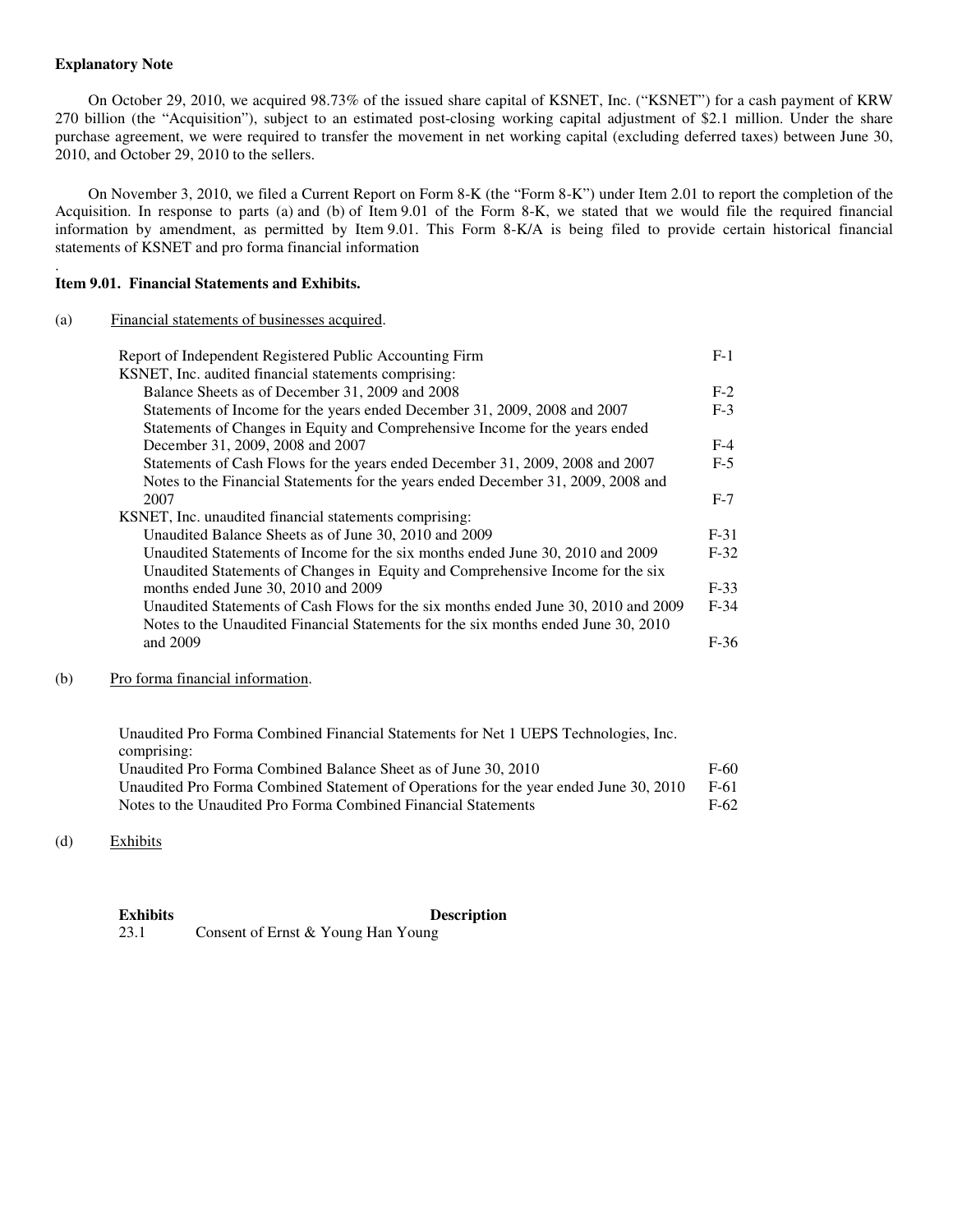#### Report of Independent Registered Public Accounting Firm

The Board of Directors and Shareholders KSNET, Inc.

We have audited the accompanying balance sheets of KSNET, Inc. (the "Company") as of December 31, 2009 and 2008, and the related statements of income, changes in equity and comprehensive income, and cash flows for each of the three years in the period ended December 31, 2009. These financial statements are the responsibility of the Company's management. Our responsibility is to express an opinion on these financial statements based on our audits.

We conducted our audits in accordance with auditing standards generally accepted in the United States. Those standards require that we plan and perform the audit to obtain reasonable assurance about whether the financial statements are free of material misstatement. We were not engaged to perform an audit of the Company's internal control over financial reporting. Our audits included consideration of internal control over financial reporting as a basis for designing audit procedures that are appropriate in the circumstances, but not for the purpose of expressing an opinion on the effectiveness of the Company's internal control over financial reporting. Accordingly, we express no such opinion. An audit also includes examining, on a test basis, evidence supporting the amounts and disclosures in the financial statements, assessing the accounting principles used and significant estimates made by management, and evaluating the overall financial statement presentation. We believe that our audits provide a reasonable basis for our opinion.

In our opinion, the financial statements referred to above present fairly, in all material respects, the financial position of the Company at December 31, 2009 and 2008, and the results of its operations and its cash flows for each of the three years in the period ended December 31, 2009, in conformity with U.S. generally accepted accounting principles.

/s/ Ernst & Young Han Young Seoul, Republic of Korea January 10, 2011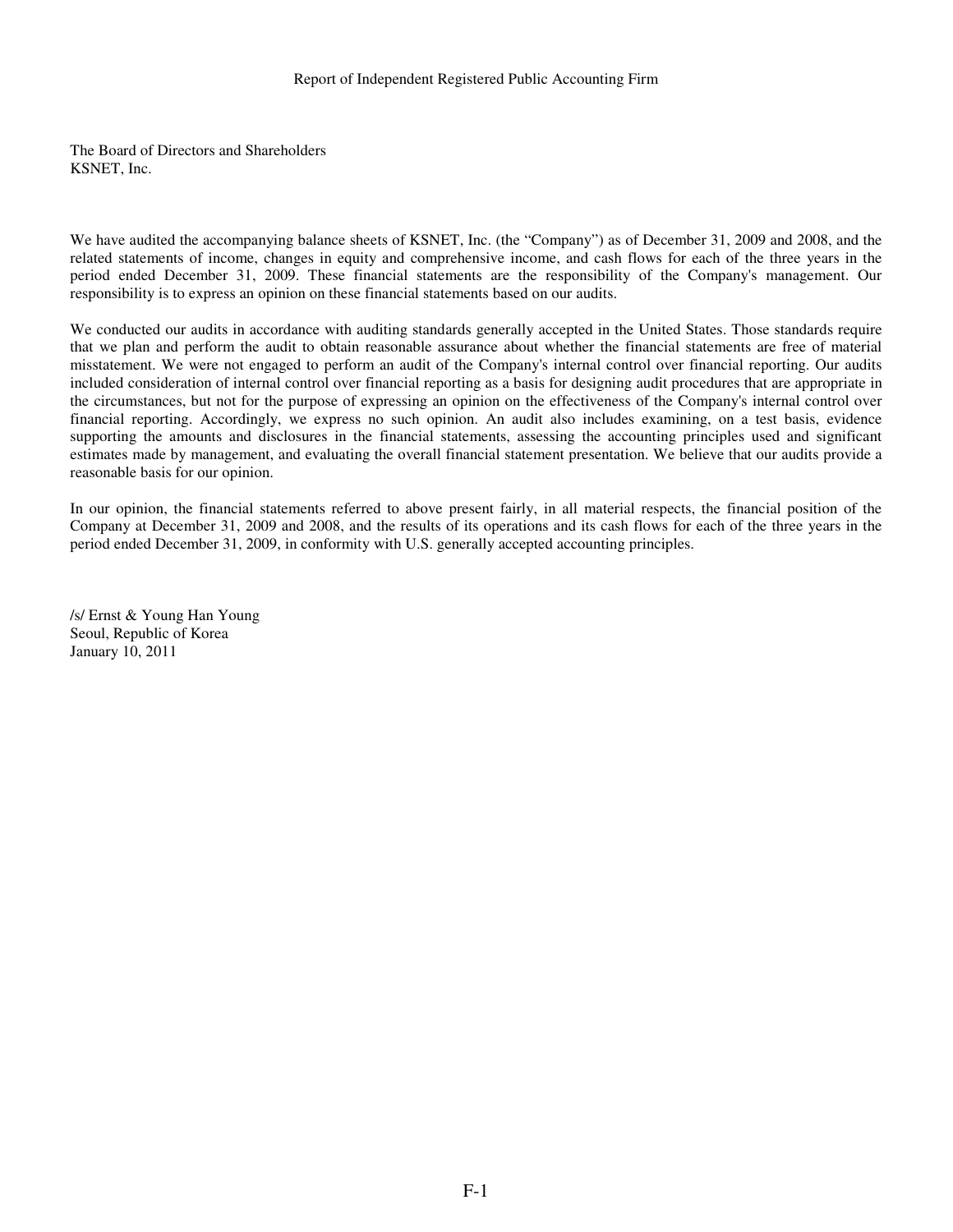## **KSNET, Inc. BALANCE SHEETS as of December 31, 2009 and 2008**

|                                                                                                                                                                                              |   | (In thousands of Korean won,<br>except share data) |   |            |
|----------------------------------------------------------------------------------------------------------------------------------------------------------------------------------------------|---|----------------------------------------------------|---|------------|
|                                                                                                                                                                                              |   | 2009                                               |   | 2008       |
| <b>ASSETS</b>                                                                                                                                                                                |   |                                                    |   |            |
| <b>CURRENT ASSETS</b>                                                                                                                                                                        |   |                                                    |   |            |
| Cash and cash equivalents (Note 6)                                                                                                                                                           | ₩ | 18,650,898                                         | ₩ | 8,097,531  |
| Short-term financial instruments (Notes 3, 6 and 18)                                                                                                                                         |   | 2,228,000                                          |   | 5,738,000  |
| Accounts receivable, net (Notes 4 and 6)                                                                                                                                                     |   | 10,911,842                                         |   | 7,693,116  |
| Inventory (Note 5)                                                                                                                                                                           |   | 961,153                                            |   | 1,029,647  |
| Deferred tax assets (Note 15)                                                                                                                                                                |   | 482,053                                            |   | 729,238    |
| Other current assets (Notes 6, 11 and 20)                                                                                                                                                    |   | 13,046,226                                         |   | 9,796,119  |
| Total current assets                                                                                                                                                                         |   | 46,280,172                                         |   | 33,083,651 |
| AVAILABLE-FOR-SALE SECURITIES (Note 6)                                                                                                                                                       |   | 100,000                                            |   | 100,000    |
| PROPERTY AND EQUIPMENT, net (Note 9)                                                                                                                                                         |   | 24,870,181                                         |   | 20,545,591 |
| INTANGIBLE ASSETS, net (Note 10)                                                                                                                                                             |   | 23,385                                             |   | 30,772     |
| NON-CURRENT ACCOUNTS RECEIVABLE, net (Notes 4 and 6)                                                                                                                                         |   | 1,906,418                                          |   | 2,889,876  |
| NON-CURRENT DEFERRED TAX ASSETS (Note 15)                                                                                                                                                    |   |                                                    |   | 38,918     |
| OTHER NON-CURRENT ASSETS (Notes 3, 6 and 11)                                                                                                                                                 |   | 5,568,270                                          |   | 5,751,657  |
| <b>TOTAL ASSETS</b>                                                                                                                                                                          |   | 78,748,426                                         |   | 62,440,465 |
| <b>LIABILITIES</b>                                                                                                                                                                           |   |                                                    |   |            |
| <b>CURRENT LIABILITIES</b>                                                                                                                                                                   |   |                                                    |   |            |
| Accounts payable (Note 6)                                                                                                                                                                    |   | 6,462,841                                          |   | 4,301,624  |
| Short-term borrowings (Note 6)                                                                                                                                                               |   |                                                    |   | 4,000,000  |
| Current portion of long-term debt (Notes 6 and 8)                                                                                                                                            |   | 10,000,000                                         |   |            |
| Other current liabilities (Notes 6, 7, 11 and 20)                                                                                                                                            |   | 16,744,433                                         |   | 13,617,056 |
| Total current liabilities                                                                                                                                                                    |   | 33, 207, 274                                       |   | 21,918,680 |
| LONG-TERM DEBT (Notes 6 and 8)                                                                                                                                                               |   |                                                    |   | 4,000,000  |
| ACCRUED SEVERANCE BENEFITS, net (Note 14)                                                                                                                                                    |   | 749,779                                            |   | 733,989    |
| NON-CURRENT DEFERRED TAX LIABILITIES (Note 15)                                                                                                                                               |   | 389,488                                            |   |            |
| OTHER NON-CURRENT LIABILITIES (Notes 11 and 15)                                                                                                                                              |   | 963,778                                            |   |            |
| <b>TOTAL LIABILITIES</b>                                                                                                                                                                     |   | 35,310,319                                         |   | 26,652,669 |
| <b>EQUITY</b>                                                                                                                                                                                |   |                                                    |   |            |
| <b>COMMON STOCK (Note 13)</b>                                                                                                                                                                |   | 6,802,883                                          |   | 7,275,892  |
| Authorized shares: 36,500,000 with \\$500 par value at December 31, 2009 and 2008<br>Issued and outstanding shares: 13,605,766 and 14,551,784 at December 31, 2009 and 2008,<br>respectively |   |                                                    |   |            |
| ADDITIONAL PAID-IN-CAPITAL (Note 13)                                                                                                                                                         |   | 33,568                                             |   | 33,568     |
| <b>RETAINED EARNINGS</b>                                                                                                                                                                     |   | 36,601,656                                         |   | 28,478,336 |
| <b>TOTAL EQUITY</b>                                                                                                                                                                          |   | 43,438,107                                         |   | 35,787,796 |
| <b>TOTAL LIABILITIES AND EQUITY</b>                                                                                                                                                          | ₩ | 78,748,426                                         | ₩ | 62,440,465 |
|                                                                                                                                                                                              |   |                                                    |   |            |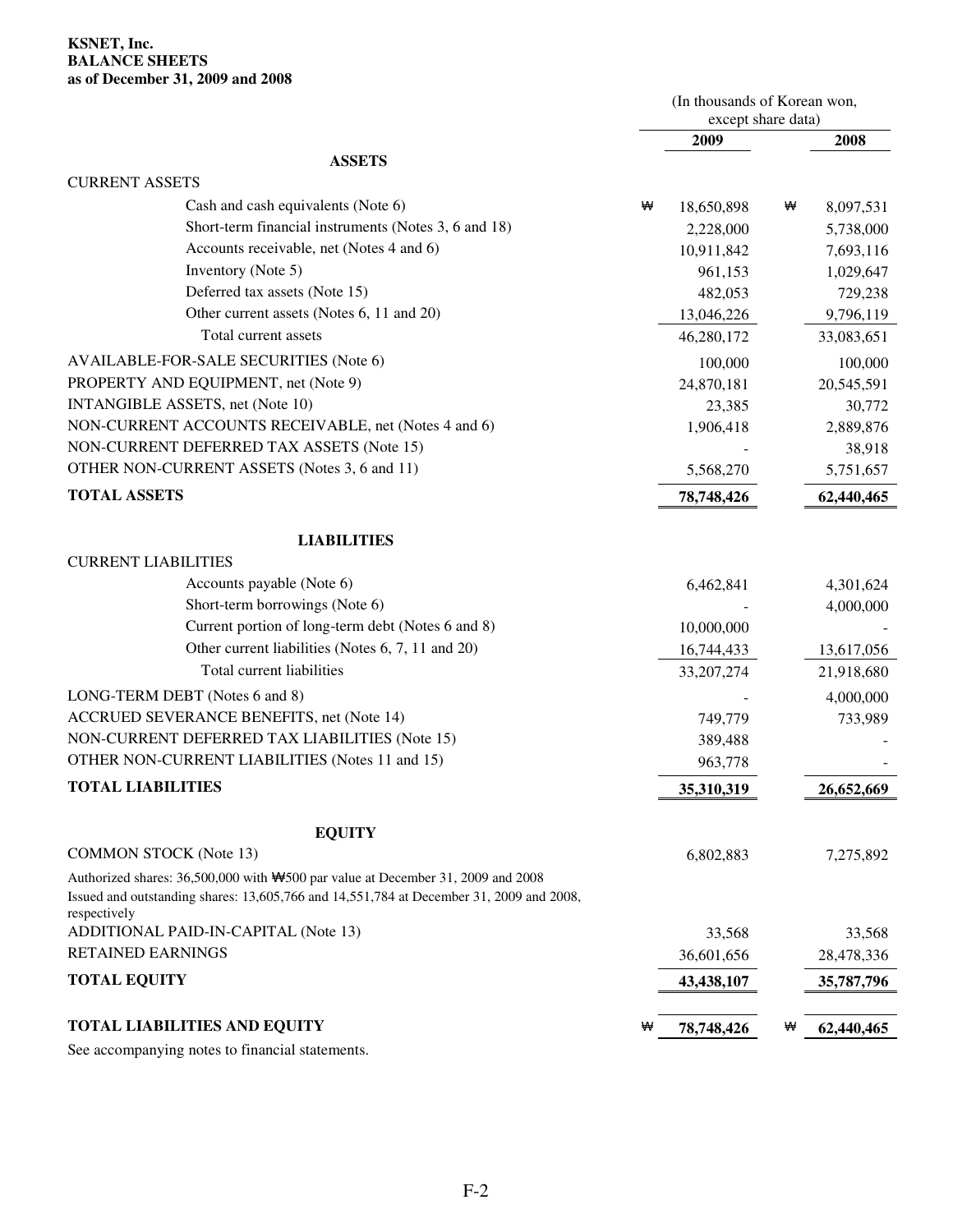## **KSNET, Inc STATEMENTS OF INCOME for the years ended December 31, 2009, 2008 and 2007**

|                                                     | (In thousands of Korean won, except per share data) |            |   |            |   |            |
|-----------------------------------------------------|-----------------------------------------------------|------------|---|------------|---|------------|
|                                                     |                                                     | 2009       |   | 2008       |   | 2007       |
| <b>REVENUE</b>                                      |                                                     |            |   |            |   |            |
| Services rendered                                   | ₩                                                   | 87,382,235 | ₩ | 72,434,882 | ₩ | 66,306,804 |
| Sale of merchandise (Note 20)                       |                                                     | 2,657,854  |   | 3,260,281  |   | 4,025,601  |
| Others                                              |                                                     | 196,260    |   | 345,838    |   | 47,707     |
|                                                     |                                                     | 90,236,349 |   | 76,041,001 |   | 70,380,112 |
| <b>EXPENSE</b>                                      |                                                     |            |   |            |   |            |
| Cost of services rendered                           |                                                     | 45,193,746 |   | 36,384,790 |   | 32,371,800 |
| Cost of merchandise sold (Note 20)                  |                                                     | 2,694,231  |   | 3,411,359  |   | 4,167,976  |
| Selling, general and administrative expenses        |                                                     | 23,804,823 |   | 1,759,563  |   | 21,571,238 |
| Depreciation and amortization                       |                                                     | 3,057,302  |   | 3,072,933  |   | 2,741,552  |
|                                                     |                                                     | 74,750,102 |   | 64,628,645 |   | 60,852,566 |
| OPERATING INCOME                                    |                                                     | 15,486,247 |   | 11,412,356 |   | 9,527,546  |
| <b>INTEREST INCOME, net</b>                         |                                                     | 209,430    |   | 1,152,529  |   | 3,154,316  |
| OTHER INCOME (EXPENSE), net (Note 12)               |                                                     | 47,436     |   | (252, 551) |   | 158,596    |
| INCOME BEFORE INCOME TAXES                          |                                                     | 15,743,113 |   | 12,312,334 |   | 12,840,458 |
| <b>INCOME TAX EXPENSE (Note 15)</b>                 |                                                     | 3,851,074  |   | 3,135,605  |   | 4,274,357  |
| <b>NET INCOME</b>                                   | ₩                                                   | 11,892,039 | ₩ | 9,176,729  | ₩ | 8,566,101  |
| Net income per share (Note 16)                      |                                                     |            |   |            |   |            |
| Basic earnings attributable to KSNET shareholders   | ₩                                                   | 862        | ₩ | 616        | ₩ | 529        |
| Diluted earnings attributable to KSNET shareholders | ₩                                                   | 862        | ₩ | 616        | ₩ | 424        |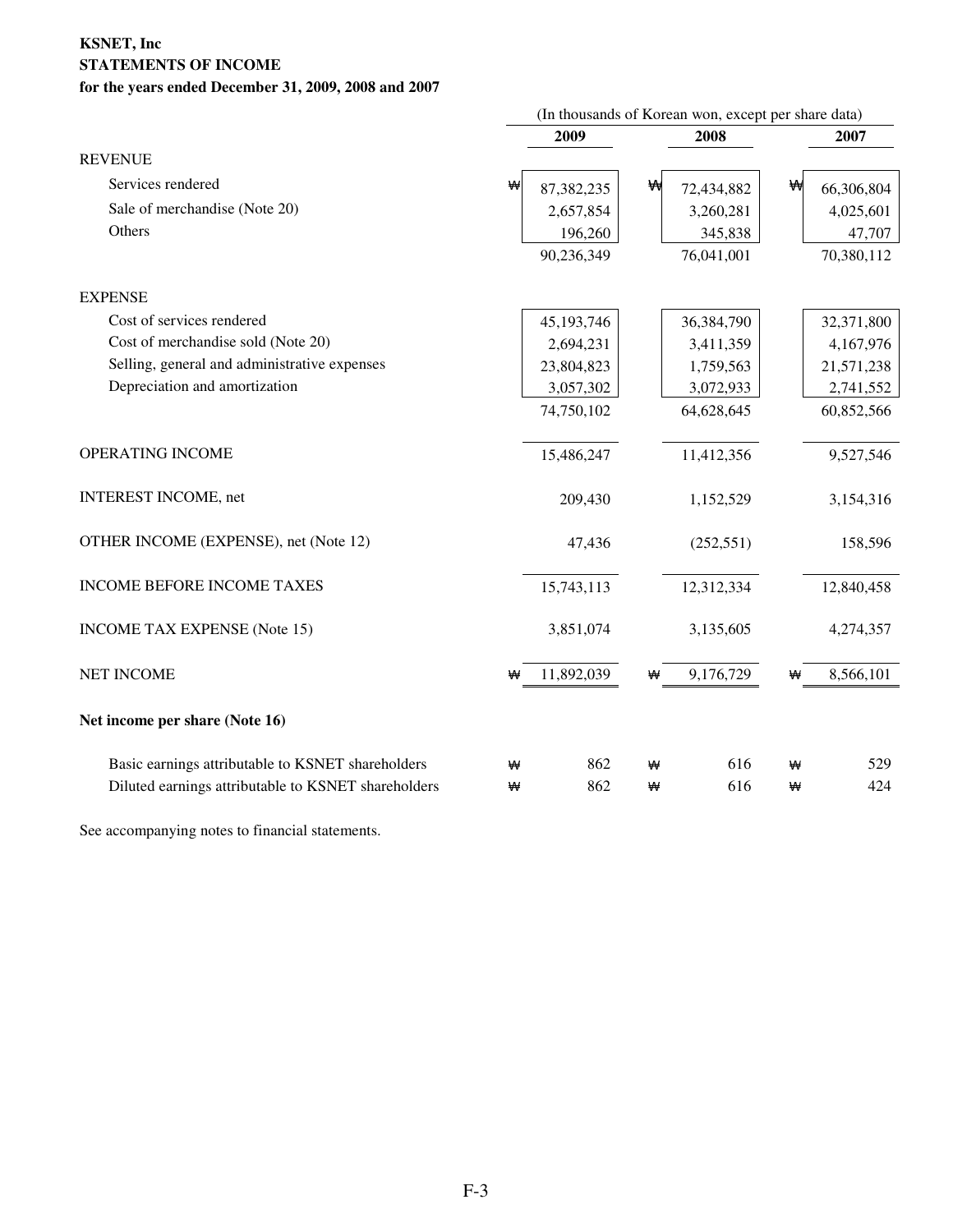## **KSNET, Inc. STATEMENTS OF CHANGES IN EQUITY AND COMPREHENSIVE INCOME (in thousands of Korean won, except share data) for the years ended December 31, 2009, 2008 and 2007**

|                                              |                     |                                | Common stock    |   |                               |                     | Preferred stock   |                               |                      |                 |
|----------------------------------------------|---------------------|--------------------------------|-----------------|---|-------------------------------|---------------------|-------------------|-------------------------------|----------------------|-----------------|
|                                              | Number of<br>shares | Amount                         | Treasury stock  |   | Additional<br>paid-in capital | Number of<br>shares | Amount            | Additional<br>paid-in capital | Retained<br>earnings | Total equity    |
| Balance – Jan. 1, 2007                       | 16,355,138          | ₩8,177,569                     | ₩<br>(329, 156) | ₩ | 33,568                        | 4,000,000           | $\star$ 2,000,000 | 40,701,975<br>₩               | $\#$ 33,459,687      | 84,043,643<br>₩ |
| Exercise of stock warrants                   | 16,000              | 8,000                          |                 |   |                               |                     |                   |                               |                      | 8,000           |
| Comprehensive income:                        |                     |                                |                 |   |                               |                     |                   |                               |                      |                 |
| Net income                                   |                     |                                |                 |   |                               |                     |                   |                               | 8,566,101            | 8,566,101       |
| Balance - Dec. 31, 2007                      | 16,371,138          | 8,185,569                      | (329, 156)      |   | 33,568                        | 4,000,000           | 2,000,000         | 40,701,975                    | 42,025,788           | 92,617,744      |
| Balance - Jan. 1, 2008                       | 16,371,138          | 8,185,569                      | (329, 156)      |   | 33,568                        | 4,000,000           | 2,000,000         | 40,701,975                    | 42,025,788           | 92,617,744      |
| Capital reduction - common                   |                     |                                |                 |   |                               |                     |                   |                               |                      |                 |
| stock                                        | (1,654,776)         | (827, 388)                     |                 |   |                               |                     |                   |                               | (6,327,289)          | (7, 154, 677)   |
| Capital reduction - preferred<br>stock       |                     |                                |                 |   |                               | (4,000,000)         | (2,000,000)       | (40,701,975)                  | (16, 150, 025)       | (58,852,000)    |
| Stock retirement                             | (164, 578)          | (82, 289)                      | 329,156         |   |                               |                     |                   |                               | (246, 867)           |                 |
| Comprehensive income:                        |                     |                                |                 |   |                               |                     |                   |                               |                      |                 |
| Net income                                   |                     |                                |                 |   |                               |                     |                   |                               | 9,176,729            | 9,176,729       |
| Balance - Dec. 31, 2008                      | 14,551,784          | 7,275,892                      |                 |   | 33,568                        |                     |                   |                               | 28,478,336           | 35,787,796      |
| Balance - Jan. 1, 2009<br>Adoption of FIN 48 | 14,551,784          | 7,275,892                      |                 |   | 33,568                        |                     |                   |                               | 28,478,336           | 35,787,796      |
| -adjustment to opening<br>retained earnings  |                     |                                |                 |   |                               |                     |                   |                               | (154,210)            | (154,210)       |
| Revised retained earnings                    |                     |                                |                 |   |                               |                     |                   |                               | 28,324,126           | 35,633,586      |
| Capital reduction                            | (946, 018)          | (473,009)                      |                 |   |                               |                     |                   |                               | (3,614,509)          | (4,087,518)     |
| Comprehensive income:<br>Net income          |                     |                                |                 |   |                               |                     |                   |                               | 11,892,039           | 11,892,039      |
| Balance - Dec. 31, 2009                      |                     | 13,605,766 $\#$ 6,802,883 $\#$ |                 | ₩ | 33,568                        |                     | - ₩               | $ \mathbf{\mathsf{W}}$        | 36,601,656<br>₩      | 43,438,107<br>₩ |
|                                              |                     |                                |                 |   |                               |                     |                   |                               |                      |                 |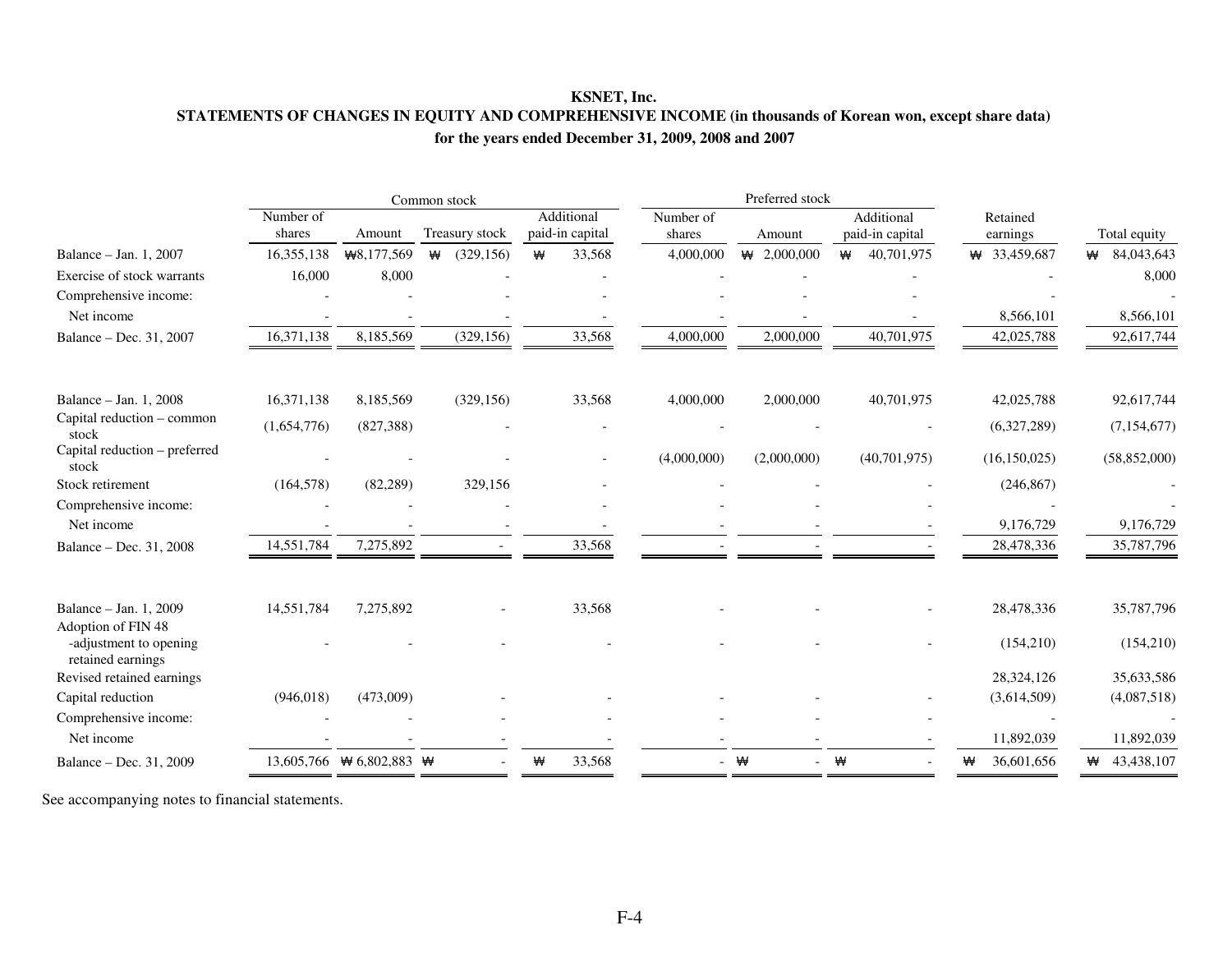## **KSNET, Inc. STATEMENTS OF CASH FLOWS for the years ended December 31, 2009, 2008 and 2007**

|                                                                       |   |                      | (In thousands of Korean won) |   |                   |
|-----------------------------------------------------------------------|---|----------------------|------------------------------|---|-------------------|
|                                                                       |   | 2009                 | 2008                         |   | 2007              |
| <b>Cash flows from operating activities</b>                           |   |                      |                              |   |                   |
| Net income                                                            | ₩ | 11,892,039 $\forall$ | 9,176,729                    | ₩ | 8,566,101         |
| Adjustments to reconcile net income to net cash provided by operating |   |                      |                              |   |                   |
| activities                                                            |   |                      |                              |   |                   |
| Provision for severance benefits                                      |   | 795,660              | 944,342                      |   | 887,842           |
| Depreciation and amortization                                         |   | 9,893,357            | 8,469,269                    |   | 7,554,783         |
| Loss (gain) on disposal of property and equipment                     |   | (6,503)              | 92,355                       |   | 4,212             |
| Loss (gain) on valuation of derivatives                               |   | (69, 567)            | 91,833                       |   |                   |
| Gain on disposal of investment securities                             |   |                      |                              |   | (215,948)         |
| Bad debt expenses                                                     |   | (138, 328)           | 204,459                      |   | (269, 892)        |
| Changes in operating assets and liabilities:                          |   |                      |                              |   |                   |
| Decrease (increase) in long-term accounts receivable                  |   | 983,457              | (343,593)                    |   | (859, 125)        |
| Increase in accounts receivable                                       |   | (3,109,970)          | (1,184,438)                  |   | (562, 333)        |
| Decrease (increase) in other receivables                              |   | 89,734               | (102, 420)                   |   | (34,318)          |
| Decrease in accrued income                                            |   | 62,234               | 511,817                      |   | 18,662            |
| Decrease (increase) in advanced payments                              |   | 1,558,187            | (385,740)                    |   | (2,027,581)       |
| Increase in prepaid expenses                                          |   | (4,938,925)          | (3,311,860)                  |   | (68, 116)         |
| Decrease (increase) in inventory                                      |   | (12,002,583)         | (7,752,580)                  |   | (5,449,491)       |
| Decrease (increase) in guarantee deposits                             |   | (153, 487)           | 1,432,905                    |   | 343,8820          |
| Decrease in deferred tax assets                                       |   | 286,103              | 74,500                       |   | 99,355            |
| (Decrease) increase in deferred tax liabilities                       |   | 389,488              | (95, 930)                    |   | 95,930            |
| Decrease in accounts payable                                          |   | 2,161,217            | 676,297                      |   | 3,148,047         |
| Increase in other payables                                            |   | 90,457               | (406, 558)                   |   | (2,307,639)       |
| (Decrease) increase in advances from customers                        |   | (161, 577)           | (106,398)                    |   | 106,349           |
| (Decrease) increase in value-added tax payable                        |   | 317,233              | 15,516                       |   | (179, 587)        |
| Increase in accrued expenses                                          |   | 28,398               | 68,978                       |   | 27,485            |
| Decrease in deposits received                                         |   | (190, 156)           | (20, 869)                    |   | (53, 124)         |
| Increase in withholdings                                              |   | 3,439,170            | 1,753,869                    |   | 2,208,543         |
| Decrease in income taxes payable                                      |   | (326, 582)           | (91, 536)                    |   | (9,864)           |
| Increase in other non-current liabilities                             |   | 809,567              |                              |   |                   |
| (Decrease) increase in deposit for severance benefits insurance       |   | (448, 515)           | 294,600                      |   | (318, 622)        |
| Payment of severance benefits                                         |   | (331, 355)           | (1,368,019)                  |   | (921, 628)        |
| Net cash provided by operating activities                             |   | 10,918,753           | 8,637,528                    |   | 9,783,861         |
| <b>Cash flows from investing activities</b>                           |   |                      |                              |   |                   |
| Decrease in short-term financial instruments                          |   | 3,510,000            | 7,293,325                    |   | 21,065,055        |
| Decrease in restricted cash                                           |   |                      | 24,428                       |   |                   |
| Proceeds from sale of investment securities                           |   |                      |                              |   |                   |
| Decrease in short-term loans                                          |   | 43,140               | 6,175                        |   | 329,240           |
|                                                                       |   | 736,912              | 554,111                      |   | 83,459<br>567,992 |
| Decrease in long-term loans<br>Decrease in other investment           |   |                      |                              |   | 101,650           |
|                                                                       |   |                      |                              |   |                   |
| Proceeds from the disposal of property and equipment                  |   | 174,112              | 316,752                      |   | 77,824            |
| Increase in restricted cash                                           |   |                      | (6,000)                      |   | (24, 428)         |
| Increase in long-term financial instruments                           |   | (6,000)              |                              |   | (133,000)         |
| Acquisition of investment securities                                  |   |                      | (100,000)                    |   |                   |
| Increase in short-term loans                                          |   | (53,000)             |                              |   | (35,000)          |
| Increase in long-term loans                                           |   | (375,000)            | (826, 880)                   |   | (309, 400)        |
| Increase in other investment                                          |   | (942)                | (174, 187)                   |   |                   |
| Acquisition of property and equipment                                 |   | (2,307,090)          | (2,653,533)                  |   | (3,619,765)       |
| Net cash (used in) provided by investing activities                   | ₩ | 1,722,132 $\bullet$  | 4,434,191                    | ₩ | 18,103,627        |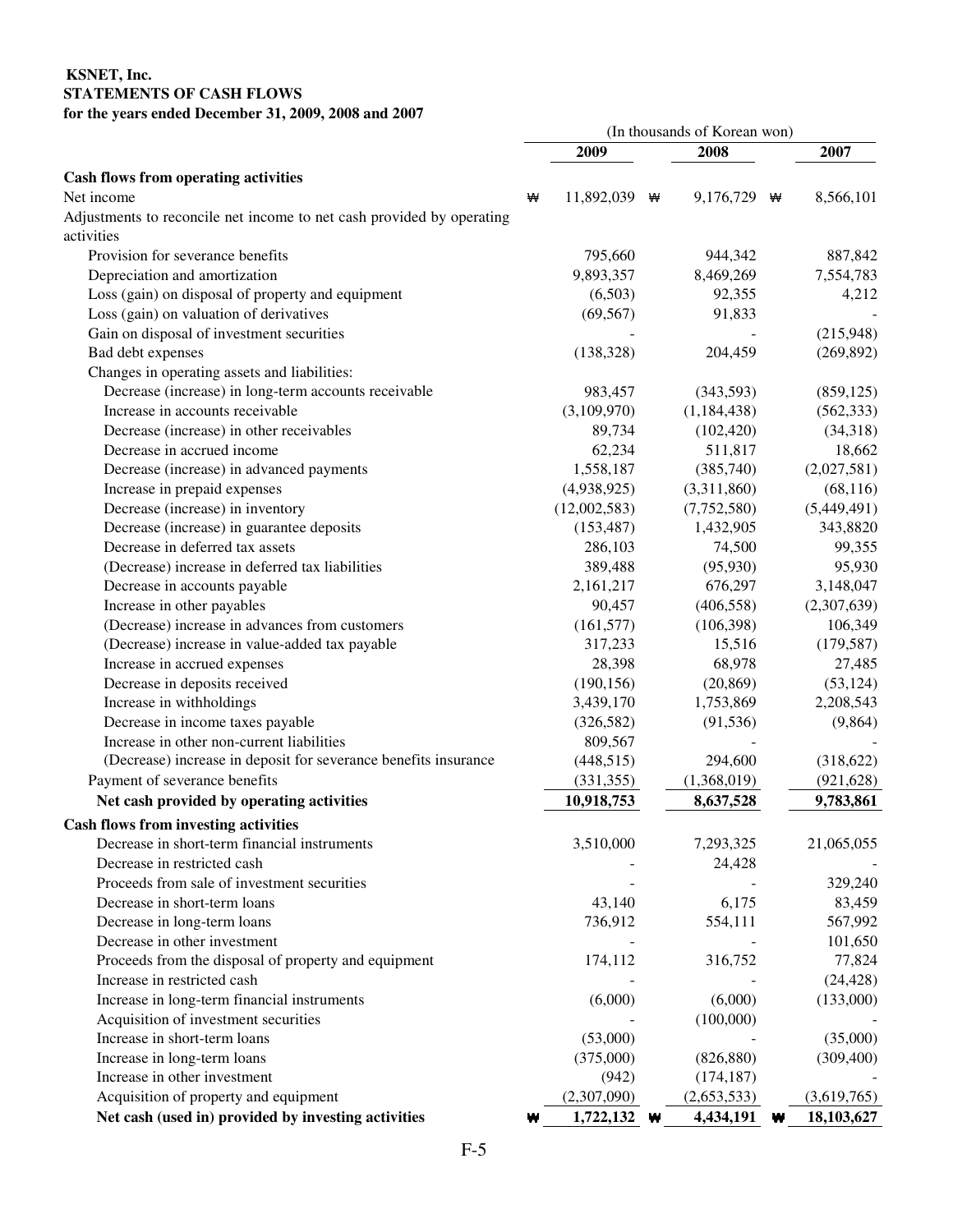## **KSNET, Inc. STATEMENTS OF CASH FLOWS (continued) for the years ended December 31, 2009, 2008 and 2007**

|                                                      |   |             |   | (In thousands of Korean won) |   |            |
|------------------------------------------------------|---|-------------|---|------------------------------|---|------------|
|                                                      |   | 2009        |   | 2008                         |   | 2007       |
| <b>Cash flows from financing activities</b>          |   |             |   |                              |   |            |
| Proceeds from short-term borrowings                  | ₩ |             | ₩ | 4,000,000                    | ₩ | 8,000      |
| Proceeds from issuance of long-term debt             |   | 6,000,000   |   | 4,000,000                    |   |            |
| Repayment of current portion of long-term debt       |   |             |   |                              |   | (8,000)    |
| Repayment of short-term borrowings                   |   | (4,000,000) |   |                              |   | (2,500)    |
| Capital reduction                                    |   | (4,087,518) |   | (66,006,677)                 |   |            |
| Net cash used in financing activities                |   | (2,087,518) |   | (58,006,677)                 |   | (2,500)    |
| Net increase (decrease) in cash and cash equivalents |   | 10,553,367  |   | (44, 934, 958)               |   | 27,884,988 |
| Cash and cash equivalents - beginning of year        |   | 8,097,531   |   | 53,032,489                   |   | 25,147,501 |
| Cash and cash equivalents at end of year             | ₩ | 18,650,898  | ₩ | 8,097,531                    |   | 53,032,489 |
| <b>Non cash transaction</b>                          |   |             |   |                              |   |            |
|                                                      |   | 2009        |   | 2008                         |   | 2007       |
| Transfer from inventory to property and equipment    | ₩ | 12,071,077  | ₩ | 7,259,169                    | ₩ | 5,546,053  |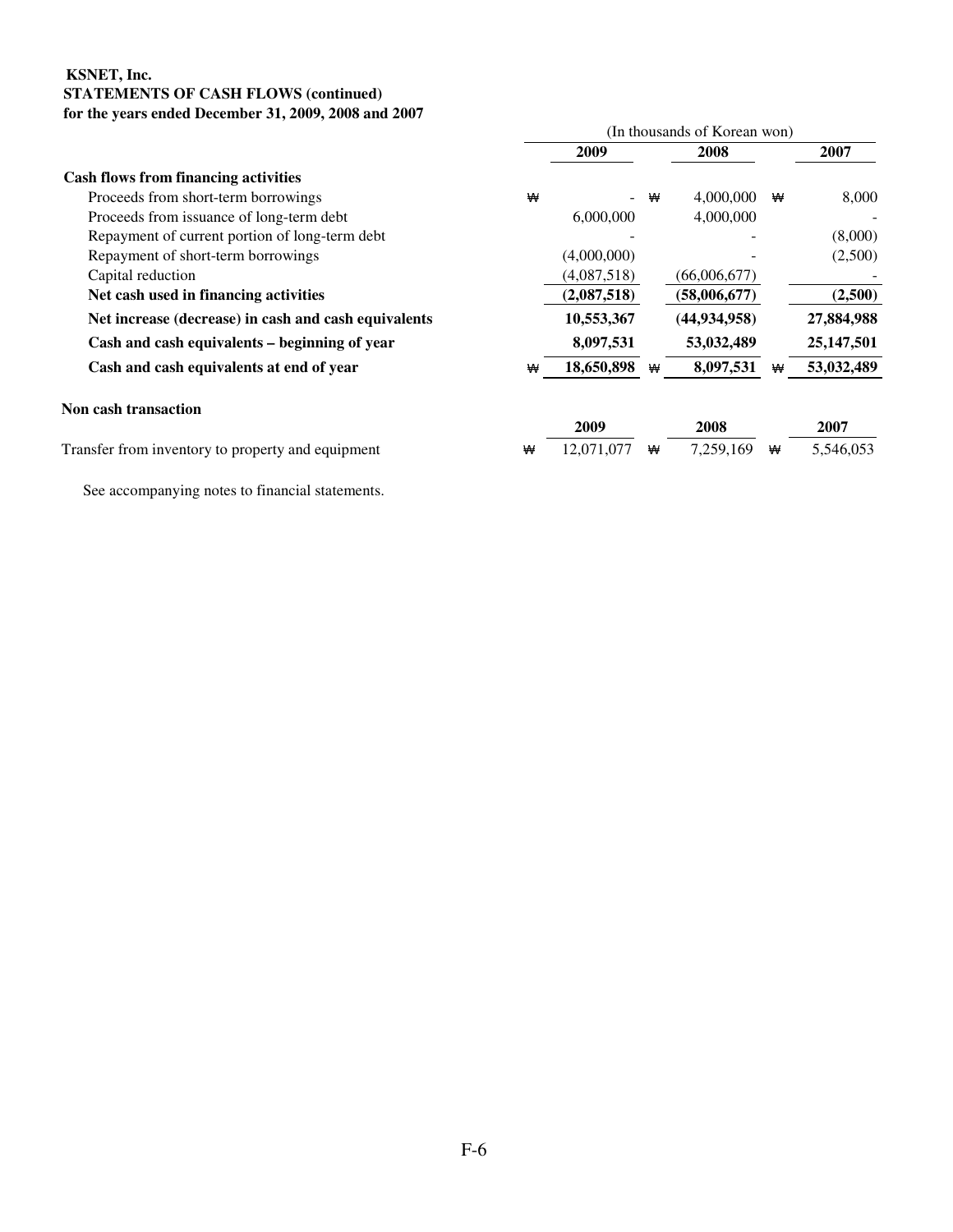### **1. DESCRIPTION OF BUSINESS AND BASIS OF PRESENTATION**

#### **Description of business**

KSNET, Inc. (the "Company") was established through split-off from Chosun I&C on December 30, 1999 and engages in providing Value Added Network (VAN) services and the sale of communication equipment in the Republic of Korea.

The Company's capital stock amounts to ₩6,802,883 thousand as of December 31, 2009 and the Company's shareholders and their ownership as of December 31, 2009 are as follows:

|                           | Number of shares | Ownership $(\% )$ |
|---------------------------|------------------|-------------------|
| H&QNPS Van Investment     | 6,716,500        | 49.37             |
| Payment Services Asia LLC | 6,716,500        | 49.37             |
| <b>Others</b>             | 172.766          | 1.26              |
|                           | 13,605,766       | 100.00            |

#### **Basis of presentation**

The Company maintains its accounting records in Korean won and the accompanying financial statements have been prepared in accordance with accounting principles generally accepted in the United States of America ("US GAAP").

## **2. SIGNIFICANT ACCOUNTING POLICIES**

#### **Use of estimates**

The preparation of the Company's financial statements in conformity with US GAAP requires management to make estimates and assumptions that affect the reported amounts of assets and liabilities and disclosure of contingent assets and liabilities at the date of the financial statements and the reported amounts of revenues and expenses during the reporting period. Actual results could differ from those estimates. Significant items subject to such estimates and assumptions include the useful lives of property and equipment; allowances for doubtful accounts; the valuation of derivatives, deferred tax assets, property and equipment, inventory, investment securities; and accrued severance benefits, income tax uncertainties and other contingencies.

#### **Cash and cash equivalents**

The Company considers cash equivalents as all highly liquid investments and short-term financial instruments, which are readily convertible to cash without significant transaction cost, and do not carry significant risk from changes in interest rates, and with maturities of three months or less when purchased. Cash and cash equivalents mainly consist of money market trust and checking deposits.

#### **Allowance for doubtful accounts**

Allowance for doubtful accounts is estimated based on an analysis and past experience of collections of individual accounts such as accounts receivable, other receivables and loans. Allowance for doubtful accounts is presented as a deduction from receivables. Account balances are charged off against the allowance after all means of collection have been exhausted and the potential for recovery is considered remote.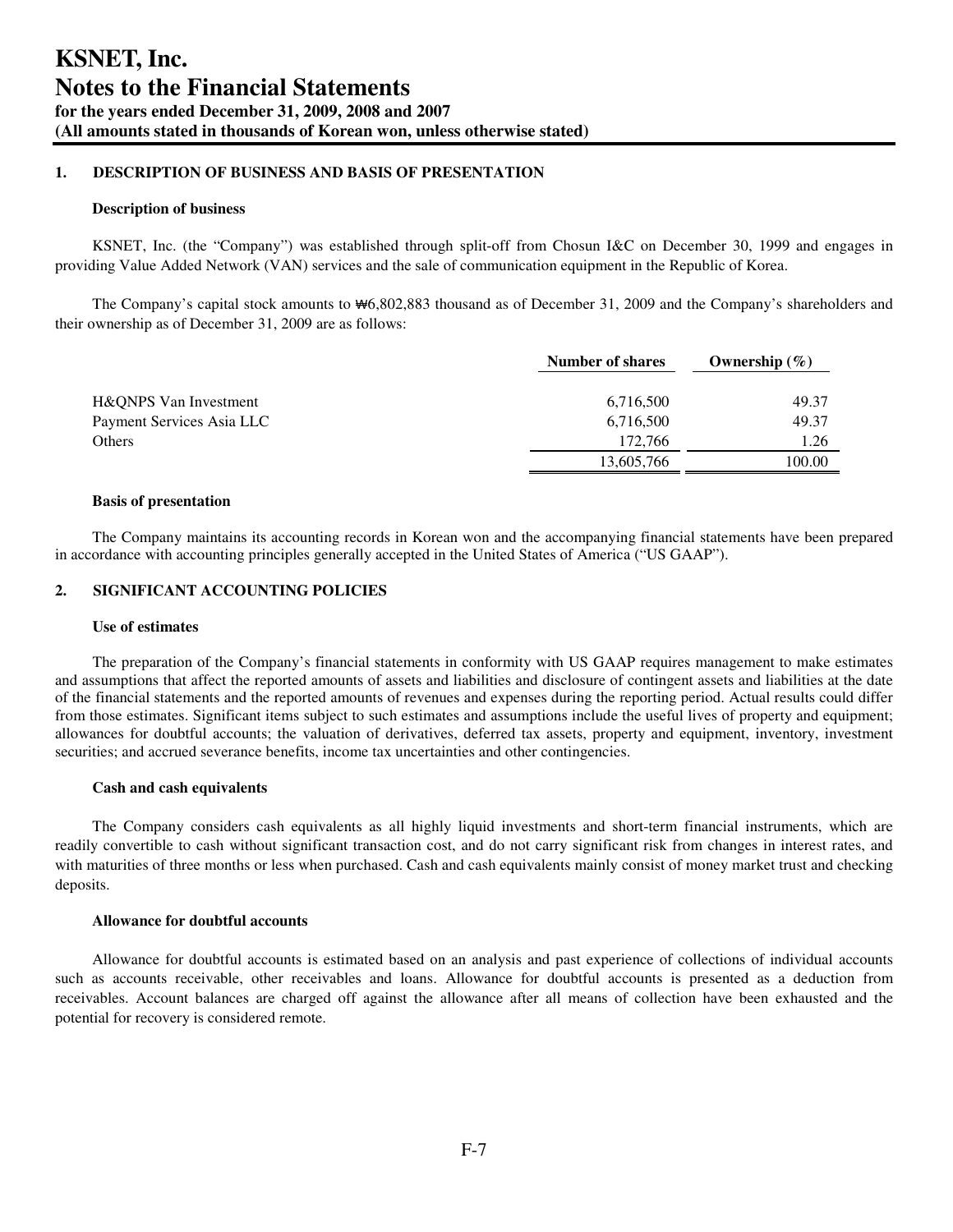#### **Property and equipment**

Property and equipment are shown at cost less accumulated depreciation. Property and equipment are depreciated on the straight-line basis at rates which are estimated to depreciate the assets to their anticipated residual values over their useful lives. Within the following asset classifications, the expected economic lives are approximately:

| <b>Buildings</b>              | 30 years     |
|-------------------------------|--------------|
| <b>Structures</b>             | 8 years      |
| <b>Vehicles</b>               | 4 years      |
| Tools, furniture and fixtures | 3 to 4 years |
| Machinery and equipment       | 8 years      |
| Software                      | 5 years      |

The gain or loss arising on the disposal or retirement of an asset is determined as the difference between the sales proceeds and the carrying amount of the asset and is recognized in the statements of income.

Property and equipment do not require that an annual impairment test be performed; instead, they are tested for impairment upon the occurrence of a triggering event. Triggering events include the more likely than not disposal of a portion of such assets or the occurrence of an adverse change in the market involving the business employing the related assets. There were no impairment losses for the years ended December 31, 2009, 2008 and 2007.

#### **Sales taxes**

Revenues and expenses are presented net of value added taxes, as the case may be.

#### **Income taxes**

The Company provides for income taxes using the asset and liability method. This approach recognizes the amount of taxes payable or refundable for the current year, as well as deferred tax assets and liabilities for the future tax consequence of events recognized in the financial statements and tax returns. Deferred income taxes are adjusted to reflect the effects of changes in tax laws or enacted tax rates. The effect on deferred tax assets and liabilities of a change in tax rates is recognized in income in the period that includes the enactment date.

Under the Corporate Tax Act in the Republic of Korea, corporate taxpayers are subject to corporate income taxes on taxable income at 22% (10% is applicable to the first ₩200 million of taxable income) in 2009. On top of the corporate income tax, 10% resident surtax is also assessed; thus the statutory tax rate becomes 24.2% or 11% depending on the amount of taxable income; therefore, the income tax rate during the year ended December 31, 2009 was 24.2%. The income tax rate during the years ended December 31, 2008 and 2007 was 27.5% (including 10% resident surtax).

In establishing the appropriate income tax valuation allowances, the Company assesses the realizability of its net deferred tax assets, and based on all available evidence, both positive and negative, determines whether it is more likely than not that the net deferred tax assets or a portion thereof will be realized.

Effective January 1, 2009, the Company adopted the provisions of Accounting Standards Codification ("ASC") 740, *Income Taxes*, which set outs a consistent framework to determine the appropriate level of tax reserve for uncertain tax positions. The Company uses a two-step approach wherein a tax benefit is recognized if a position is more-likely-than-not to be sustained. The amount of the benefit is then measured as the highest tax benefit which is greater than 50% likely to be realized. The difference between the benefit recognized for a position in accordance with ASC 740 and the tax benefit claimed on a tax return is referred to as an unrecognized tax benefit.

The Company's policy is to include interest related to unrecognized tax benefits in interest income, net and penalties in selling, general and administration in the statements of income.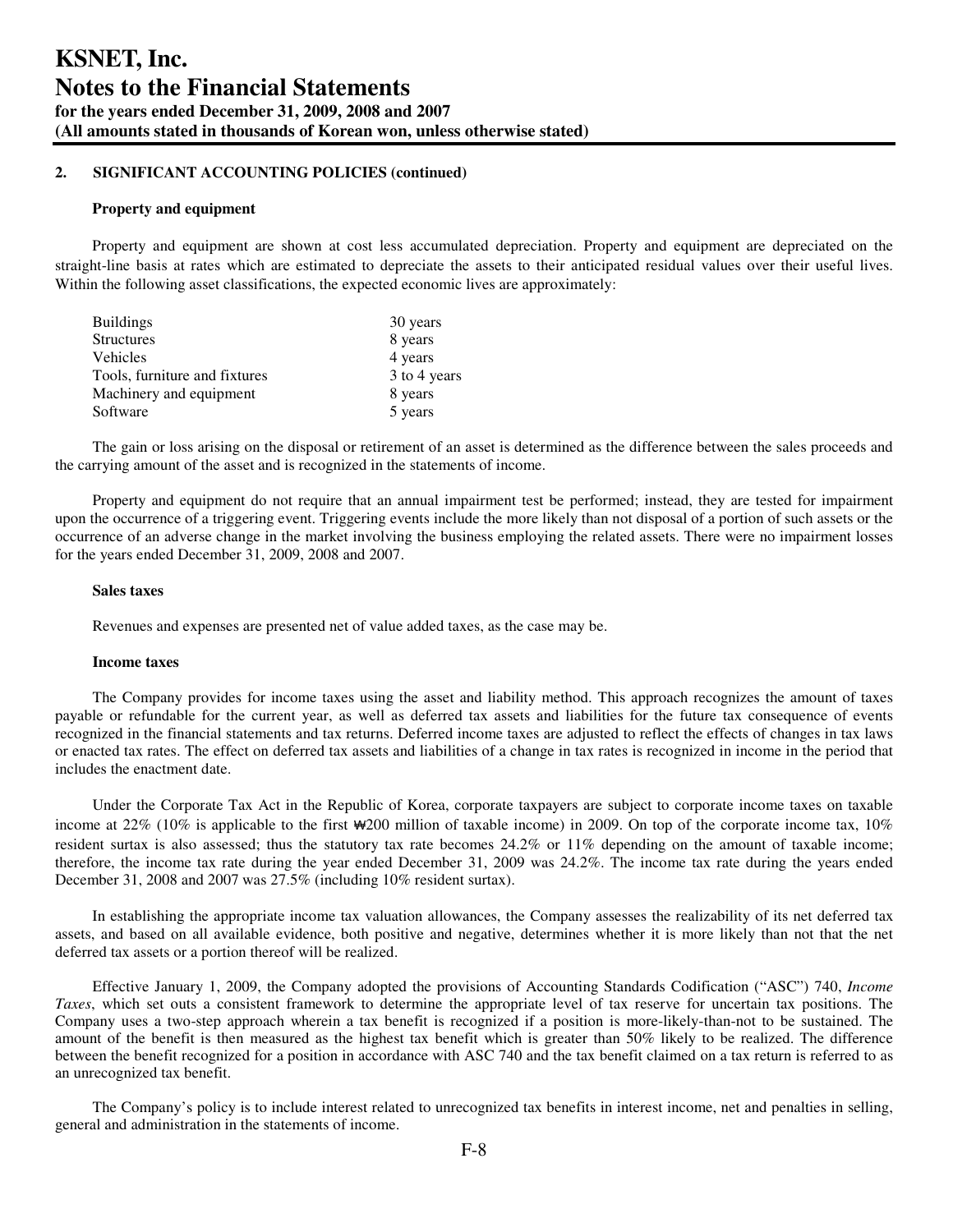#### **Intangible assets**

Intangible assets are shown at cost less accumulated amortization. Intangible assets are amortized over the following useful lives:

Trademarks 10 years 10 years

Intangible assets are periodically evaluated for recoverability, and those evaluations take into account events or circumstances that warrant revised estimates of useful lives or that indicate an impairment exists.

#### **Research and development expenditures**

Research expenditures are charged to net income in the period in which they are incurred.

Costs in respect of the development of software for the Company's internal use are expensed as incurred, except to the extent that these costs are incurred during the application development stage. All other costs including those incurred in the project development and post-implementation stages are expensed as incurred. For the years ended December 31, 2009, 2008 and 2007, the amount of research and development expenditures charged to net income were ₩69,000 thousand, ₩86,800 thousand and ₩68,000 thousand, respectively.

#### **Inventory**

Inventory is stated at the lower of cost or market value. Cost is determined on a first-in, first-out basis and includes transport and handling costs.

#### **Investment securities**

The Company classifies its debt security into available-for-sale security. The Company classifies its equity securities that do not have readily determinable fair values as other investment securities and those securities are stated at cost.

The Company reviews its investment portfolio each reporting period to determine whether there are identified events or circumstances that would indicate there is a decline in the fair value that is considered to be other-than-temporary. For other securities which are stated at cost, if there are no identified events or circumstances that would have a material adverse effect on the fair value of the investment, then the fair value is not estimated. If an investment is deemed to have experienced an other-than-temporary decline below its cost basis, the Company reduces the carrying amount of the investment to its quoted or estimated fair value, as applicable, and establishes a new cost basis for the investment. There was no impairment loss on investment securities recognized for the years ended December 31, 2009, 2008 and 2007.

#### **Fair value measurements**

The Company applies fair value accounting for all financial assets and liabilities and non−financial assets and liabilities that are recognized or disclosed at fair value in the financial statements. The Company defines fair value as the price that would be received from selling an asset or paid to transfer a liability in an orderly transaction between market participants at the measurement date. When determining the fair value measurements for assets and liabilities, which are required to be recorded at fair value, the Company considers the principal or most advantageous market in which the Company would transact and the market−based risk measurements or assumptions that market participants would use in pricing the asset or liability, such as inherent risk, transfer restrictions and credit risk. ASC 820, *Fair Value Measurements and Disclosure* ("ASC 820"), establishes a framework for measuring fair value and expands disclosures about fair value measurements.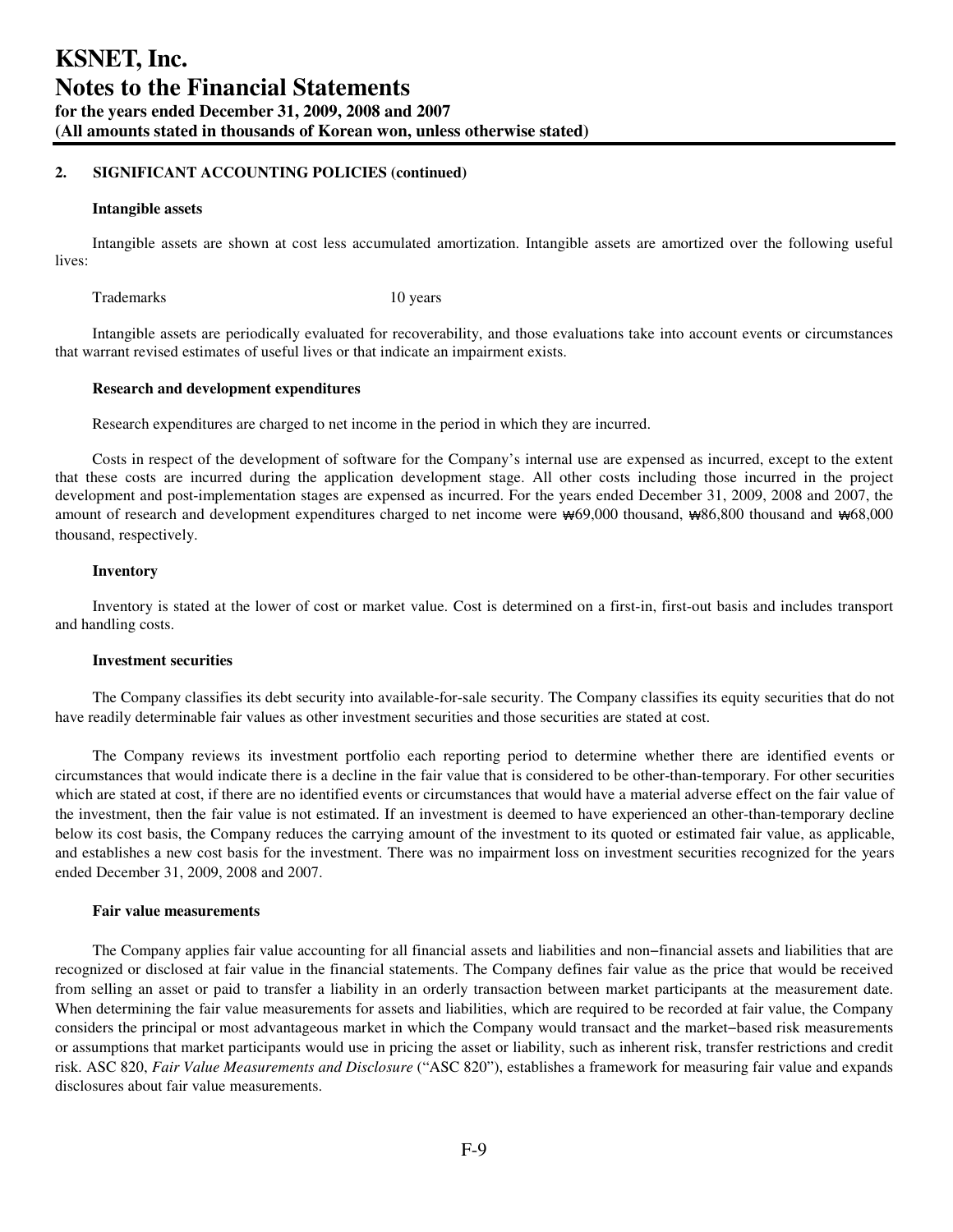### **Derivatives**

The Company recognizes all derivative financial instruments in the balance sheets as either assets or liabilities at fair value.

For a derivative financial instrument not designated as a hedging instrument, the gain or loss is recognized in earnings in the period of change.

#### **Revenue recognition**

The Company recognizes revenue when:

- There is persuasive evidence of an agreement or arrangement;
- Delivery of products has occurred or services have been rendered;
- The seller's price to the buyer is fixed or determinable; and
- Collectability is reasonably assured.

The Company's revenue mainly consists of revenue from Card VAN, Banking VAN, Payment Gateway (PG) and sale of merchandise. The Company's revenue recognition methods for each component are as follows:

#### *Card VAN*

Card VAN services consist of services relating to authorization of credit card transactions including transmission of transaction details (Authorization Service), and collection of receipts associated with the credit card transactions (Collection Service). With its Authorization Service, the Company connects credit card companies with merchants online when a customer uses his/her credit card via terminals installed at merchants' sites and the Company's central processing server for approval of credit card transactions. Immediately after approval of credit card transactions, the Company transmits details of the transactions to credit card companies online for processing payments. Collection Service captures the transaction data and gathers receipts as documented evidences and provides them to credit card companies upon request. The Company earns service fees based on the number of processed transactions for credit card companies when services are rendered in accordance with the contracts entered into between credit card companies and the Company. The Company bills for its service charges to credit card companies each month. Each service could be provided either individually or collectively, based on terms of contracts.

The Company charges commission fee to credit card companies for the Authorization Service provided based on the number of approvals transferred. The right to receive fee for services rendered will take effect as credit card transactions are approved and details of the transactions are transmitted. Therefore, revenues from the Authorization Service are recognized when the credit card transactions are authorized and details of the transactions are transmitted. In the case of Collection Service, the Company is not allowed to receive its commission fees until it provides collected receipts to the credit card companies. Therefore, revenue from the Collection Service is recognized when the Company collects the receipts and provides them to the card companies.

For multi-element arrangements, the Company has identified two deliverables in arrangements. The first deliverable is the Authorization Service, and the second deliverable is the Collection Service. The Company evaluates each deliverable in an arrangement to determine whether they represent separate units of accounting. A deliverable constitutes a separate unit of accounting when it has standalone value and there are no customer-negotiated refunds or return rights for the delivered elements. If the arrangement includes a customer-negotiated refund or return right relative to the delivered item and the delivery and performance of the undelivered item is considered probable and substantially in the Company's control, the delivered element constitutes a separate unit of accounting. In instances when the aforementioned criteria are not met, the deliverable is combined with the undelivered elements and the allocation of the arrangement consideration and revenue recognition is determined for the combined unit as a single unit. Allocation of the consideration is determined at arrangement inception on the basis of each unit's relative selling price. In such circumstances, the Company uses a hierarchy to determine the selling price to be used for allocating revenue to deliverables: (i) vendor-specific objective evidence of fair value ("VSOE"), (ii) third-party evidence of selling price ("TPE"), and (iii) best estimate of the selling price ("ESP").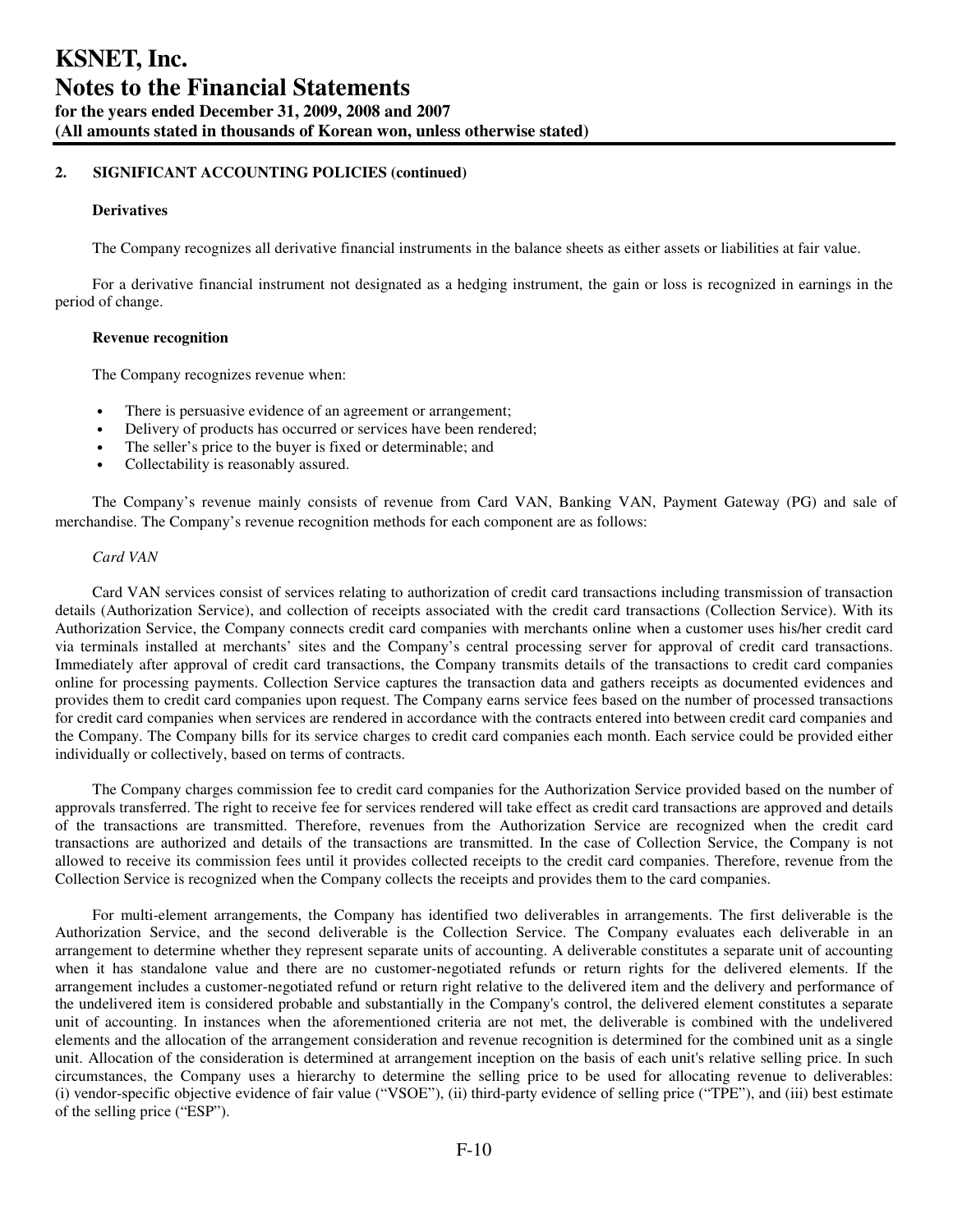#### **Revenue recognition (continued)**

#### *Card VAN (continued)*

VSOE generally exists only when the Company sells the deliverable separately and is the price actually charged by the Company for that deliverable. ESPs reflect the Company's best estimates of what the selling prices of elements would be if they were sold regularly on a stand-alone basis. Because the Company has neither VSOE nor TPE for the two deliverables, the allocation of revenue has been based on the Company's ESPs. Amounts allocated to the Authorization and the Collection Service are recognized at the time of service provided the other conditions for revenue recognition have been met.

The Company's process for determining its ESP for deliverables without VSOE or TPE considers multiple factors that may vary depending upon the unique facts and circumstances related to each deliverable. Key factors considered by the Company in developing the ESPs include prices charged by the Company, historical pricing practices and controls, range of prices for various customers and the nature of the services. Consideration is also given to market conditions such as competitor pricing strategies and market perception.

#### *Banking VAN*

Banking VAN is a division supporting a Company's fund management business (large payment transfers, collections, etc.) by relaying financial transactions between client companies and financial institutions. Financial transactions between two or more business enterprises, or between business enterprises and their customers, are conducted through the transaction-processing network established between the Company and the banks. Revenue from the Banking Van service is recognized when the service is rendered by the Company.

#### *Payment Gateway service (PG service)*

With its PG service, the Company provides the Internet-based settlement service between on-line shopping mall and a credit card company when a customer uses his/her credit card, debit card or on-line payment to pay for goods or services. The Company receives fees for carrying out settlements for electronic transactions. Revenue from the PG service is recognized when the service is rendered by the Company.

#### *Sale of merchandise*

The Company buys terminals from manufacturers, and subsequently sells them through its subsidiary agencies. Revenue is recognized when significant risks and rewards of ownership of terminals have passed to the buyer, usually on delivery of the terminals to the buyer.

#### **Accrued severance benefits**

Employees and directors are entitled to receive a lump-sum payment upon termination of their employment with the Company, based on their length of service and rate of pay at the time of termination. Accrued severance benefits are estimated assuming all eligible employees were to terminate their employment at the balance sheet date. The annual severance benefits expense charged to income is calculated based on the net change in the accrued severance benefits payable at the balance sheet date, plus the actual payments made during the year.

The contributions to the severance insurance deposit are deducted from accrued severance benefit liabilities. Contributed amounts are refunded from the insurance company to employees upon their retirement.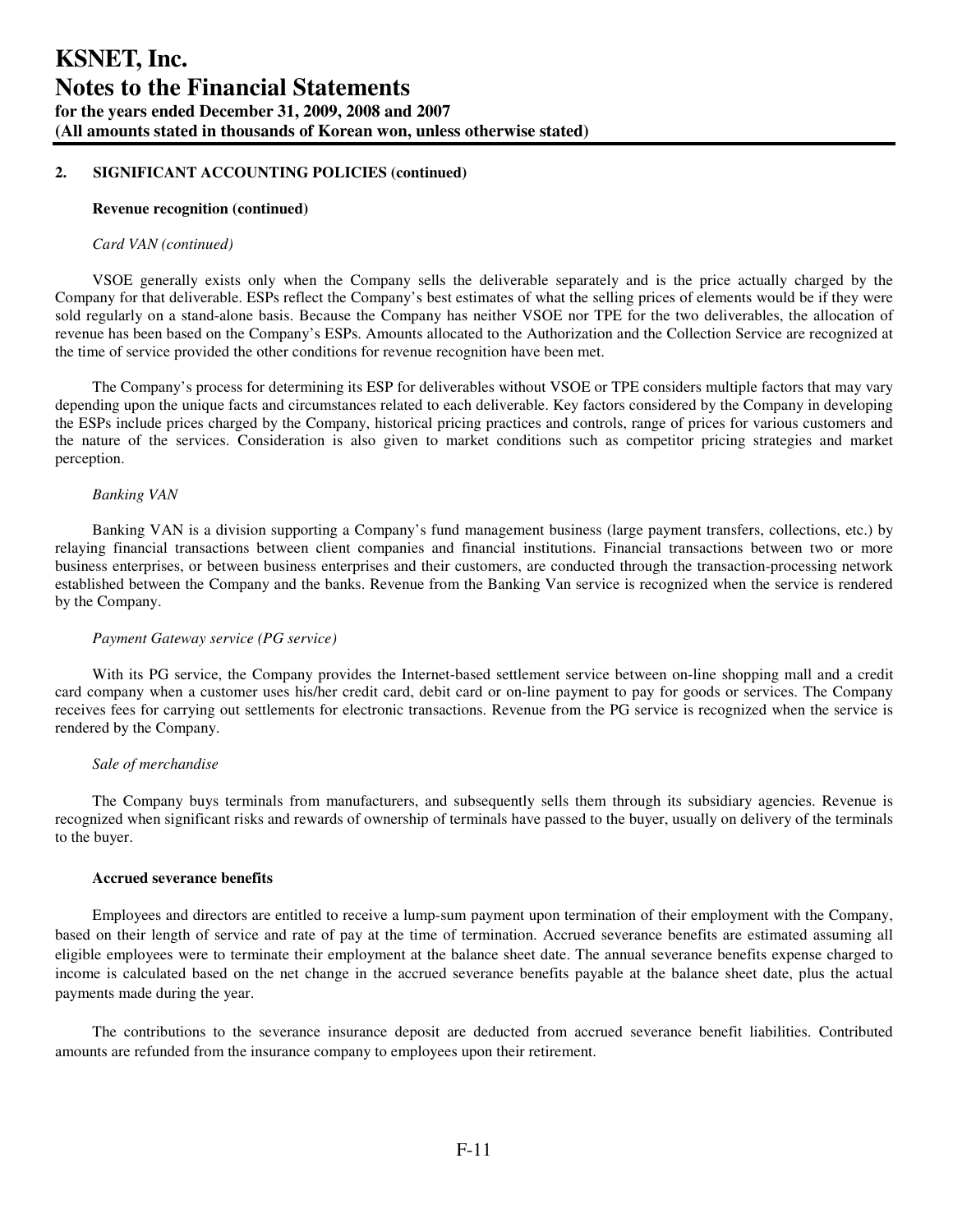#### **Commitments and contingencies**

Liabilities arising from claims, assessments, litigation, fines, and penalties and other sources, are recorded when it is probable that a liability has been incurred and the amount of the assessment and/or remediation can be reasonably estimated. Legal costs incurred in connection with loss contingencies are expensed as incurred.

#### **Earnings per share**

Basic earnings per share are computed by dividing net income by the weighted-average number of shares of common stock outstanding during the year. Diluted earnings per share are calculated by dividing net income by the weighted-average number of shares of common stock outstanding during the year plus the weighted-average number of common shares that would have been outstanding assuming the conversion of all dilutive potential common shares.

## **Recent accounting pronouncements adopted**

In June 2009, the Financial Accounting Standards Board ("FASB") issued the FASB Accounting Standards Codification (the "Codification") as the single source of authoritative GAAP recognized by the FASB to be applied by non-governmental entities. The Codification supersedes all existing non-SEC accounting and reporting standards. Following the issue of the Codification, the FASB has issued new guidance in the form of Accounting Standards Updates. This Codification is effective for financial statements issued for interim and annual periods ending after September 15, 2009. The Codification was effective for the Company from January 1, 2009. The Codification did not impact the Company's financial position or results of operations.

In September 2009, the FASB issued guidance on revenue recognition in multiple-deliverable revenue arrangements. The guidance amended the existing guidance on allocating consideration received between the elements in a multiple-deliverable arrangement and established a selling price hierarchy for determining the selling price of a deliverable. The selling price used for each deliverable will be based on vendor-specific objective evidence ("VSOE") if available, third-party evidence if VSOE is not available, or estimated selling price if neither VSOE nor third-party evidence is available. The guidance replaced the term "fair value" in the revenue allocation with "selling price" to clarify that the allocation of revenue is based on entity specific assumptions rather than the assumptions of a market place participant. The guidance eliminates the residual method of allocation and requires that arrangement consideration be allocated using the relative selling price method. It also significantly expands the disclosures related to a vendor's multiple-deliverable revenue arrangements. Earlier application is permitted. The Company adopted these new accounting standards in the beginning of 2007.

In October 2009, the FASB issued guidance which amended the scope of existing software revenue recognition accounting. Tangible products containing software components and non-software components that function together to deliver the product's essential functionality would be scoped out of the accounting guidance on software and accounted for based on other appropriate revenue recognition guidance. This guidance must be adopted in the same period that the company adopts the amended guidance for arrangements with multiple deliverables described in the preceding paragraph. The adoption of this guidance did not have an impact on the Company's financial position or results of operations.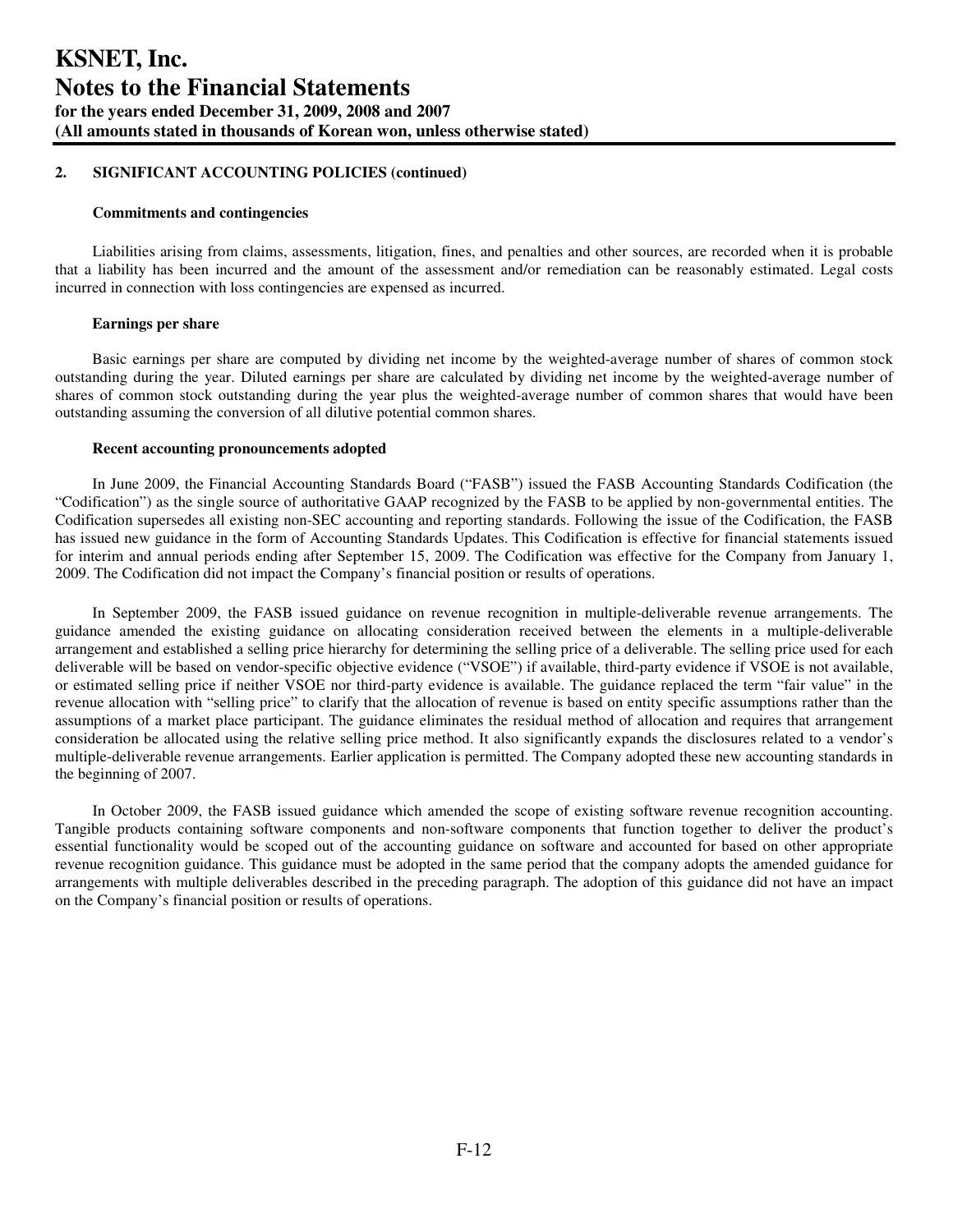#### **Recent accounting pronouncements not yet adopted as of December 31, 2009**

In January 2010, the FASB issued Update 2010−06, *Fair Value Measurements and Disclosures (Topic 820): Improving Disclosures about Fair Value Measurements*, ("Update 2010−06"). Update 2010−06 amends ASC 820 and clarifies and provides additional disclosure requirements related to recurring and non−recurring fair value measurements and employers' disclosures about postretirement benefit plan assets. This Update became effective for us on January 1, 2010. The Company is currently evaluating the impact of the adoption of Update 2010−16.

In July 2010, the FASB issued amendments to the disclosure requirements about the credit quality of financing receivables and the allowance for credit losses. The purpose of the additional disclosures is to enable users of financial statements to better understand the nature of credit risk inherent in an entity's portfolio of financing receivables and how that risk is analyzed. For end of period balances, the new disclosures are required to be made in all interim and annual periods ending on or after December 15, 2010. For activity during a reporting period, the disclosures are required to be made in all interim and annual periods after January 1, 2011. These changes will not have an impact on the Company's financial results as this guidance only relates to additional disclosures.

## **3. RESTRICTED FINANCIAL INSTRUMENTS**

The following table represents financial instruments which are restricted in use as of December 31, 2009 and 2008.

|                                  | <b>Restriction</b>                                               |   | 2009    | 2008 |         |  |
|----------------------------------|------------------------------------------------------------------|---|---------|------|---------|--|
| Short-term financial instruments | Pledge                                                           | ₩ | 658,000 | ₩    | 738,000 |  |
| Long-term financial instruments  | Pledge, guarantee deposits<br>for checking account and<br>others |   | 3,000   |      | 3,000   |  |
| Total                            |                                                                  | ₩ | 661,000 | ₩    | 41,000  |  |

The amount of restricted short-term financial instrument above is included in short-term financial instruments and the amount of restricted long-term financial instrument above is included in other non-current assets on the balance sheets.

## **4. ACCOUNTS RECEIVABLE**

The following table presents current and non-current accounts receivable at December 31, 2009 and 2008:

#### **Current accounts receivable, net**

|                                         |   | 2009       |   | 2008      |
|-----------------------------------------|---|------------|---|-----------|
| Current accounts receivable             | ₩ | 11,113,442 | ₩ | 7,994,139 |
| Discount on current accounts receivable |   | (7,236)    |   | (9,336)   |
| Allowance for doubtful accounts         |   | (194, 364) |   | (291,687) |
| Current accounts receivable, net        | ₩ | 10,911,842 | w | 7,693,116 |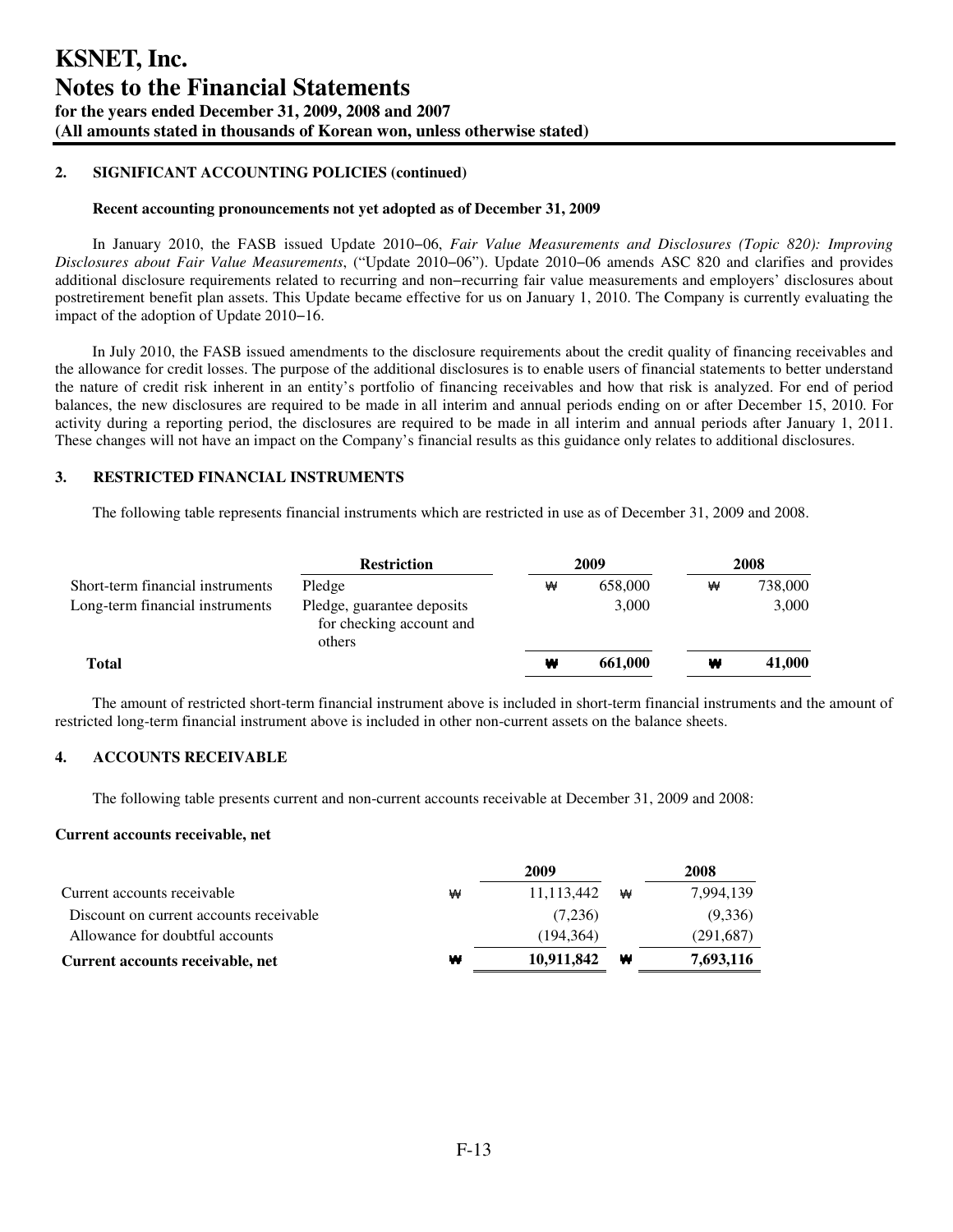## **4. ACCOUNTS RECEIVABLE (continued)**

#### **Non-current accounts receivable, net**

|                                      |   | 2009       |   | 2008      |
|--------------------------------------|---|------------|---|-----------|
| Non-current accounts receivable      | ₩ | 2,132,551  | ₩ | 3,275,848 |
| Discount on accounts receivable      |   | (204, 807) |   | (353,214) |
| Allowance for doubtful accounts      |   | (21,326)   |   | (32,758)  |
| Non-current accounts receivable, net | ₩ | 1,906,418  | w | 2,889,876 |

Non-current accounts receivable arose from installment sales of Point of Sale ("POS") terminals for the three years to merchants. Non-current accounts receivable amounts are determined based on the present value using appropriate risk adjusted discount rate considering environment of counter-party.

## **5. INVENTORY**

Inventory valuations as of December 31, 2009 and 2008 are summarized as follows:

|              | As of December 31, 2009            |           |   |                               |           |                  |
|--------------|------------------------------------|-----------|---|-------------------------------|-----------|------------------|
|              | Lower of cost or<br>Cost<br>market |           |   | <b>Valuation</b><br>allowance |           |                  |
| Inventory:   |                                    |           |   |                               |           |                  |
| Merchandise  | ₩                                  | 961,153   | ₩ | 961,153                       | ₩         |                  |
| <b>Total</b> | w                                  | 961,153   | ₩ | 961,153                       | ₩         |                  |
|              |                                    |           |   | As of December 31, 2008       |           |                  |
|              |                                    |           |   |                               |           |                  |
|              |                                    | Cost      |   | Lower of cost or<br>market    |           | <b>Valuation</b> |
|              |                                    |           |   |                               | allowance |                  |
| Inventory:   |                                    |           |   |                               |           |                  |
| Merchandise  | ₩                                  | 1,029,647 | ₩ | 1,029,647                     | ₩         |                  |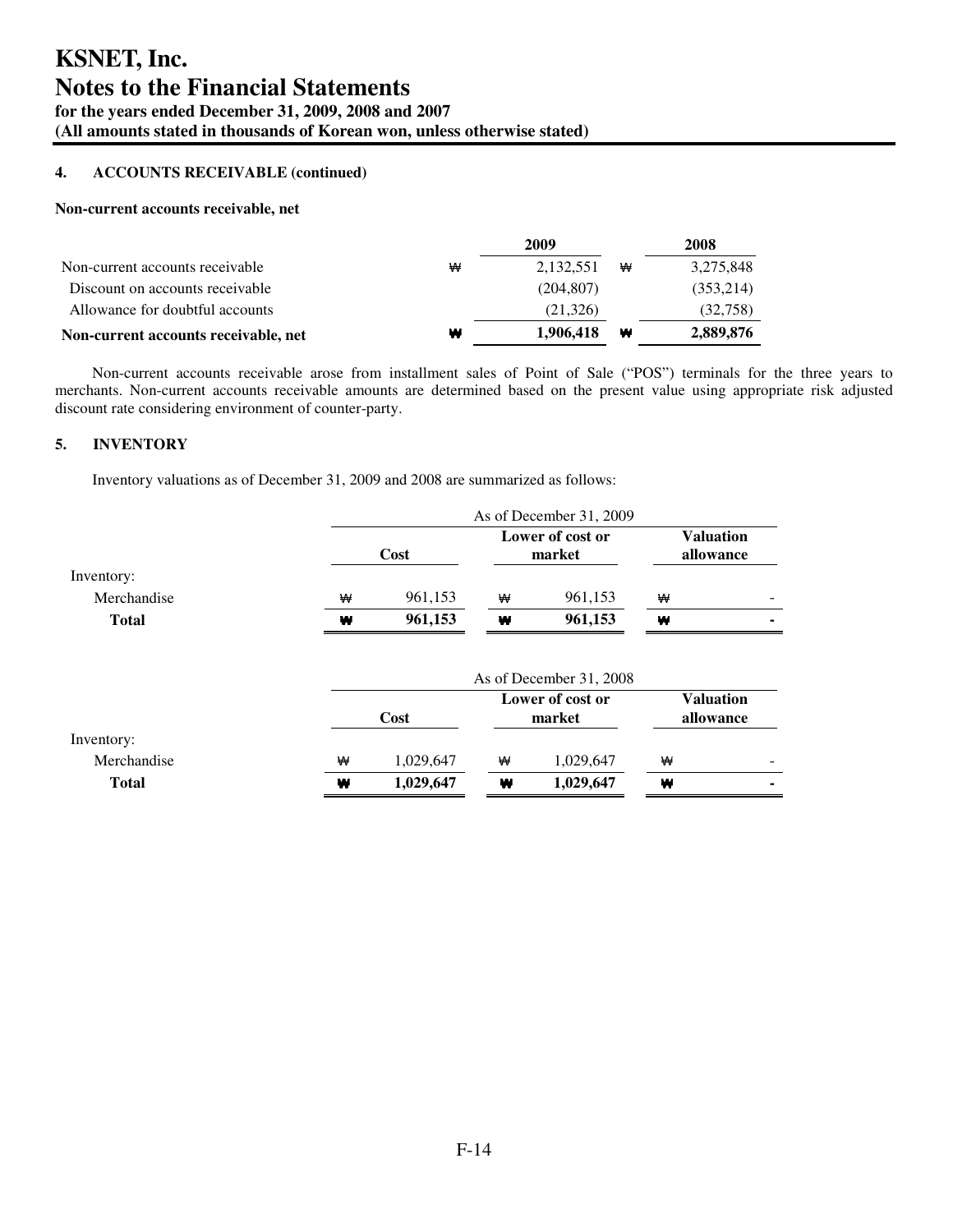## **6. FAIR VALUE MEASUREMENTS**

#### **Fair value of financial instruments**

The following table presents the carrying amounts and estimated fair values of the Company's financial instruments at December 31, 2009 and 2008.

|                                      |   |                    | 2009 |               |   |                    | 2008 |               |
|--------------------------------------|---|--------------------|------|---------------|---|--------------------|------|---------------|
|                                      |   | Carrying<br>amount |      | Fair<br>value |   | Carrying<br>amount |      | Fair<br>value |
| <b>Financial assets:</b>             |   |                    |      |               |   |                    |      |               |
| Cash and cash equivalents            | ₩ | 18,650,898         | ₩    | 18,650,898    | ₩ | 8,097,531          | ₩    | 8,097,531     |
| Short-term financial instruments     |   | 2,228,000          |      | 2,228,000     |   | 5,738,000          |      | 5,738,000     |
| Accounts receivable, net             |   | 10,911,842         |      | 10,911,842    |   | 7,693,116          |      | 7,693,116     |
| Short-term loans, net                |   | 28,129             |      | 28,129        |   | 10,925             |      | 10,925        |
| Non-current accounts receivable, net |   | 1,906,418          |      | 1,906,418     |   | 2,889,876          |      | 2,889,876     |
| Available-for-sale securities        |   | 100,000            |      | 100,000       |   | 100,000            |      | 100,000       |
| Other investment securities          |   | 222,693            |      | 222,693       |   | 222,693            |      | 222,693       |
| Long-term financial instruments      |   | 19,500             |      | 19,500        |   | 13,500             |      | 13,500        |
| Long-term loans, net                 |   | 1,049,387          |      | 971,654       |   | 1,393,203          |      | 1,326,410     |
| <b>Total financial assets</b>        |   | 35,116,867         |      | 35,039,134    |   | 26,158,844         |      | 26,092,051    |
| <b>Financial liabilities:</b>        |   |                    |      |               |   |                    |      |               |
| Accounts payable                     |   | 6,462,841          |      | 6,462,841     |   | 4,301,624          |      | 4,301,624     |
| Short-term borrowings                |   |                    |      |               |   | 4,000,000          |      | 4,000,000     |
| Derivatives                          |   | 22,266             |      | 22,266        |   | 91,833             |      | 91,833        |
| Current portion of long-term debt    |   | 10,000,000         |      | 10,000,000    |   |                    |      |               |
| Long-term debt                       |   |                    |      |               |   | 4,000,000          |      | 3,716,744     |
| <b>Total financial liabilities</b>   | ₩ | 16,485,107         | ₩    | 16,485,107    | ₩ | 12,393,457         | ₩    | 12,110,201    |

The fair values of the financial instruments shown in the above table represent the amounts that would be received to sell those assets or that would be paid to transfer those liabilities in an orderly transaction between market participants at that date. Those fair value measurements maximize the use of observable inputs. However, in situations where there is little, if any, market activity for the asset or liability at the measurement date, the fair value measurement reflects the Company's own judgments about the assumptions that market participants would use in pricing the asset or liability. Those judgments are developed by the Company based on the best information available in the circumstances, including expected cash flows and appropriately risk adjusted discount rates, available observable and unobservable inputs.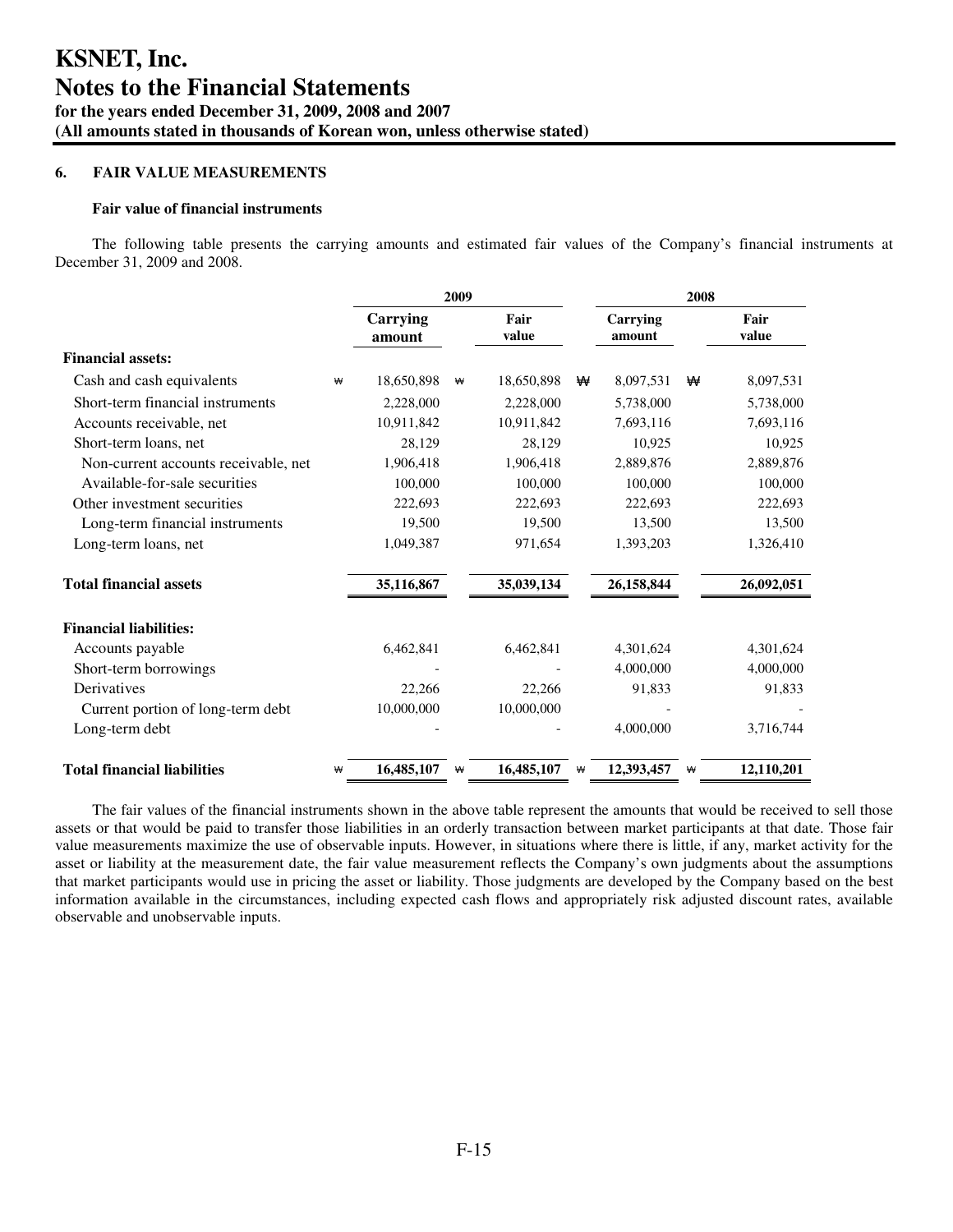#### **Fair value of financial instruments (continued)**

The following methods and assumptions were used to estimate the fair value of each class of financial instruments:

## *Cash and cash equivalents, short-term financial instruments, long-term financial instruments, accounts receivable, shortterm loans, non-current accounts receivable, accounts payable, short-term borrowings and current portion of long-term debt*

The carrying amounts, at face value or cost plus accrued interest, approximate fair value because of the short maturity of these instruments.

#### *Available for sale and other investment securities*

Debt securities classified as available-for-sale are measured using quoted market prices multiplied by the quantity held when quoted market prices are available. If quoted market prices for those debt securities are not available, the fair value is determined using an income approach valuation technique (present value using the discount rate adjustment technique) that considers, among other things, rates currently observed in publicly traded debt markets for debt of similar terms to companies with comparable credit risk, the issuer's credit spread, and illiquidity by sector and maturity. Equity securities that do not have readily determinable fair value are classified as other investment securities and measured at cost less any impairment.

#### *Long-term loans*

The fair value of the long-term loans is determined using an income approach valuation technique (present value using the discount rate adjustment technique) based on the present value of expected future cash flows which incorporates a risk premium to take into account the risks inherent in those expected cash flows. The long-term loans are recorded at their carrying value. The fair value is measured for disclosure purposes.

#### *Long-term debt*

The fair value of the Company's long term debt is measured using quoted offer side prices when quoted market prices are available. If quoted market prices are not available, the fair value is determined by discounting the future cash flows of each instrument at rates that reflect rates currently observed in publicly traded debt markets for debt of similar terms to companies with comparable credit risk. For long-term debt measurements, where there are no rates currently observable in publicly traded debt markets of similar terms to companies with comparable credit, the Company uses market interest rates and adjusts that rate for all necessary risks, including its own credit risk. In determining an appropriate spread to reflect its credit standing, the Company considers credit default swap spreads, bond yields of other long-term debt offered by the Company, and interest rates currently offered to the Company for similar debt instruments of comparable maturities by the Company's bankers as well as other banks that regularly compete to provide financing to the Company. The long-term debt is recorded at its carrying value. The fair value is measured for disclosure purposes.

#### *Derivatives*

All derivatives are recognized on the balance sheet at fair value based on quoted market prices, dealer or counterparty quotes, if available. If quoted market prices are not available, pricing or valuation models are applied to current market information to estimate the fair value.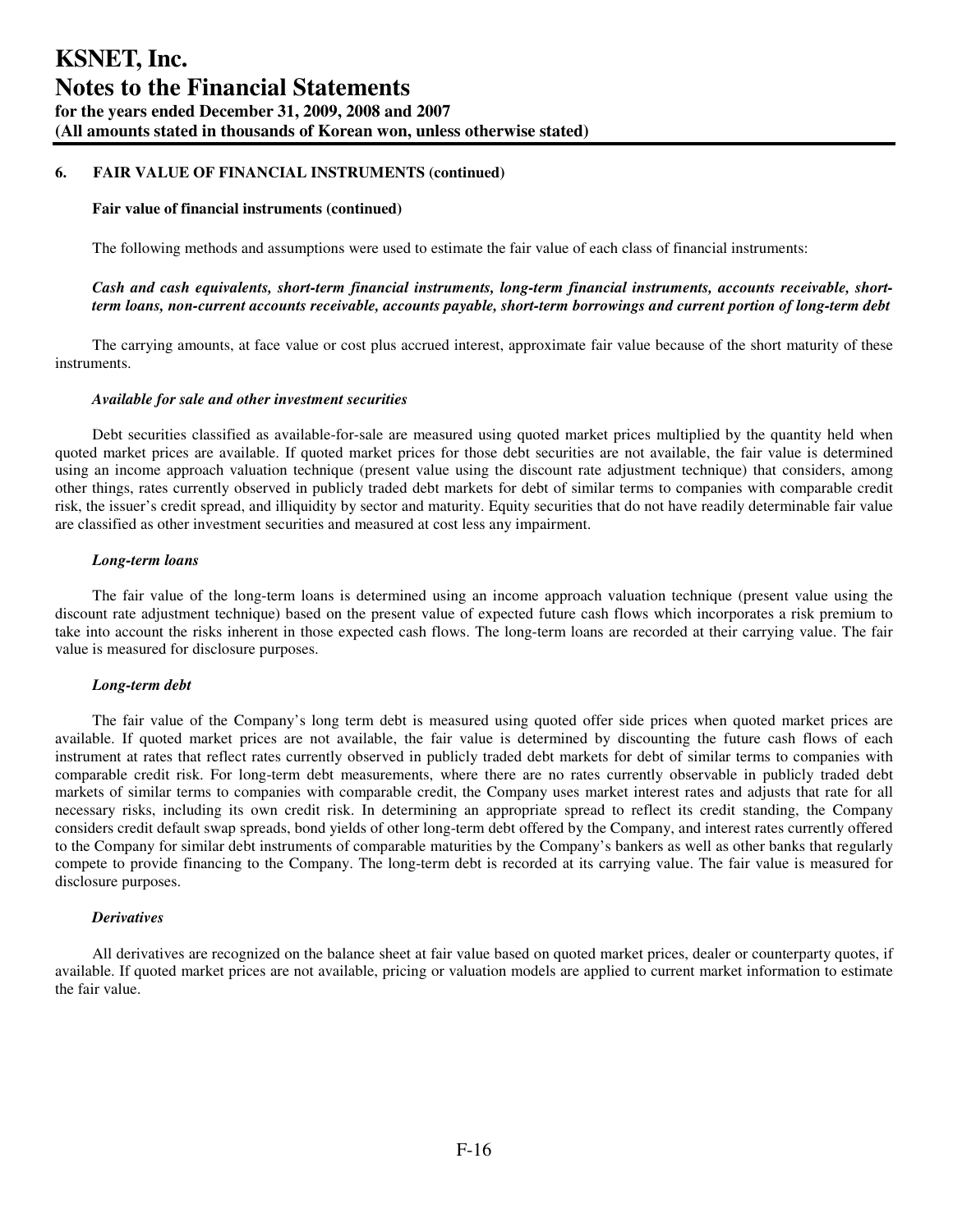#### **Fair value hierarchy**

Fair value is defined as the price that would be received upon sale of an asset or paid upon transfer of a liability in an orderly transaction between market participants at the measurement date and in the principal or most advantageous market for that asset or liability. The fair value should be calculated based on assumptions that market participants would use in pricing the asset or liability, not on assumptions specific to the entity. In addition, the fair value of liabilities should include consideration of non-performance risk including the Company's own credit risk.

Fair value measurements and inputs are categorized into a fair value hierarchy which prioritizes the inputs into three levels based on the extent to which inputs used in measuring fair value are observable in the market. Each fair value measurement is reported in one of the three levels which are determined by the lowest level input that is significant to the fair value measurement in its entirety.

These levels are:

- Level 1 inputs are based upon unadjusted quoted prices for identical instruments traded in active markets.
- Level 2 inputs are based upon quoted prices for similar instruments in active markets, quoted prices for identical or similar instruments in markets that are not active, and model-based valuation techniques for which all significant assumptions are observable in the market or can be corroborated by observable market data for substantially the full term of the assets or liabilities.
- Level 3 inputs are generally unobservable and typically reflect management's estimates of assumptions that market participants would use in pricing the asset or liability. The fair values are therefore determined using model-based techniques that include option pricing models, discounted cash flow models, and similar techniques.

|                                 | Quoted price in<br>active markets for<br>identical assets<br>(Level1) |                          | Significant other<br>observable<br>inputs<br>(Level 2) |         | <b>Significant</b><br>unobservable<br>inputs<br>(Level 3) |   | <b>Total</b> |
|---------------------------------|-----------------------------------------------------------------------|--------------------------|--------------------------------------------------------|---------|-----------------------------------------------------------|---|--------------|
| Assets:                         |                                                                       |                          |                                                        |         |                                                           |   |              |
| Available-for-sale securities   | ₩                                                                     | $\overline{\phantom{0}}$ | ₩                                                      | 100,000 | ₩                                                         | ₩ | 100,000      |
| Total assets at fair value      |                                                                       |                          |                                                        | 100.000 |                                                           |   | 100.000      |
| Liabilities:                    |                                                                       |                          |                                                        |         |                                                           |   |              |
| Derivatives                     |                                                                       |                          |                                                        | 22,266  |                                                           |   | 22,266       |
| Total liabilities at fair value | ₩                                                                     | ۰                        | ₩                                                      | 22,266  | ₩                                                         | ₩ | 22,266       |

The following table presents the Company's assets and liabilities measured at fair value on a recurring basis as of December 31, 2009: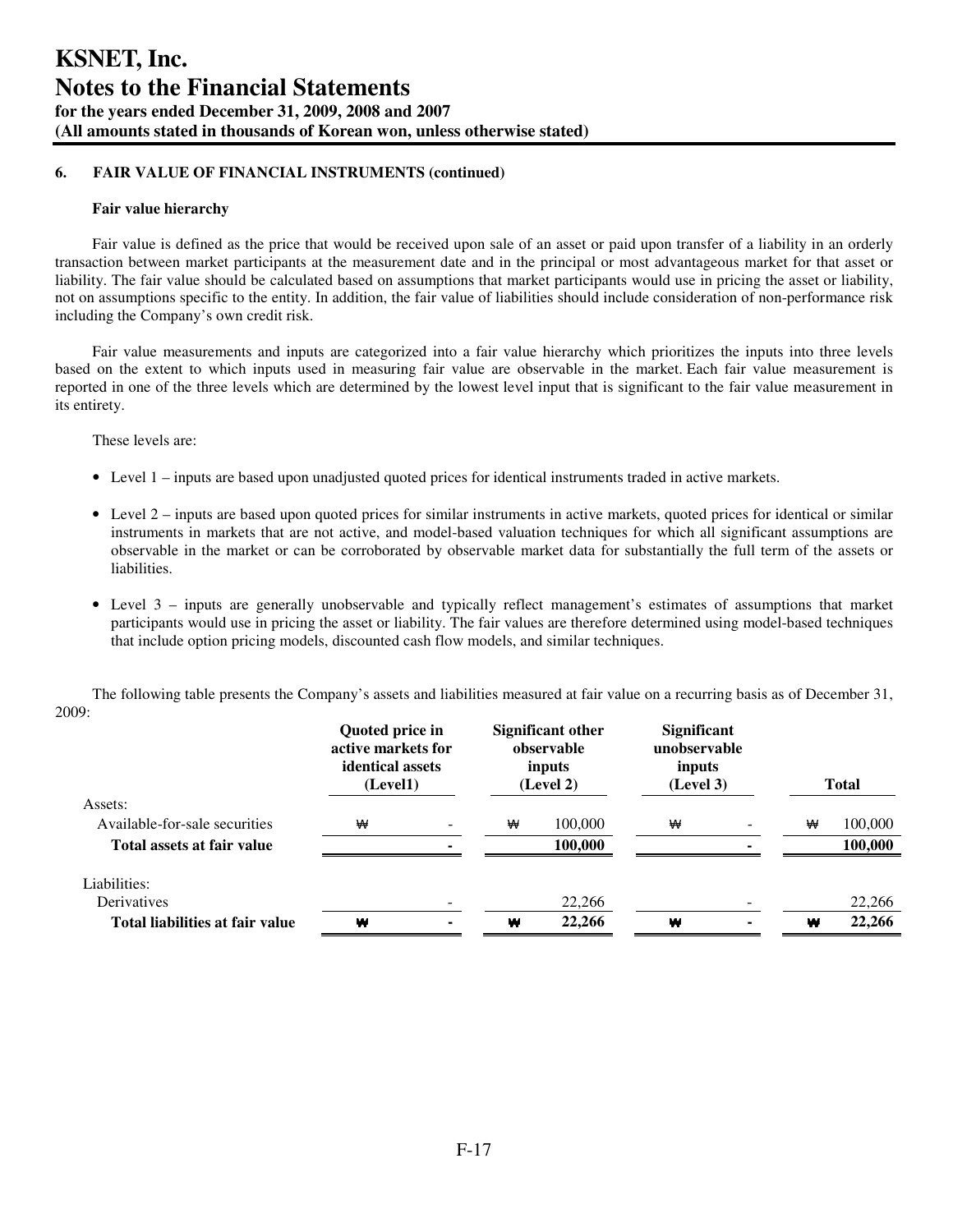#### **Fair value hierarchy (continued)**

The following table presents the Company's assets and liabilities measured at fair value on a recurring basis as of December 31, 2008:

|                                 | Quoted price in<br>active markets for<br>identical assets<br>(Level1) |  | <b>Significant other</b><br>observable<br>inputs<br>(Level 2) |         | <b>Significant</b><br>unobservable<br>inputs<br>(Level 3) |   | <b>Total</b> |
|---------------------------------|-----------------------------------------------------------------------|--|---------------------------------------------------------------|---------|-----------------------------------------------------------|---|--------------|
| Assets:                         |                                                                       |  |                                                               |         |                                                           |   |              |
| Available-for-sale securities   | ₩                                                                     |  | ₩                                                             | 100,000 | ₩                                                         | ₩ | 100,000      |
| Total assets at fair value      |                                                                       |  |                                                               | 100,000 |                                                           |   | 100,000      |
| Liabilities:                    |                                                                       |  |                                                               |         |                                                           |   |              |
| Derivatives                     |                                                                       |  |                                                               | 91,833  |                                                           |   | 91,833       |
| Total liabilities at fair value | ₩                                                                     |  | ₩                                                             | 91,833  | w                                                         | ₩ | 91,833       |

## **7. DERIVATIVES**

The Company uses derivative financial instruments primarily to manage the risks associated with fluctuations in interest rates. In 2008, the Company used variable-rate Certificate of Deposit (CD) debt to finance its operations. The debt obligations expose the Company to variability in interest payments due to changes in interest rates. Management believed that it is prudent to limit the variability of a portion of its interest payments. To meet this objective, management entered into CD based interest rate swap agreements to manage fluctuations in cash flows resulting from changes in the benchmark interest rate of CD. This swap changes the variable rate cash flow exposure on the debt obligations to fixed cash flows. Under the terms of the interest rate swaps, the Company receives CD based variable interest rate payments  $(CD + 1.425%)$  and makes fixed interest rate payments of 6.625%, thereby creating the equivalent of fixed-rate debt for the notional amount (₩4,000 million) of its debt hedged. However, the Company did not designate the interest rate related derivatives as hedging instruments under ASC 815, Derivatives and Hedging, and therefore, any gains or losses on these derivatives are recognized in the current income.

The fair value of derivatives held as of December 31, 2009 and 2008 are as follows:

|                                                                         |   | 2009   | 2008 |        |  |
|-------------------------------------------------------------------------|---|--------|------|--------|--|
| Derivatives:<br><b>Interest Rate Swap</b>                               | ₩ | 22,266 | ₩    | 91.833 |  |
| Total derivatives not designated as<br>hedging instrument under ASC 815 |   | 22,266 |      | 91.833 |  |

The effects of derivatives instruments on income for the years ended December 31, 2009 and 2008 are summarized as follows:

|                             | 2009 |        |   | 2008      |
|-----------------------------|------|--------|---|-----------|
| Derivatives:                |      |        |   |           |
| Gains (loss) on derivatives | ₩    | 69.567 | ₩ | (91, 833) |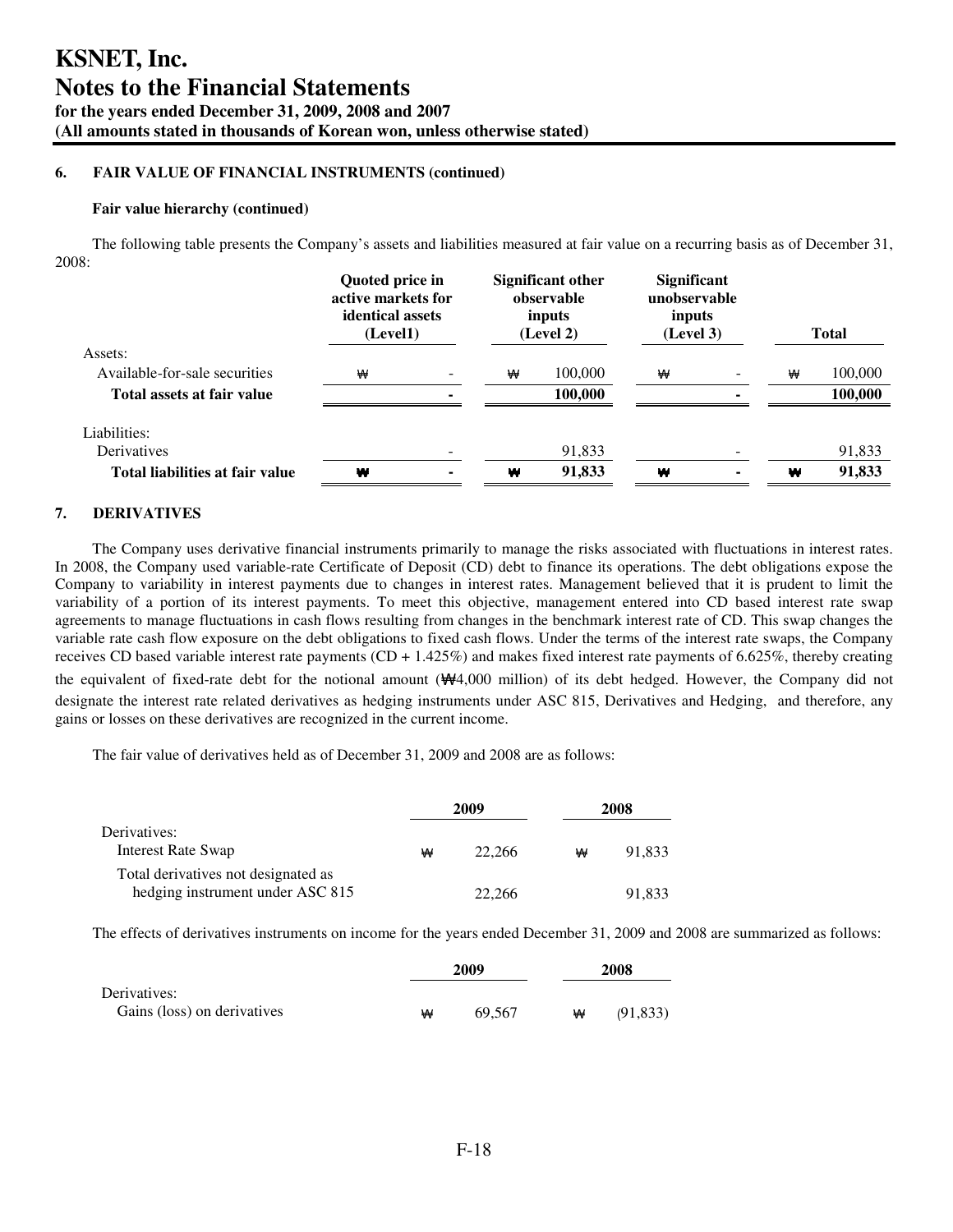## **8. LONG-TERM DEBT**

Long-term debt as of December 31, 2009 and 2008 are summarized as follows:

|                                          | <b>Maturity</b> | 2009                |   | 2008      |
|------------------------------------------|-----------------|---------------------|---|-----------|
| Long-term debt:                          |                 |                     |   |           |
| (Annual interest rate: $5.08 - 6.63\%$ ) | 2010            | $\star$ 10.000.000  | ₩ | 4.000.000 |
| Less: current portion of long-term debt  |                 | (10,000,000)        |   |           |
| <b>Total</b>                             |                 | ₩<br>$\blacksquare$ | ₩ | 4,000,000 |

Long-term debt is subject to various restrictive covenants. These covenants typically include restrictions on the debt to equity ratio, credit rating, working capital ratio, and other similar financial ratios. The Company was in compliance with these financial covenants during all periods presented.

## **9. PROPERTY AND EQUIPMENT**

Property and equipment as of December 31, 2009 and 2008 are summarized as follows:

|                                 | 2009            | 2008            |  |  |
|---------------------------------|-----------------|-----------------|--|--|
| Cost:                           |                 |                 |  |  |
| Land                            | 981,257<br>₩    | 981,257<br>₩    |  |  |
| <b>Buildings</b>                | 625,943         | 625,943         |  |  |
| <b>Structures</b>               | 203,350         | 203,350         |  |  |
| Vehicles                        | 40,629          | 56,999          |  |  |
| Tools, furniture and fixtures   | 70,381,043      | 56,821,824      |  |  |
| Machinery and equipment         | 6,054,301       | 6,054,301       |  |  |
| Software                        | 4,982,167       | 4,416,270       |  |  |
|                                 | 83,268,690      | 69,159,944      |  |  |
| Accumulated depreciation:       |                 |                 |  |  |
| <b>Buildings</b>                | 125,893         | 105,028         |  |  |
| <b>Structures</b>               | 126,527         | 101,108         |  |  |
| Vehicles                        | 40,629          | 56,999          |  |  |
| Tools, furniture and fixtures   | 48,963,351      | 40,128,396      |  |  |
| Machinery and equipment         | 5,384,975       | 4,944,946       |  |  |
| Software                        | 3,757,134       | 3,255,575       |  |  |
|                                 | 58,398,509      | 48,592,052      |  |  |
| Accumulated loss on impairment: |                 |                 |  |  |
| Tools, furniture and fixtures   |                 | 22,301          |  |  |
|                                 |                 | 22,301          |  |  |
| Carrying amount:                |                 |                 |  |  |
| Land                            | 981,257         | 981,257         |  |  |
| <b>Buildings</b>                | 500,050         | 520,915         |  |  |
| <b>Structures</b>               | 76,823          | 102,242         |  |  |
| Vehicles                        |                 |                 |  |  |
| Tools, furniture and fixtures   | 21,417,692      | 16,671,127      |  |  |
| Machinery and equipment         | 669,326         | 1,109,356       |  |  |
| Software                        | 1,225,033       | 1,160,694       |  |  |
| <b>Total carrying amount</b>    | 24,870,181<br>₩ | 20,545,591<br>₩ |  |  |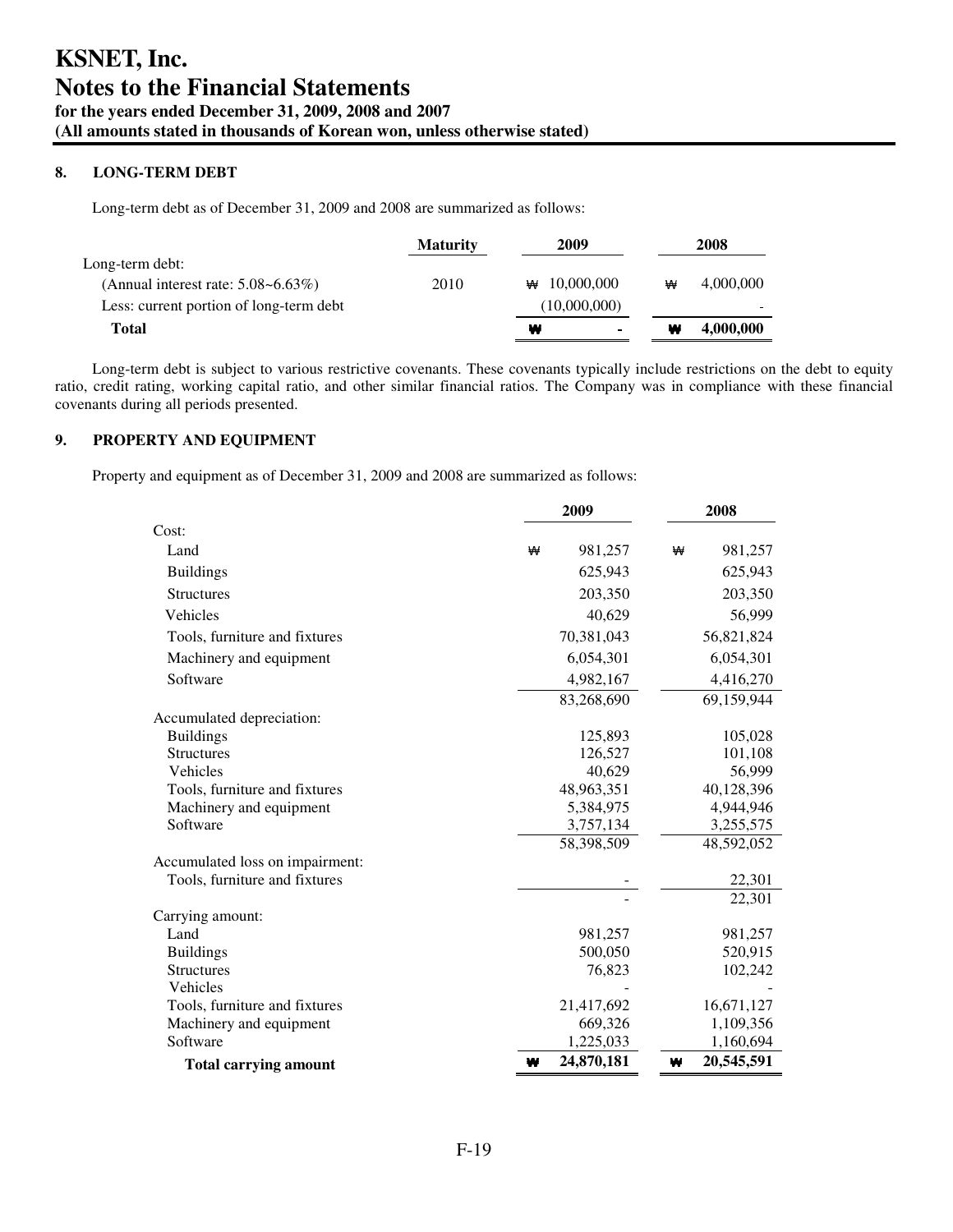## **9. PROPERTY AND EQUIPMENT (continued)**

For the years ended December 31, 2009, 2008 and 2007, total depreciation expenses for the property and equipment were ₩9,886 million, ₩8,462 million, and ₩7,547 million, respectively. Total depreciation expenses include cost of sales in an amount of ₩6,836 million, ₩5,396 million and ₩4,813 million; and selling, general, administrative expenses of ₩3,050 million, ₩3,066 million and ₩2,734 million for the years ended December 31, 2009, 2008 and 2007, respectively.

## **10. INTANGIBLE ASSETS**

.

Summarized below is the carrying value and accumulated amortization of intangible assets as of December 31, 2009 and 2008:

|                                 |   | As of December 31, 2009        |   |                                    |   |                    |  |
|---------------------------------|---|--------------------------------|---|------------------------------------|---|--------------------|--|
|                                 |   | <b>Gross carrying</b><br>value |   | <b>Accumulated</b><br>amortization |   | Net carrying value |  |
| Finite-lived intangible assets: |   |                                |   |                                    |   |                    |  |
| <b>Trademarks</b>               | ₩ | 77.057                         | ₩ | 53.672                             | ₩ | 23,385             |  |
| <b>Total</b>                    | ₩ | 77.057                         | ₩ | 53.672                             | ₩ | 23,385             |  |

|                                 | As of December 31, 2008 |                                |   |                                    |   |                    |
|---------------------------------|-------------------------|--------------------------------|---|------------------------------------|---|--------------------|
|                                 |                         | <b>Gross carrying</b><br>value |   | <b>Accumulated</b><br>amortization |   | Net carrying value |
| Finite-lived intangible assets: |                         |                                |   |                                    |   |                    |
| <b>Trademarks</b>               | ₩                       | 77.057                         | ₩ | 46.285                             | ₩ | 30.772             |
| Total                           | ₩                       | 77.057                         | ₩ | 46.285                             | ₩ | 30,772             |

Amortization expenses charged for the years to December 31, 2009, 2008 and 2007 were ₩7.4 million, respectively.

Future estimated annual amortization expense for the next five fiscal years is presented in the table below. Actual amortization expense in future periods could differ from this estimate as a result of acquisitions, changes in useful lives and other relevant factors.

| Year | Amount |
|------|--------|
| 2010 | #7,387 |
| 2011 | 7,387  |
| 2012 | 7,387  |
| 2013 | 1,224  |
| 2014 | ₩      |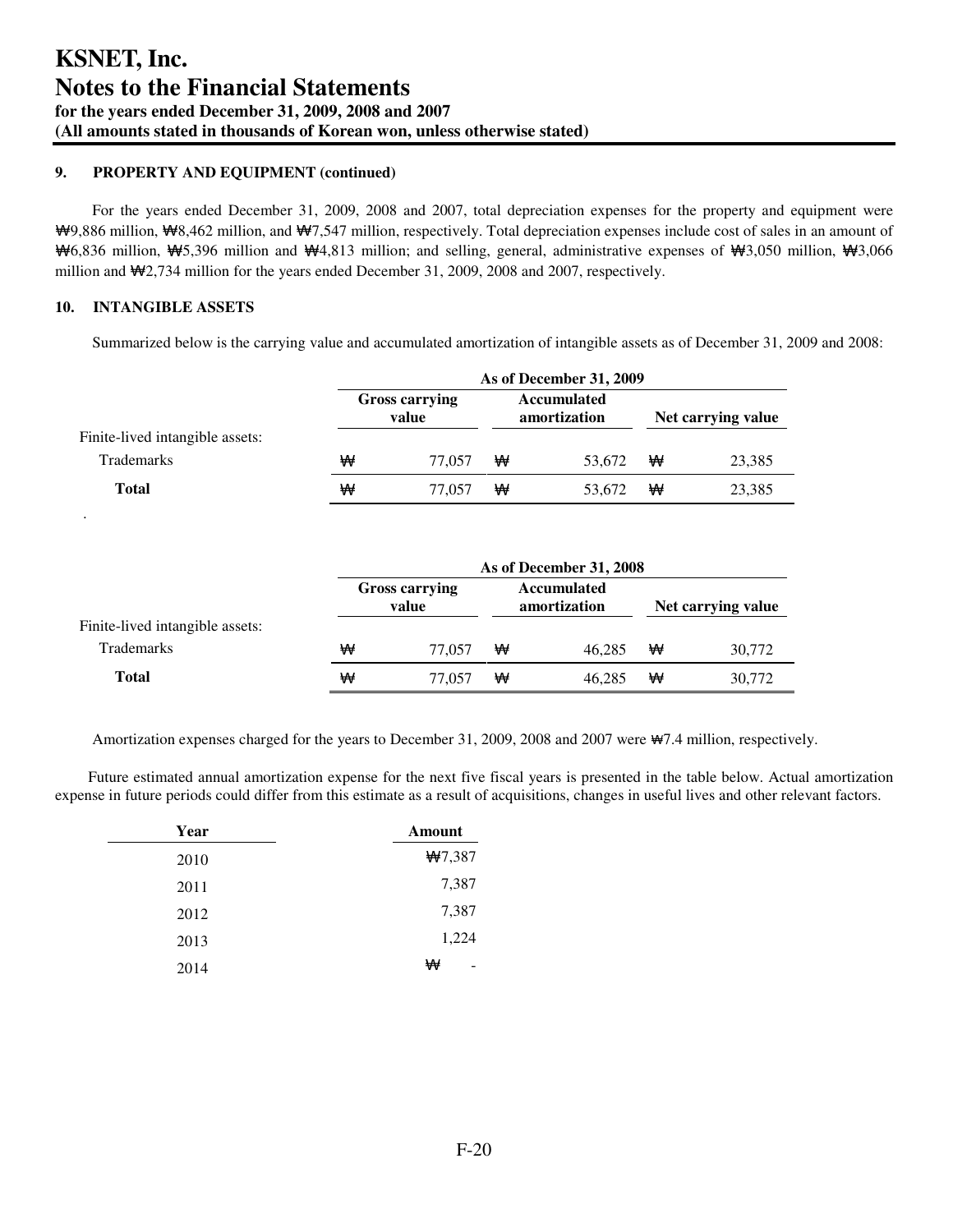## **11. OTHER ASSETS AND LIABILITIES**

Details of other assets and liabilities as of December 31, 2009 and 2008 are as follows:

#### **Other current assets**

|                                 |   | 2009       |   | 2008      |
|---------------------------------|---|------------|---|-----------|
| Short-term loans                | ₩ | 29,609     | ₩ | 19,750    |
| Allowance for doubtful accounts |   | (1,480)    |   | (8,825)   |
| Other receivables               |   | 400,069    |   | 489,802   |
| Allowance for doubtful accounts |   | (17, 724)  |   | (21, 856) |
| Accrued income                  |   | 57,912     |   | 120,146   |
| Advanced payments               |   | 2,240,175  |   | 3,798,362 |
| Prepaid expenses                |   | 10,337,665 |   | 5,398,740 |
| <b>Total</b>                    | ₩ | 13,046,226 | ₩ | 9,796,119 |
| <b>Other non-current Assets</b> |   | 2009       |   | 2008      |
|                                 | ₩ | 19,500     | ₩ |           |
| Long-term financial instruments |   |            |   | 13,500    |
| Other investment securities     |   | 222,693    |   | 222,693   |
| Long-term loans $(*)$           |   | 1,104,618  |   | 1,466,530 |
| Allowance for doubtful accounts |   | (55,231)   |   | (73,327)  |
| Guarantee deposits $(**)$       |   | 3,238,209  |   | 3,084,722 |
| Total                           |   | 1,038,481  |   | 1,037,539 |
|                                 | ₩ | 5,568,270  | ₩ | 5,751,657 |

 (\*) Long-term loans include loans to employees for mortgage in the amount of ₩788 million and ₩706 million as of December 31, 2009 and 2008, respectively.

(\*\*) Guarantee deposits consist of deposits for leased offices.

#### **Other current liabilities**

|                         | 2009       |   | 2008       |
|-------------------------|------------|---|------------|
| Other payables<br>₩     | 2,536,737  | ₩ | 2,446,280  |
| Advances from customers | 175,336    |   | 336,912    |
| Value-added tax payable | 1,086,111  |   | 768,878    |
| Withholdings $(*)$      | 11,011,153 |   | 7,571,983  |
| Other accrued expenses  | 419,696    |   | 391,298    |
| Deposits received       | 170,751    |   | 360,907    |
| Income taxes payable    | 1,322,383  |   | 1,648,965  |
| Derivatives             | 22,266     |   | 91,833     |
| ₩<br><b>Total</b>       | 16.744.433 | ₩ | 13,617,056 |

(\*) Withholdings are related to the Payment Gateway service for accounts received from the credit card companies withheld before they are passed to the on-line shopping mall.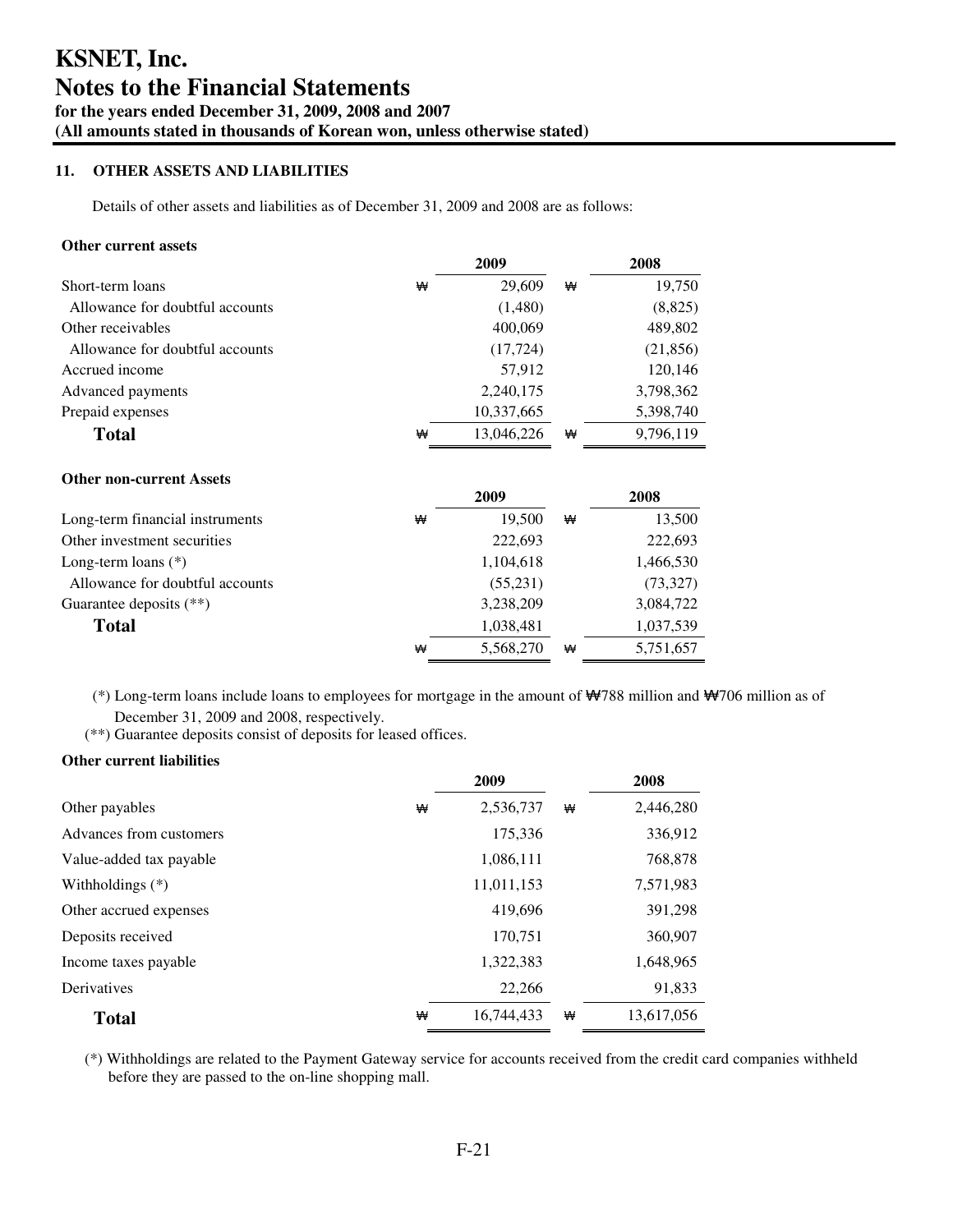## **11. OTHER ASSETS AND LIABILITIES (continued)**

## **Other non-current liabilities**

|                                     |   | 2009              | 2008 |
|-------------------------------------|---|-------------------|------|
| Unrecognized tax benefits (Note 15) | ₩ | 963.778 $\forall$ | -    |
| <b>Total</b>                        | ₩ | 963.778 <b>W</b>  | ۰    |
|                                     |   |                   |      |

## **12. OTHER INCOME (EXPENSE), net**

Details of other income (expense), net for the years ended December 31, 2009, 2008 and 2007 are as follows:

|                                                   | 2009      |   | 2008       |   | 2007      |
|---------------------------------------------------|-----------|---|------------|---|-----------|
| Gain (loss) on foreign currency transactions<br>₩ | (121)     | ₩ | (1)        | ₩ | (33)      |
| Gain (loss) on disposal of property and equipment | 6.503     |   | (92,355)   |   | (4,212)   |
| Gain (loss) on disposal of investment securities  |           |   |            |   | 215,948   |
| Gain (loss) on valuation of derivates             | 69.567    |   | (91, 833)  |   |           |
| Donations                                         | (28, 420) |   | (94, 873)  |   | (87, 564) |
| Miscellaneous                                     | (93)      |   | 26.511     |   | 34.457    |
| <b>Total</b><br>₩                                 | 47,436    | ₩ | (252, 551) | ₩ | 158,596   |

## **13. EQUITY**

## **Common stock**

The holder of each share of common stock has the right to one vote. The number of issued common shares as of December 31, 2009 and 2008 are 13,605,766 and 14,551,784 respectively. All common stock is issued at par value. Amount of capital stock and additional paid-in capital as of December 31, 2009 and 2008 are as follows:

|                             |   | 2009      | 2008 |           |  |
|-----------------------------|---|-----------|------|-----------|--|
| Capital stock:              |   |           |      |           |  |
| Common stock                | ₩ | 6,802,883 | ₩    | 7,275,892 |  |
| <b>Total</b>                |   | 6,802,883 |      | 7,275,892 |  |
| Additional paid-in capital: |   |           |      |           |  |
| Other                       |   | 33,568    |      | 33,568    |  |
| Total                       | ₩ | 33,568    | ₩    | 33,568    |  |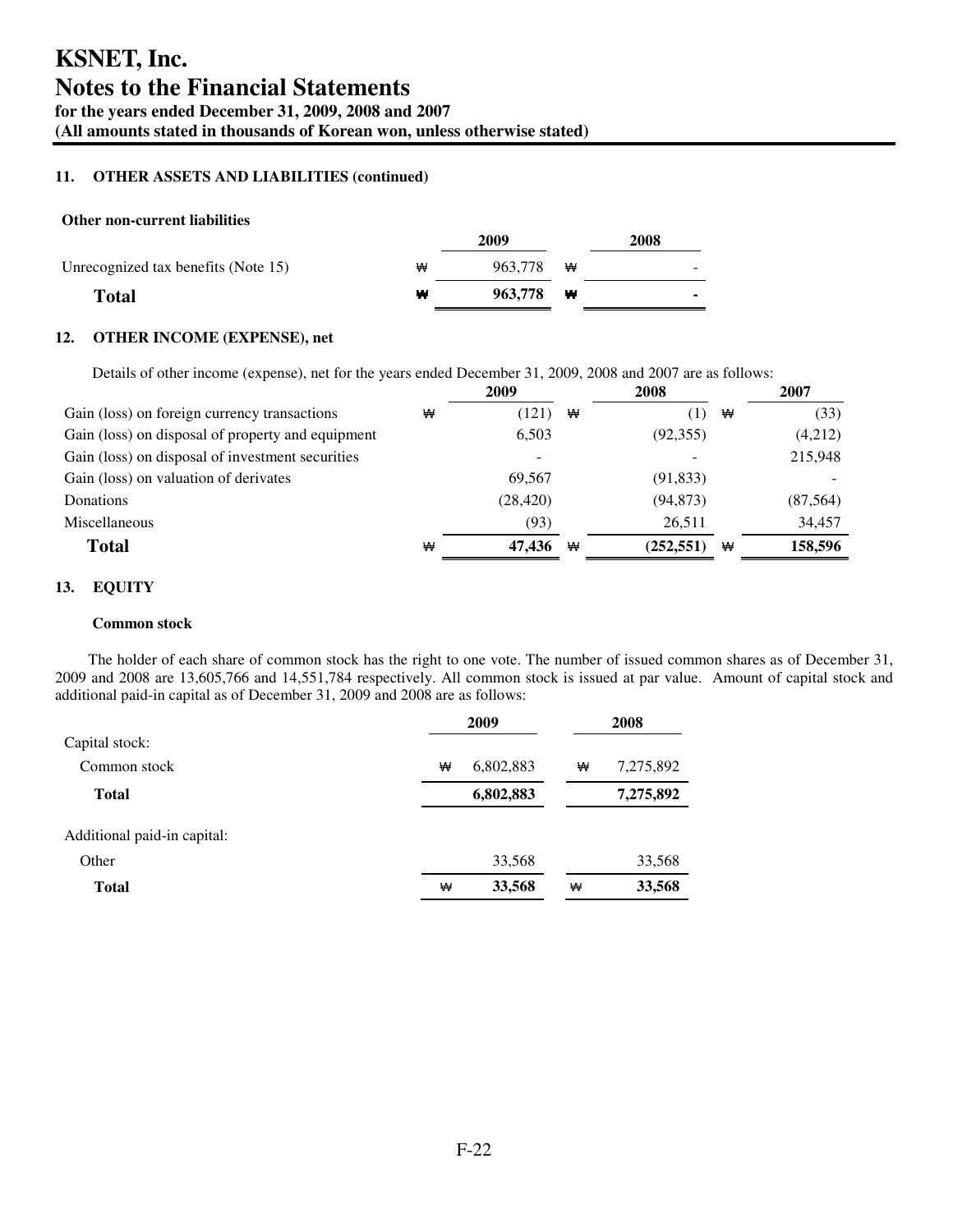## **13. EQUITY (continued)**

#### **Common stock (continued)**

In 2000, the Company issued preferred stock at ₩11,000 (par value ₩500) and treated the amount of excess over par value less stock issuance costs as additional paid-in capital – preferred stock. The preferred stock is non-cumulative and is convertible into common stock from the issuance date. The number of issued preferred shares as of December 31, 2007 was 4,000,000. There were no shares of preferred stock outstanding as of December 31, 2009 and 2008 due to capital reduction in 2008. Additional paid-in capital – common stock of ₩33,568 thousand relates to the amount of excess fair value of net assets over common stock at the time of split off in 1999.

On February 15, 2008, the Company's shareholders approved an amendment to the Certificate of Incorporation decreasing the authorized shares from  $42,400,000$  to  $36,500,000$  shares, par value  $\mathbf{\text{W}}$ 500 per share.

#### **Stock retirement**

Total amount of common stocks and preferred stocks retired for the years ended December 31, 2009, 2008 and 2007 are as follows:

| 2009                         |   |         |               |   |           |
|------------------------------|---|---------|---------------|---|-----------|
| <b>Shares</b>                |   |         | <b>Shares</b> |   | Amount    |
|                              |   |         |               |   |           |
| 946.018                      | ₩ | 473,009 | 1,654,776     | ₩ | 827,388   |
| $\overline{\phantom{0}}$     |   |         | 164,578       |   | 82,289    |
|                              |   |         |               |   |           |
| $\qquad \qquad \blacksquare$ |   |         | 4,000,000     |   | 2,000,000 |
| 946,018                      | ₩ | 473,009 | 5,819,354     | ₩ | 2,909,677 |
|                              |   |         | Amount        |   | 2008      |

According to ASC 505, Equity, if an entity's stock is retired, an excess of purchase price over par or stated value may be allocated between additional paid-in capital and retained earnings.

On February 15, 2008, the Company repurchased and retired all of its preferred shares. An excess of repurchase price over par value was allocated between additional paid-in capital – preferred stock in an amount of ₩40,702 million and retained earnings in an amount of ₩16,150 million. On the same date, the Company reduced 1,654,776 shares of common stock by capital reduction and retired 164,578 shares of treasury stock.

On March 26, 2009, the Company repurchased and retired 946,018 shares of common stock and an excess of repurchase price over par value was allocated to retained earnings for amount of ₩3,615 million.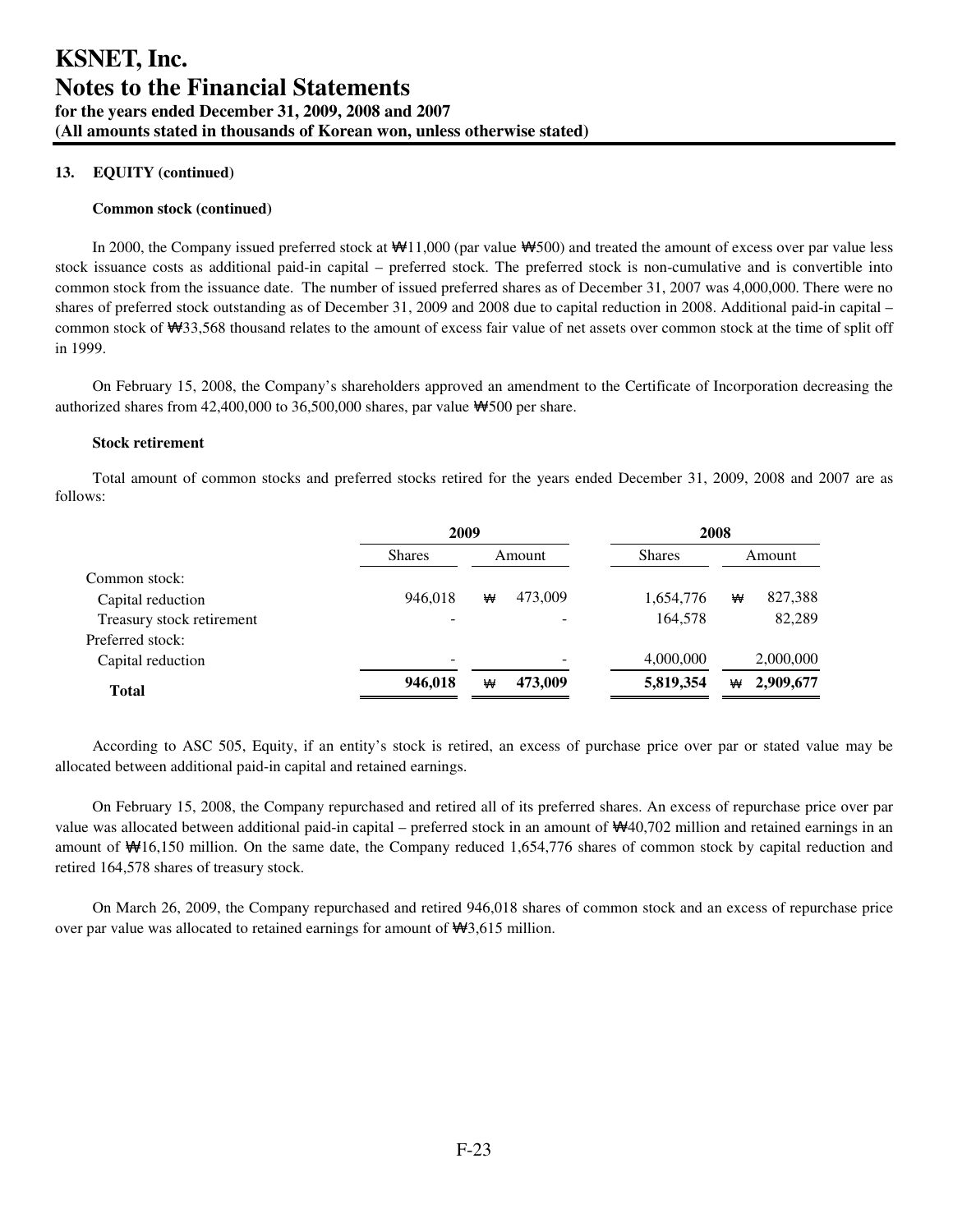## **14. ACCRUED SEVERANCE BENEFITS**

Accrued severance benefits as of December 31, 2009 and 2008 are as follows:

|                                          |   | 2009        | 2008 |             |  |
|------------------------------------------|---|-------------|------|-------------|--|
| Balance at beginning of year             | ₩ | 1,993,792   | ₩    | 2,417,469   |  |
| Provision for severance benefits         |   | 795,660     |      | 944,342     |  |
| Severance payments during the year       |   | (331, 355)  |      | (1,368,019) |  |
| Balance at end of year                   |   | 2,458,097   |      | 1,993,792   |  |
| Deposit for severance benefits insurance |   | (1,708,318) |      | (1,259,803) |  |
| <b>Accrued severance benefits</b>        | ₩ | 749,779     | ₩    | 733,989     |  |

The severance benefits are funded approximately 69.5% and 63.2% as of December 31, 2009 and 2008, respectively through severance insurance deposits with the Shinhan Life Insurance Company and the Hana Bank for the payment of severance benefits. The Company has no additional liability once the amount has been contributed, thus the Company deducts contributions made to the severance insurance deposits from accrued severance benefit liabilities. The beneficiaries of the severance insurance deposit are the Company's employees.

The Company expects to pay the following severance benefits, which are currently accrued for the Company's obligation through December 31, 2009, to its employees. If they terminate upon their normal retirement age:

| Year             | Amount       |  |
|------------------|--------------|--|
| 2010             | ₩            |  |
| 2011             |              |  |
| 2012             | -            |  |
| 2013             | -            |  |
| 2014             | -            |  |
| $2015 \sim 2019$ | 235,392<br>₩ |  |

The above amounts were determined based on the employees' current salary rates and the number of service years that will be accumulated upon their retirement date. These amounts do not include amounts that might be paid to employees that will cease working with the Company before their normal retirement age.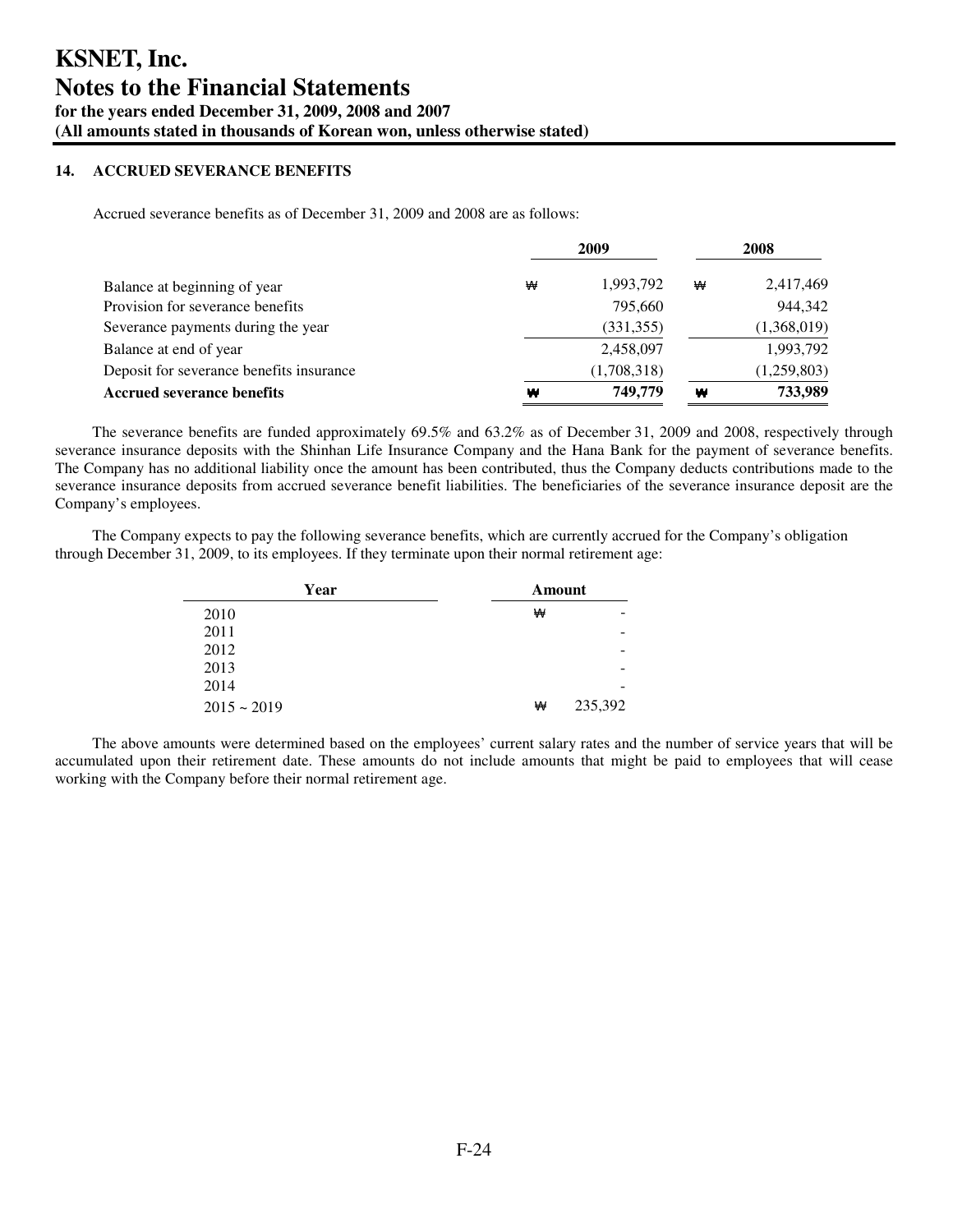## **15. INCOME TAXES**

The statutory income tax rate, including tax surcharges, applicable to the Company was 27.5% in 2007 and 2008. In accordance with the amendment of Corporate Tax Act enacted in 2008, the statutory income tax rate was amended to 24.2% effective for fiscal year 2009 and 22.0% for fiscal years 2010 and thereafter. However, in 2009, Corporate Income Tax Law was further amended and the statutory income tax rate of 24.2% is effective for fiscal years 2009 until 2011 and 22% for fiscal years 2012 and thereafter. Accordingly, deferred income taxes as of December 31, 2009 were calculated based on the enacted rates of 24.2% and 22.0%.

Actual income tax expense differs from the theoretical amount that would arise at the Korean statutory tax rate for the years ended December 31, 2009, 2008 and 2007 as follows:

|                                                                   | 2009 |            |   | 2008       | 2007 |           |  |
|-------------------------------------------------------------------|------|------------|---|------------|------|-----------|--|
| Income tax expense at Korean statutory tax rate                   | ₩    | 3,785,377  | ₩ | 3,355,549  | ₩    | 3,517,933 |  |
| Nondeductible items                                               |      | 208,270    |   | 244.933    |      | 274,638   |  |
| Adjustments to uncertain and effectively settled tax<br>positions |      | 806,625    |   |            |      |           |  |
| Income tax exemption                                              |      | (781, 976) |   | (557, 483) |      | (429,792) |  |
| Tax investigation by National Tax Service                         |      |            |   |            |      | 786,280   |  |
| Others                                                            |      | (167, 222) |   | 92,606     |      | 125,298   |  |
| Income tax expense                                                | ₩    | 3,851,074  | ₩ | 3,135,605  | ₩    | 4,274,357 |  |

The following is a reconciliation of income taxes computed at the Korean tax rate to actual effective income tax provision:

|                                           | 2009     | 2008     | 2007     |
|-------------------------------------------|----------|----------|----------|
| Statutory income tax rate                 | 24.2%    | 27.5%    | 27.5%    |
| Expenses not deductible for tax purposes  | 1.3      | 2.0      | 2.14     |
| Tax exemptions                            | (5.0)    | (4.5)    | (3.3)    |
| FIN 48 tax contingencies and settlements  | 5.1      |          |          |
| Tax investigation by National Tax Service |          |          | 7.1      |
| Others                                    | (1.1)    | 0.5      | (0.1)    |
| Effective income tax rate                 | $24.5\%$ | $25.5\%$ | $33.3\%$ |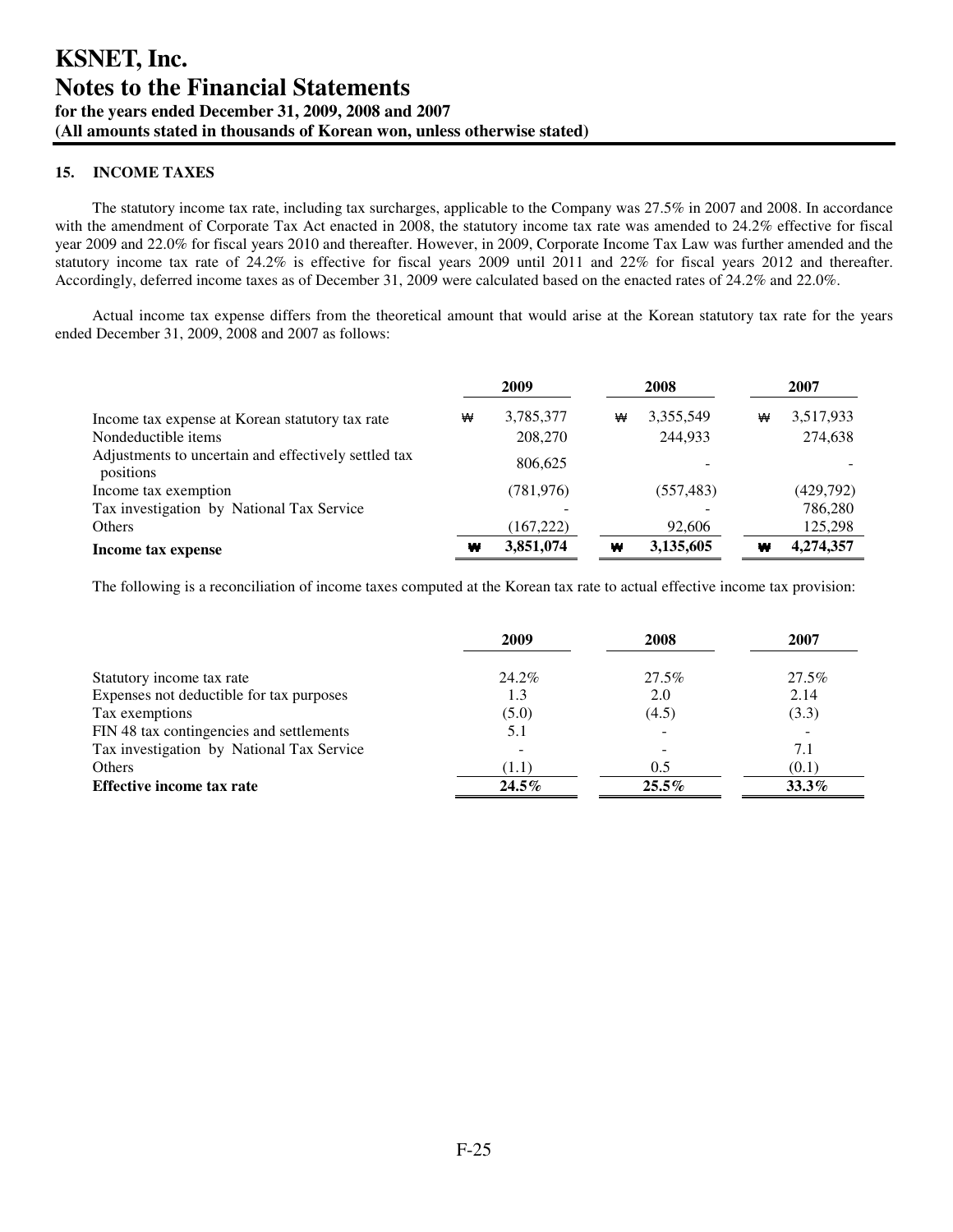### **Deferred tax assets and liabilities**

Deferred income taxes reflect the temporary differences between the amounts at which assets and liabilities are recorded for financial reporting purposes and the amounts utilized for tax purposes. The primary components of the temporary differences that gave rise to the Company's deferred tax assets and liabilities as of December 31, 2009 and 2008 and their classification were as follows:

| <b>Deferred tax assets</b>               |   |            |   |           |
|------------------------------------------|---|------------|---|-----------|
|                                          |   | 2009       |   | 2008      |
| Investment securities                    | ₩ | 271,154    | ₩ | 293,155   |
| Depreciation and amortization            |   | 77,616     |   | 36,158    |
| Derivatives                              |   | 4.899      |   | 20,203    |
| Other payables                           |   | 980,979    |   | 630,595   |
| Advances from customers                  |   | 35,903     |   | 75,655    |
| Accrued severance benefits               |   | 445,332    |   | 382,271   |
| Bad debt                                 |   | 154,048    |   | 176,836   |
| Other                                    |   | 65,818     |   | 99,175    |
| <b>Total deferred tax assets</b>         | ₩ | 2,035,749  | ₩ | 1,714,048 |
| <b>Deferred tax liabilities</b>          |   |            |   |           |
|                                          |   | 2009       |   | 2008      |
| Accounts receivable                      | ₩ | 965,937    | ₩ | 640,596   |
| Other current assets                     |   | 13,545     |   | 28, 139   |
| Deposit for severance benefits insurance |   | 375,830    |   | 277,157   |
| Other                                    |   | 587,872    |   |           |
| <b>Total deferred tax liabilities</b>    | ₩ | 1,943,184  | ₩ | 945,892   |
| <b>Reported as:</b>                      |   |            |   |           |
|                                          |   | 2009       |   | 2008      |
| Current deferred tax assets              | ₩ | 482,053    | ₩ | 729,238   |
| Non-current deferred tax assets          |   |            |   | 38,918    |
| Non-current deferred tax liabilities     |   | (389, 488) |   |           |
| Net deferred income tax assets           | w | 92,565     | w | 768,156   |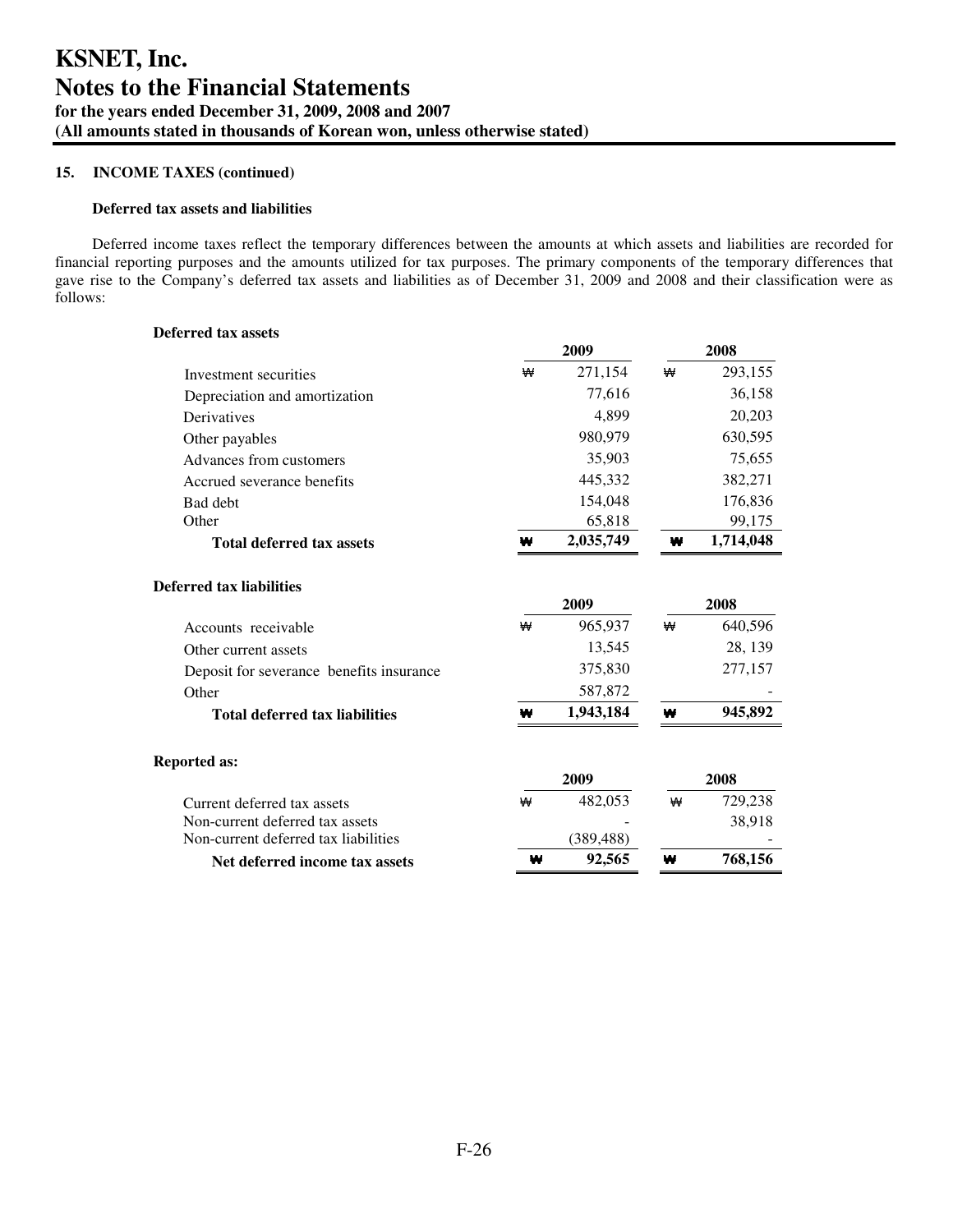#### **Uncertain tax positions**

On January 1, 2009, the Company adopted the provisions of ASC 740 which set outs a consistent framework to determine the appropriate level of tax reserve for uncertain tax positions. ASC Subtopic 740-10 originally was effective for fiscal years beginning after December 15, 2006. The FASB issued ASC Subtopic 740-10 (FSP FIN 48-3, Effective date of FASB Interpretation No. 48 for Certain Nonpublic Enterprises), which deferred the effective date of ASC Subtopic 740-10 for nonpublic entities that had not already issued a complete set of annual financial statements fully reflecting ASC Subtopic 740-10's requirements or are consolidated entities of public entities that report in US GAAP. This means that ASC Subtopic 740-10 was required for such entities with fiscal years beginning after December 15, 2008 and accordingly, the Company adopted the provisions in 2009.

The following table is a reconciliation of the beginning and ending amount of the Company's gross unrecognized tax benefits for the year ended December 31, 2009:

|                                                                |   | 2009    |
|----------------------------------------------------------------|---|---------|
| Beginning balance                                              | ₩ | 154,210 |
| Gross increases/ $(decreases)$ – tax positions in prior period |   |         |
| Gross increases/(decreases) – current period tax positions     |   | 809.568 |
| <b>Settlements</b>                                             |   |         |
| Lapse of statute of limitations                                |   |         |
| <b>Ending balance</b>                                          | ₩ | 963,778 |

Upon adoption at January 1, 2009, the Company's decreased retained earnings by ₩154,210 thousand. For the year ended December 31, 2009, the unrecognized tax benefit increased by ₩809,568 thousand which all related to permanent differences. As of December 31, 2009, the Company's total unrecognized tax benefits that, if recognized, would affect the effective tax rate is ₩809,568 thousand. During the year ended December 31, 2009, the Company recognized approximately ₩2,942 thousand for the payment of interest and penalty. The Company had approximately ₩12,099 thousand and ₩14,403 thousand for the payment of interest and penalties accrued in the balance sheet as of December 31, 2009.

The Company files income tax returns in the Republic of Korea. In 2007, the Korea National Tax Service, or NTS, has effectively completed the examination of the Company's returns in the Republic of Korea related to years 2002 through 2006

It is expected that the amount of unrecognized tax benefits will also change for other reasons in the next 12 months; however, the Company does not expect the change to have a significant impact on our financial position or results of operations.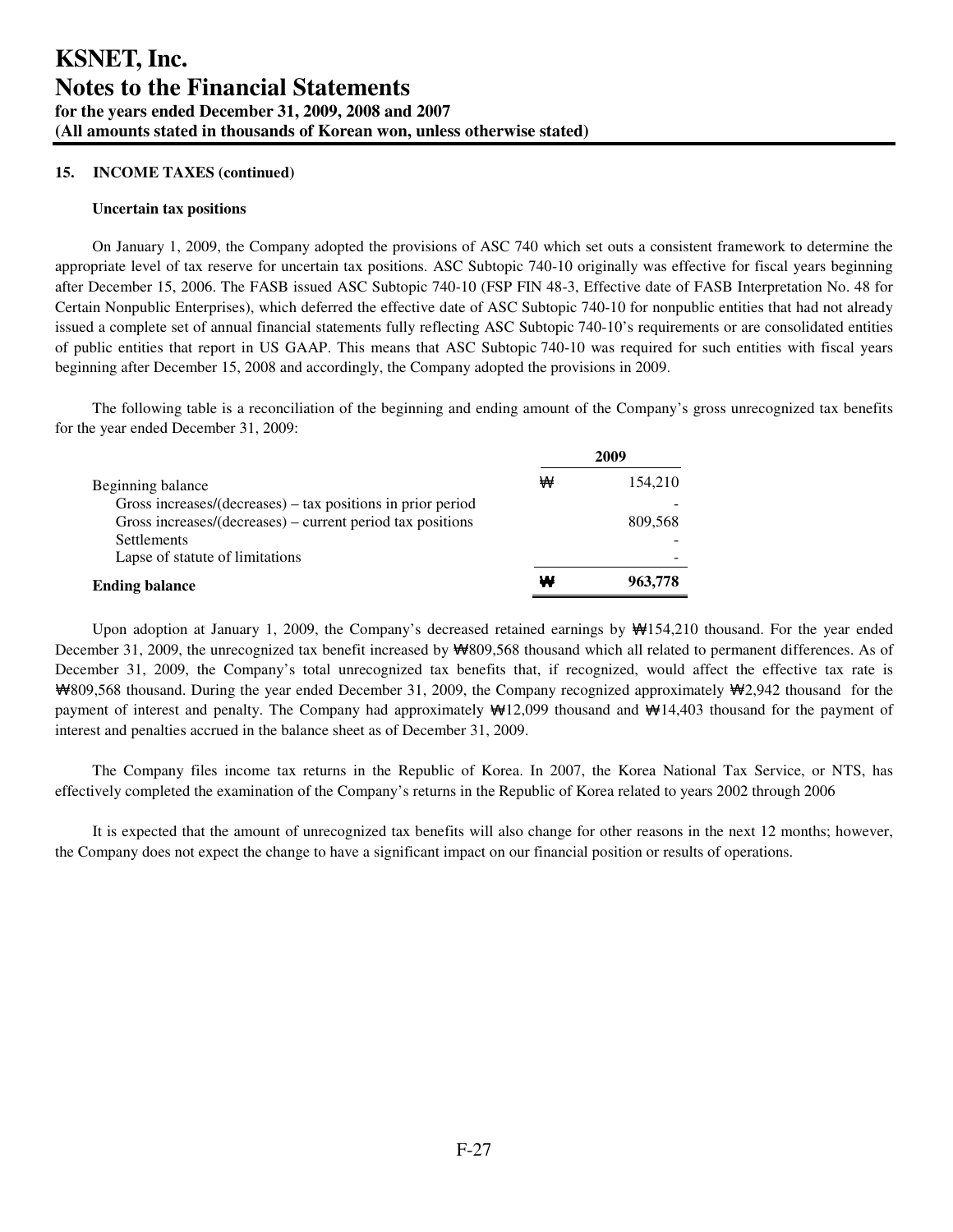## **16. EARNINGS PER SHARE**

Basic earnings per share of common stock is computed by dividing net income by the weighted average number of shares of common stock outstanding for the period, less the weighted average number of shares subject to stock retirement. Diluted earnings per share of common stock is computed using the weighted average number of shares of common stock outstanding plus the effect of common stock equivalents, unless the common stock equivalents are anti-dilutive. The calculation of diluted earnings per share includes the dilutive effect of an exercise of stock warrants.

The following details the computation of earnings per share of common stock as of December 31, 2009, 2008 and 2007:

|                                                                                                                                |   | 2009       |   | 2008       |   | 2007 |            |
|--------------------------------------------------------------------------------------------------------------------------------|---|------------|---|------------|---|------|------------|
| Net income                                                                                                                     | ₩ | 11,892,039 | ₩ | 9,176,729  | ₩ |      | 8,566,101  |
| Weighted average shares used in computing basic<br>earnings per share<br>Weighted average effect of dilutive securities: stock |   | 13,800,153 |   | 14,895,399 |   |      | 16,203,185 |
| warrants                                                                                                                       |   |            |   |            |   |      | 4,003,375  |
| Weighted average shares used in computing diluted<br>earnings per share                                                        |   | 13.800.153 |   | 14.895.399 |   |      | 20,206,560 |
| Basic earnings per share (in Korean won)                                                                                       | ₩ | 862        | ₩ | 616        |   | ₩    | 529        |
| Diluted earnings per share (in Korean won)                                                                                     | ₩ | 862        | ₩ | 616        |   | ₩    | 424        |

## **17. COMMITMENTS AND CONTINGENCIES**

The Company is involved in a total of four litigations that have arisen in the ordinary course of business, including matters involving price fixing. The results and timing of the ultimate resolutions of these proceedings are inherently unpredictable. The outcome of any claim, suit, assessment, investigation, or legal proceeding, individually or collectively will depend on a number of variables, including the nature, timing, and amount of any associated expenses, amounts paid in settlement, damages or other remedies or consequences. As of December 31, 2009, the Company did not accrue liabilities with respect to the pending litigations. The Company will accrue a liability when it believes that it is both probable that a liability has been incurred and that it can reasonably estimate the amount of the loss.

As of December 31, 2009, the Company has guarantees provided by non-related party for the Company as follows (Korean won in thousands):

| <b>Providing by</b>                 | Amount         | <b>Description</b>                          |
|-------------------------------------|----------------|---------------------------------------------|
| Seoul Guarantee Insurance Co., Ltd. | 3,078,047<br>₩ | Payment guarantee provided by the insurance |
|                                     |                | company                                     |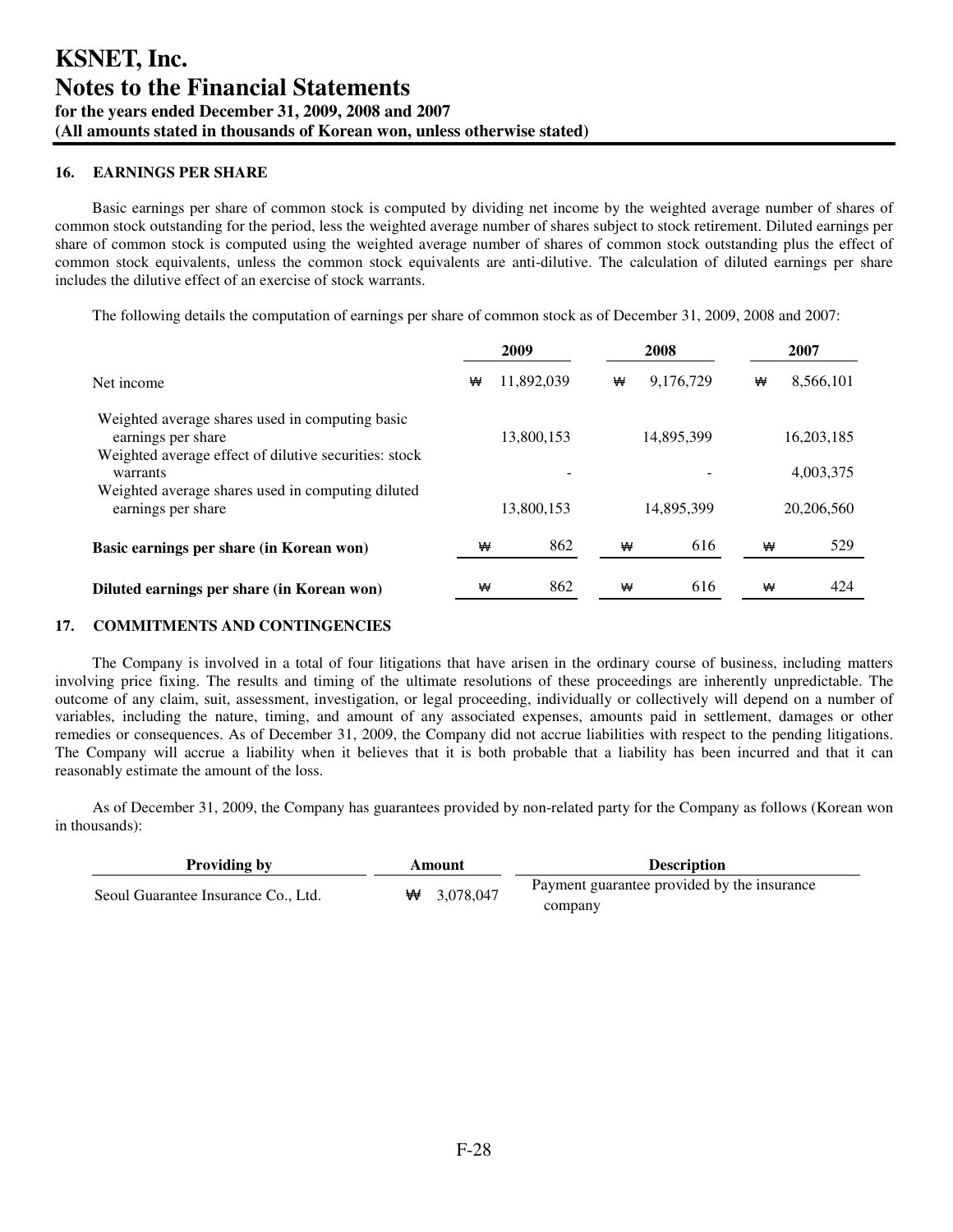## **18. PLEDGED ASSETS**

Details of assets pledged by the Company as collateral for operating activities as of December 31, 2009 are as follows:

| <b>Pledged to</b>        | <b>Pledged assets</b>            | <b>Pledged amount</b> |         |  |  |
|--------------------------|----------------------------------|-----------------------|---------|--|--|
|                          |                                  | ₩                     | 400,000 |  |  |
| Kookmin Bank             | Short-term financial instruments |                       |         |  |  |
| Industrial Bank of Korea | Short-term financial instruments |                       | 100,000 |  |  |
| Hana Bank                | Short-term financial instruments |                       | 158,000 |  |  |
| <b>Total</b>             |                                  | ₩                     |         |  |  |
|                          |                                  |                       | 658,000 |  |  |

## **19. SUPPLEMENTAL CASH FLOWS INFORMATION**

Supplemental cash flows information for the years ended December 31, 2009, 2008 and 2007 is as follows:

|                                |   | 2009      |   | 2008      |   | 2007      |  |
|--------------------------------|---|-----------|---|-----------|---|-----------|--|
| Cash paid during the year for: |   |           |   |           |   |           |  |
| Interest                       | ₩ | 575.203   | ₩ | 407.126   | ₩ | 667       |  |
| Income taxes                   |   | 2,695,440 |   | 3,248,571 |   | 4,088,937 |  |

## **20. RELATED PARTY TRANSACTIONS**

Significant transactions which occurred in the normal course of business with related companies for the years ended December 31, 2009, 2008 and 2007 are as follows:

| <b>Relationship</b> | Name                 | <b>Transaction</b>   |   | 2009    |   | 2008      |   | 2007      |
|---------------------|----------------------|----------------------|---|---------|---|-----------|---|-----------|
| (*)                 |                      | Sales and others     | ₩ | 53.112  | ₩ | 75.702    | ₩ | 34.574    |
|                     | Kooryoonsoft Co. Ltd | Purchases and others |   | 476.930 |   | 1.958.473 |   | 1.943.201 |

Account balances with related companies as of December 31, 2009 and 2008 are as follows:

| <b>Relationship</b> | Name                 | 2009 |             |   |          | 2008 |             |   |          |
|---------------------|----------------------|------|-------------|---|----------|------|-------------|---|----------|
|                     |                      |      | Receivables |   | Pavables |      | Receivables |   | Pavables |
| ′*`                 | Kooryoonsoft Co. Ltd | ₩    | 100.442     | ₩ | 43.105   | ₩    | 122.498     | ₩ | 41,295   |

(\*) The Company's operating department manager is serving as a director of Kooryoonsoft. Co. Ltd.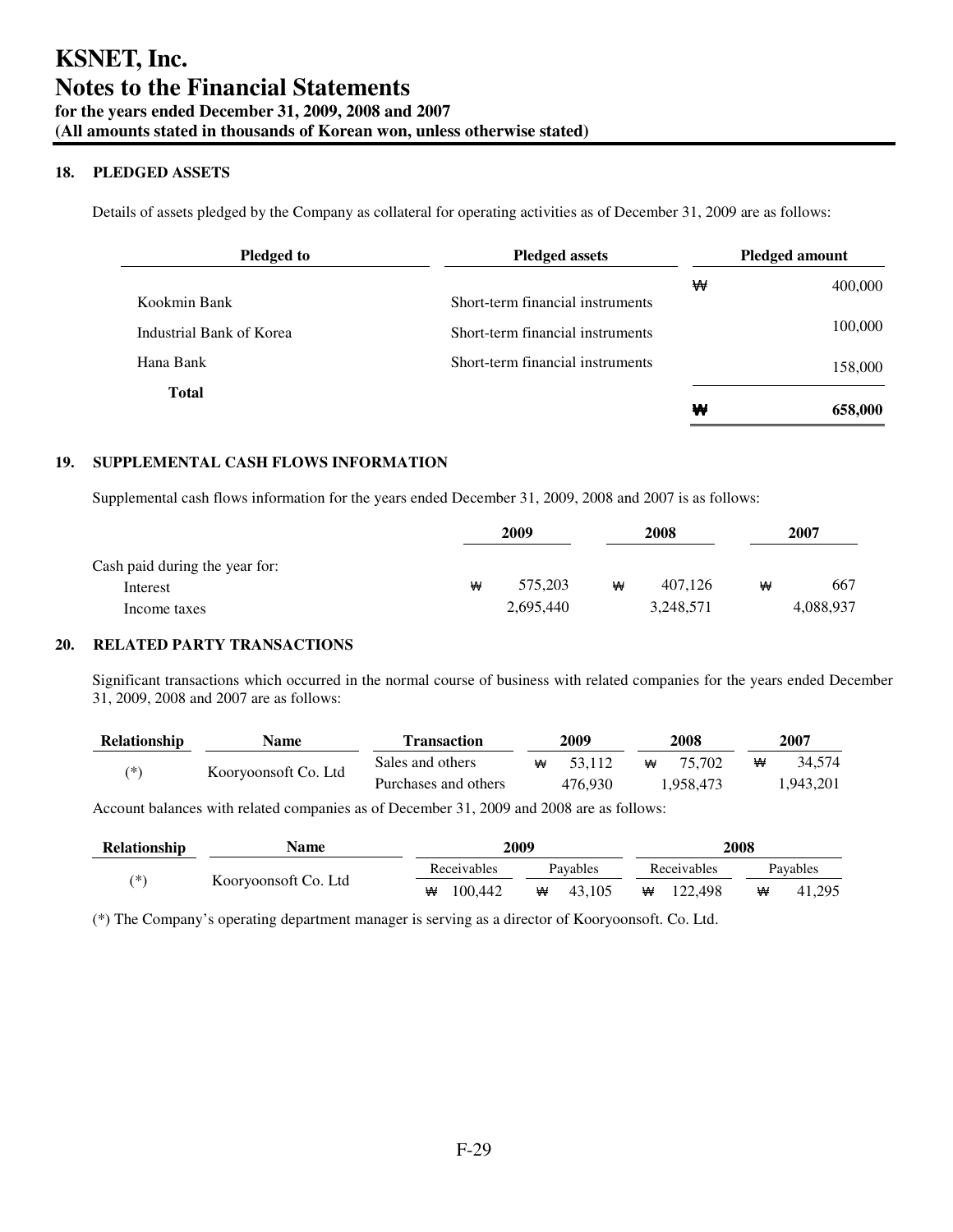## **21. CONCENTRATIONS OF CREDIT RISKS**

Financial instruments that potentially expose the Company to concentrations of credit risk consist primarily of cash, cash equivalents, restricted deposits, and accounts receivable. Substantially all of the Company's cash, cash equivalents, and short-term and long-term financial instruments are held at financial institutions that management believes to be of high credit quality.

A substantial portion of the Company's sales for the years ended December 31, 2009, 2008 and 2007 was made to credit card companies. Sales and accounts receivable from customers accounting for 10% or more of the Company's sales are as follows:

| <b>Major Customers</b>     |                                                      | Sales for the year ended<br><b>December 31, 2009</b>  |  |           |  |
|----------------------------|------------------------------------------------------|-------------------------------------------------------|--|-----------|--|
| <b>BC</b> Card             | ₩                                                    | 18,910,505 $\#$                                       |  | 2,353,548 |  |
| NTS (National Tax Service) |                                                      | 5,845,391                                             |  | 2,044,259 |  |
| Shinhan Card               |                                                      | 14,421,231                                            |  | 1,703,070 |  |
| Kookmin Card               |                                                      | 12,318,036                                            |  | 1,432,215 |  |
|                            | ₩                                                    | 51,495,163 $#$                                        |  | 7,533,092 |  |
| <b>Major Customers</b>     | Sales for the year ended<br><b>December 31, 2008</b> | Accounts receivable as of<br><b>December 31, 2008</b> |  |           |  |
| <b>BC</b> Card             | ₩                                                    | 15,067,882 $\mathbf{\mathsf{\Psi}}$                   |  | 1,482,641 |  |
| Shinhan Card               |                                                      | 10,540,921                                            |  | 1,295,034 |  |
| Kookmin Card               |                                                      | 10,361,607                                            |  | 1,121,757 |  |
|                            | ₩                                                    | 35,970,410 ₩                                          |  | 3,899,432 |  |
| <b>Major Customers</b>     |                                                      | Sales for the year ended<br><b>December 31, 2007</b>  |  |           |  |
| <b>BC</b> Card             | ₩                                                    | 16,302,366 $#$                                        |  | 1,313,688 |  |

|              | ₩ | 48,425,204 $\mathbf{\mathcal{H}}$ | 3,862,167   |
|--------------|---|-----------------------------------|-------------|
| Hyundai Card |   | 7,775,082                         | 624,783     |
| Kookmin Card |   | 10,802,548                        | 935,356     |
| Shinhan Card |   | 13,545,208                        | 988,340     |
|              |   | .                                 | , , , , , , |

#### **22. SUBSEQUENT EVENTS**

On September 16, 2010, Net 1 UEPS Technologies, Inc. announced that it had agreed to purchase 98.73% of the outstanding share capital of the Company for  $\mathcal{W}270$  billion in cash considerations, subject to a post-closing working capital adjustment. The acquisition was made by Net 1 Applied Technologies Korea, an indirect wholly-owned subsidiary of Net 1 UEPS Technologies, Inc., which was closed on October 29, 2010.

The Company has evaluated subsequent events through the date that the financial statements were issued on January 10, 2011.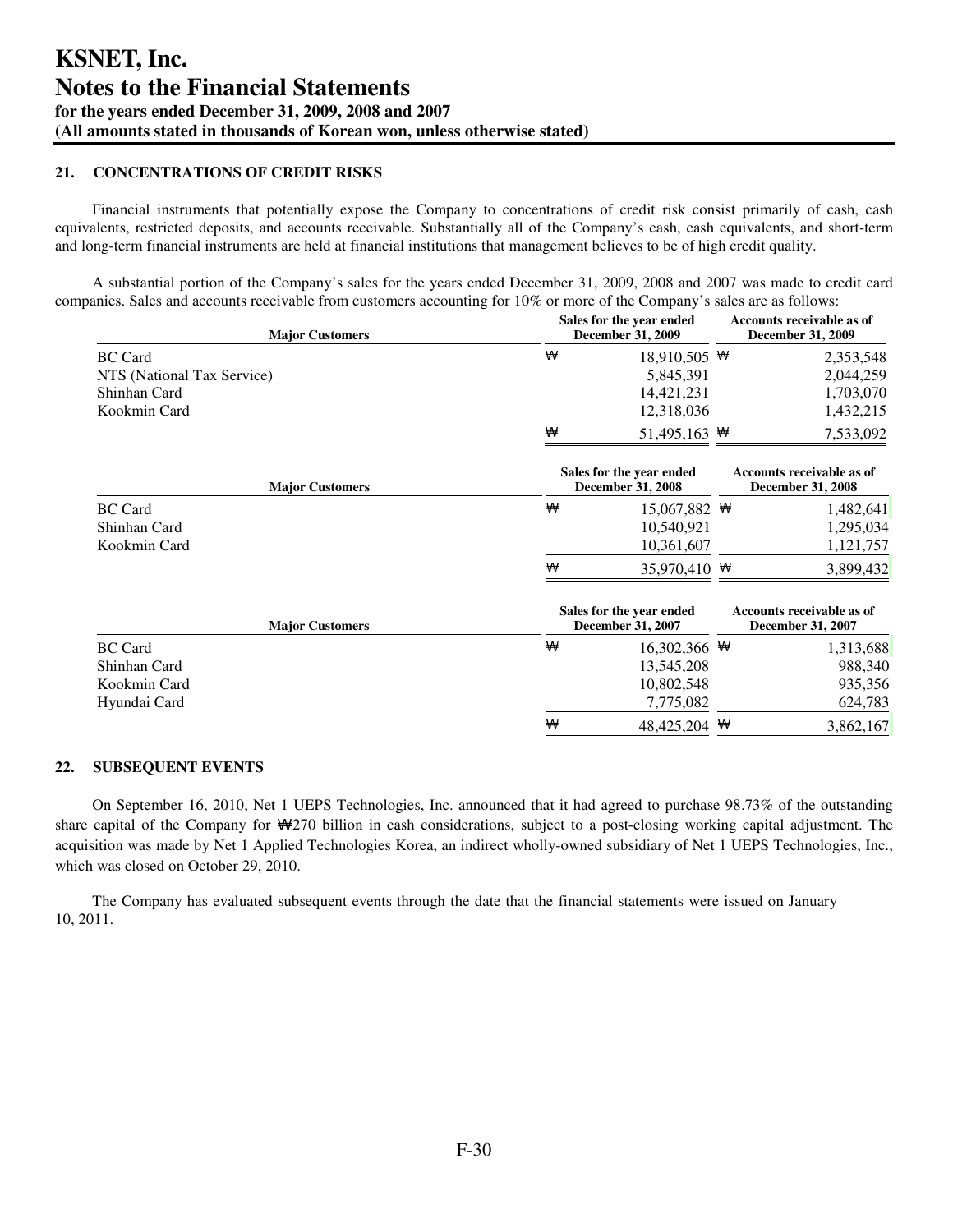## **KSNET, Inc. UNAUDITED BALANCE SHEETS as of June 30, 2010 and 2009**

|                                                                                         |   | (In thousands of Korean won,<br>except share data) |   |              |
|-----------------------------------------------------------------------------------------|---|----------------------------------------------------|---|--------------|
|                                                                                         |   | 2010                                               |   | 2009         |
| <b>ASSETS</b>                                                                           |   |                                                    |   |              |
| <b>CURRENT ASSETS</b>                                                                   |   |                                                    |   |              |
| Cash and cash equivalents (Note 6)                                                      | ₩ | 20,017,727                                         | ₩ | 8,565,795    |
| Short-term financial instruments (Notes 3, 6 and 18)                                    |   | 3,199,364                                          |   | 1,798,000    |
| Accounts receivable, net (Notes 4 and 6)                                                |   | 11,111,189                                         |   | 9,087,081    |
| Inventory (Note 5)                                                                      |   | 1,380,603                                          |   | 1,864,666    |
| Deferred tax assets (Note 15)                                                           |   |                                                    |   | 175,164      |
| Other current assets (Notes 6, 11 and 20)                                               |   | 16,525,627                                         |   | 13,103,960   |
| Total current assets                                                                    |   | 52,234,510                                         |   | 34,594,666   |
| AVAILABLE-FOR-SALE SECURITIES (Note 6)                                                  |   | 100,000                                            |   | 100,000      |
| PROPERTY AND EQUIPMENT, net (Note 9)                                                    |   | 26,114,027                                         |   | 22,447,255   |
| INTANGIBLE ASSETS, net (Note 10)                                                        |   | 19,691                                             |   | 27,078       |
| NON-CURRENT ACCOUNTS RECEIVABLE, net (Notes 4 and 6)                                    |   | 1,505,297                                          |   | 2,043,439    |
| NON-CURRENT DEFERRED TAX ASSETS (Note 15)                                               |   |                                                    |   | 282,013      |
| OTHER NON-CURRENT ASSETS (Notes 3, 6 and 11)                                            |   | 5,583,247                                          |   | 5,735,795    |
| <b>TOTAL ASSETS</b>                                                                     |   | 85,556,772                                         |   | 65,230,246   |
| <b>LIABILITIES</b>                                                                      |   |                                                    |   |              |
| <b>CURRENT LIABILITIES</b>                                                              |   |                                                    |   |              |
| Accounts payable (Note 6)                                                               |   | 6,154,692                                          |   | 5,171,972    |
| Short-term borrowings (Note 6)                                                          |   | 2,000,000                                          |   |              |
| Current portion of long-term debt (Notes 6 and 8)                                       |   | 6,000,000                                          |   | 4,000,000    |
| Deferred tax liabilities (Note 15)                                                      |   | 12,060                                             |   |              |
| Other current liabilities (Notes 6, 7, 11 and 20)                                       |   | 17,061,849                                         |   | 10,959,742   |
| Total current liabilities                                                               |   | 31,228,601                                         |   | 20, 131, 714 |
| LONG-TERM DEBT (Notes 6 and 8)                                                          |   |                                                    |   | 6,000,000    |
| ACCRUED SEVERANCE BENEFITS, net (Note 14)                                               |   | 1,192,860                                          |   | 1,082,422    |
| NON-CURRENT DEFERRED TAX LIABILITIES (Note 15)                                          |   | 152,536                                            |   |              |
| <b>OTHER NON-CURRENT LIABILITIES (Note 15)</b>                                          |   | 1,036,750                                          |   | 148,135      |
| <b>TOTAL LIABILITIES</b>                                                                |   | 33,610,747                                         |   | 27,362,271   |
| <b>EQUITY</b>                                                                           |   |                                                    |   |              |
| <b>COMMON STOCK</b> (Note 13)                                                           |   | 6,802,883                                          |   | 7,275,892    |
| Authorized shares: $36,500,000$ with $\bigstar 500$ par value at June 30, 2010 and 2009 |   |                                                    |   |              |
| Issued and outstanding shares: 13,605,766 at June 30, 2010 and 2009                     |   |                                                    |   |              |
| ADDITIONAL PAID-IN-CAPITAL (Note 13)                                                    |   | 33,568                                             |   | 33,568       |
| <b>RETAINED EARNINGS</b>                                                                |   | 45,109,574                                         |   | 31,031,524   |
| <b>TOTAL EQUITY</b>                                                                     |   | 51,946,025                                         |   | 37,867,975   |
|                                                                                         | ₩ |                                                    | ₩ |              |
| <b>TOTAL LIABILITIES AND EQUITY</b>                                                     |   | 85,556,772                                         |   | 65,230,246   |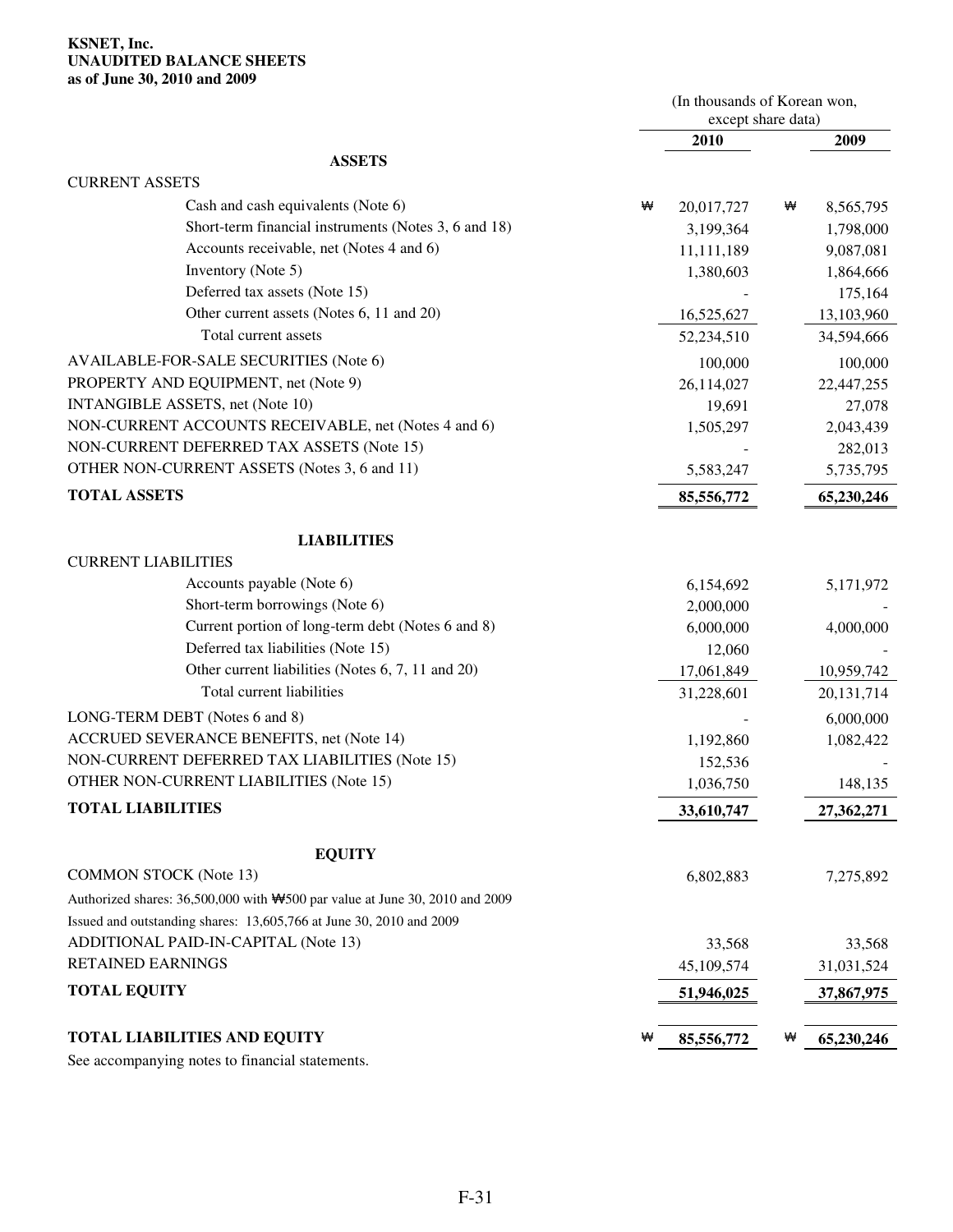## **KSNET, INC. UNAUDITED STATEMENTS OF INCOME For the six months ended June 30, 2010 and 2009**

|                                                   |   | (In thousands of Korean won,<br>except share data) |   |            |
|---------------------------------------------------|---|----------------------------------------------------|---|------------|
|                                                   |   | 2010                                               |   | 2009       |
| <b>REVENUE</b>                                    |   |                                                    |   |            |
| Services rendered                                 | ₩ | 51,359,503                                         | ₩ | 40,176,730 |
| Sale of merchandise (Note 20)                     |   | 1,534,002                                          |   | 1,334,725  |
| Others                                            |   | 81,514                                             |   | 122,033    |
|                                                   |   | 52,975,019                                         |   | 41,633,488 |
| <b>EXPENSE</b>                                    |   |                                                    |   |            |
| Cost of services rendered                         |   | 26,783,173                                         |   | 20,383,587 |
| Cost of merchandise sold (Note 20)                |   | 1,453,776                                          |   | 1,304,229  |
| Selling, general and administrative expenses      |   | 12,475,505                                         |   | 10,582,655 |
| Depreciation and amortization                     |   | 1,607,823                                          |   | 1,524,479  |
|                                                   |   | 42,320,277                                         |   | 33,794,950 |
| OPERATING INCOME                                  |   | 10,654,742                                         |   | 7,838,538  |
| <b>INTEREST INCOME, net</b>                       |   | 86,710                                             |   | 139,695    |
| OTHER INCOME (EXPENSE), net (Note 12)             |   | (244, 306)                                         |   | 7,496      |
| INCOME BEFORE INCOME TAXES                        |   | 10,497,146                                         |   | 7,985,729  |
| <b>INCOME TAX EXPENSE (Note 15)</b>               |   | 1,989,228                                          |   | 1,663,822  |
| <b>NET INCOME</b>                                 | ₩ | 8,507,918                                          | ₩ | 6,321,907  |
| Net income per share (Note 16)                    |   |                                                    |   |            |
| Basic earnings attributable to KSNET shareholders | ₩ | 617                                                | ₩ | 450        |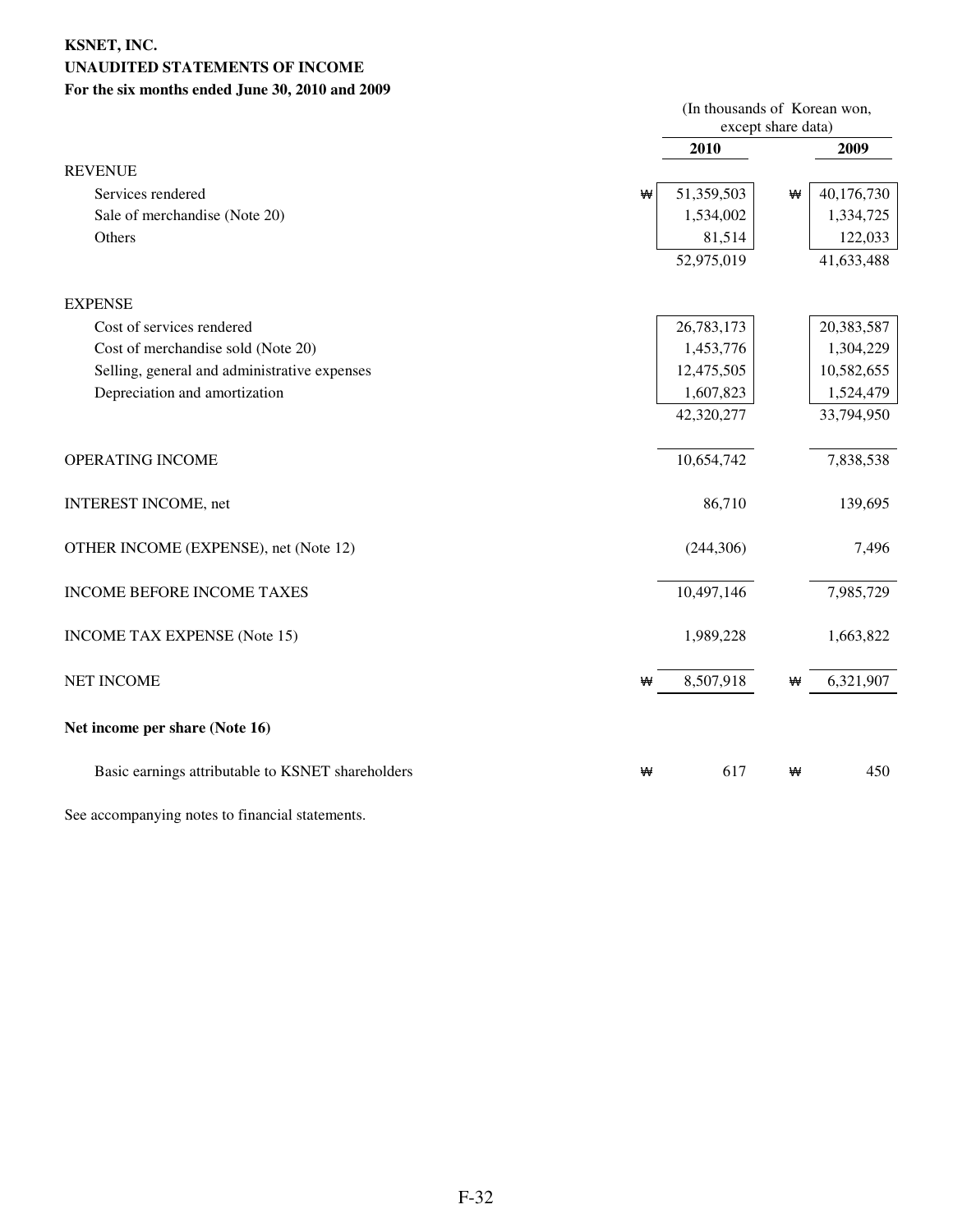## **KSNET, INC. UNAUDITED STATEMENTS OF CHANGES IN EQUITY AND COMPREHENSIVE INCOME (in thousands of won, except share data)For the six months ended June 30, 2010 and 2009**

|                     |                          |                          | Preferred stock               |                     |                          |                                |                      |              |
|---------------------|--------------------------|--------------------------|-------------------------------|---------------------|--------------------------|--------------------------------|----------------------|--------------|
| Number of<br>shares | Amount                   | Treasury<br>stock        | Additional<br>paid-in capital | Number of<br>shares | Amount                   | Additional paid-<br>in capital | Retained<br>earnings | Total equity |
| 14,551,784          | 7,275,892                |                          | 33,568                        |                     |                          |                                | 28,478,336           | 35,787,796   |
|                     |                          |                          |                               |                     |                          |                                | (154, 210)           | (154,210)    |
|                     |                          |                          |                               |                     |                          |                                | 28,324,126           | 35,633,586   |
| (946, 018)          | (473,009)                |                          |                               |                     |                          |                                | (3,614,509)          | (4,087,518)  |
|                     |                          |                          |                               |                     |                          |                                |                      |              |
|                     |                          |                          |                               |                     |                          |                                | 6,321,907            | 6,321,907    |
| 13,605,766          | 6,802,883                |                          | 33,568                        |                     |                          |                                | 31,031,524           | 37,867,975   |
|                     |                          |                          |                               |                     |                          |                                |                      |              |
| 13,605,766          | 6,802,883                |                          | 33,568                        |                     |                          | $\overline{\phantom{0}}$       | 36,601,656           | 43,438,107   |
|                     |                          |                          |                               |                     |                          |                                |                      |              |
|                     | $\overline{\phantom{a}}$ | $\overline{\phantom{a}}$ |                               |                     | $\overline{\phantom{a}}$ | $\overline{\phantom{a}}$       | 8,507,918            | 8,507,918    |
| 13,605,766          | 6,802,883                | $\overline{\phantom{a}}$ | 33,568                        |                     |                          |                                | 45,109,574           | 51,946,025   |
|                     |                          |                          | Common stock                  |                     |                          |                                |                      |              |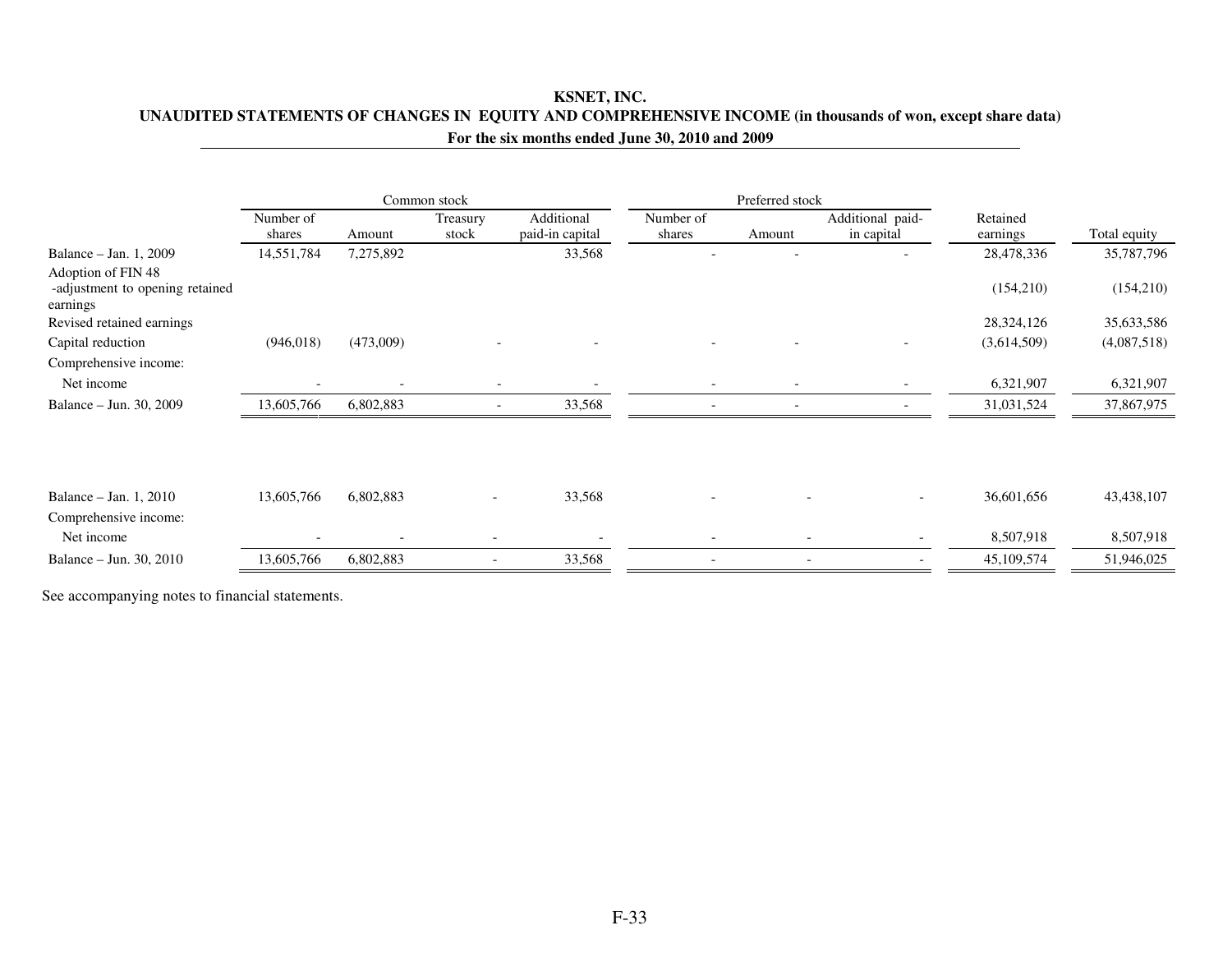## **KSNET, INC.**

## **UNAUDITED STATEMENTS OF CASH FLOWS**

## **for the six months ended June 30, 2010 and 2009**

| <b>Cash flows from operating activities</b>                                       |   |             |   | (In thousands of Korean won) |
|-----------------------------------------------------------------------------------|---|-------------|---|------------------------------|
|                                                                                   |   | 2010        |   | 2009                         |
| Net income                                                                        | ₩ | 8,507,918   | ₩ | 6,321,907                    |
| Adjustments to reconcile net income to net cash provided by operating activities: |   |             |   |                              |
| Provision for severance benefits                                                  |   | 569,331     |   | 405,862                      |
| Depreciation and amortization                                                     |   | 5,619,874   |   | 4,658,789                    |
| Gain on disposal of property and equipment                                        |   | (14,626)    |   | (1,642)                      |
| Gain on valuation of derivatives                                                  |   | (22,266)    |   | (21, 427)                    |
| Loss on impairment of property, plant and equipment                               |   | 12,359      |   |                              |
| Bad debt expenses                                                                 |   | 85          |   | (131,969)                    |
| Changes in operating assets and liabilities:                                      |   |             |   |                              |
| Decrease in long-term accounts receivable                                         |   | 401,122     |   | 846,437                      |
| Increase in accounts receivable                                                   |   | (210, 632)  |   | (1,267,112)                  |
| Decrease (Increase) in other receivables                                          |   | (182, 222)  |   | 50,623                       |
| Decrease in accrued income                                                        |   | 15,723      |   | 75,010                       |
| Increase in advanced payments                                                     |   | (893,338)   |   | (678, 726)                   |
| Increase in prepaid expenses                                                      |   | (2,443,317) |   | (2,723,956)                  |
| Increase in inventory                                                             |   | (5,725,187) |   | (6,293,703)                  |
| Decrease (Increase) in guarantee deposits                                         |   | 30,000      |   | (132, 949)                   |
| Decrease in deferred tax assets                                                   |   | 482,053     |   | 310,978                      |
| (Decrease) Increase in deferred tax liabilities                                   |   | (236,952)   |   |                              |
| (Decrease) Increase in accounts payable                                           |   | (296,089)   |   | 870,348                      |
| Decrease in other payables                                                        |   | (71, 217)   |   | (1,249,939)                  |
| Decrease in advances from customers                                               |   | (41,236)    |   | (76,202)                     |
| (Decrease) Increase in value-added tax payable                                    |   | 12,581      |   | (7, 137)                     |
| Increase in accrued expenses                                                      |   | 32,324      |   | 32,938                       |
| Increase in deposits received                                                     |   |             |   | 9,400                        |
| (Decrease) Increase in withholdings                                               |   | 107,145     |   | (1,110,863)                  |
| (Decrease) Increase in income taxes payable                                       |   | 300,085     |   | (234,084)                    |
| (Decrease) Increase in other non-current liabilities                              |   | 72,972      |   | (6,076)                      |
| Decrease in deposits for severance benefits insurance                             |   | 196,854     |   | 90,878                       |
| Payment of severance benefits                                                     |   | (323, 104)  |   | (148, 307)                   |
| Net cash provided by (used in) operating activities                               |   | 5,900,240   |   | (410, 922)                   |
| <b>Cash flows from investing activities</b>                                       |   |             |   |                              |
| Decrease in short-term financial instruments                                      |   |             |   | 3,940,000                    |
| Decrease in short-term loans                                                      |   | 27,110      |   | 6,333                        |
| Decrease in long-term loans                                                       |   | 271,866     |   | 336,802                      |
| Proceeds from disposal of property and equipment                                  |   | 54,584      |   | 120,518                      |
| Increase in short-term financial instruments                                      |   | (971, 364)  |   |                              |
| Increase in long-term financial instruments                                       |   | (194,000)   |   | (3,000)                      |
| Increase in short-term loans                                                      |   |             |   | (40,000)                     |
| Increase in long-term loans                                                       |   | (115,000)   |   | (177,000)                    |
| Acquisition of property and equipment                                             |   | (1,358,607) |   | (867, 450)                   |
| Acquisition of intangible assets                                                  |   | (248,000)   |   | (349,500)                    |

| Net cash provided by (used in) investing activities | $W$ (2,533,411) W | 2,966,703 |
|-----------------------------------------------------|-------------------|-----------|
|                                                     |                   |           |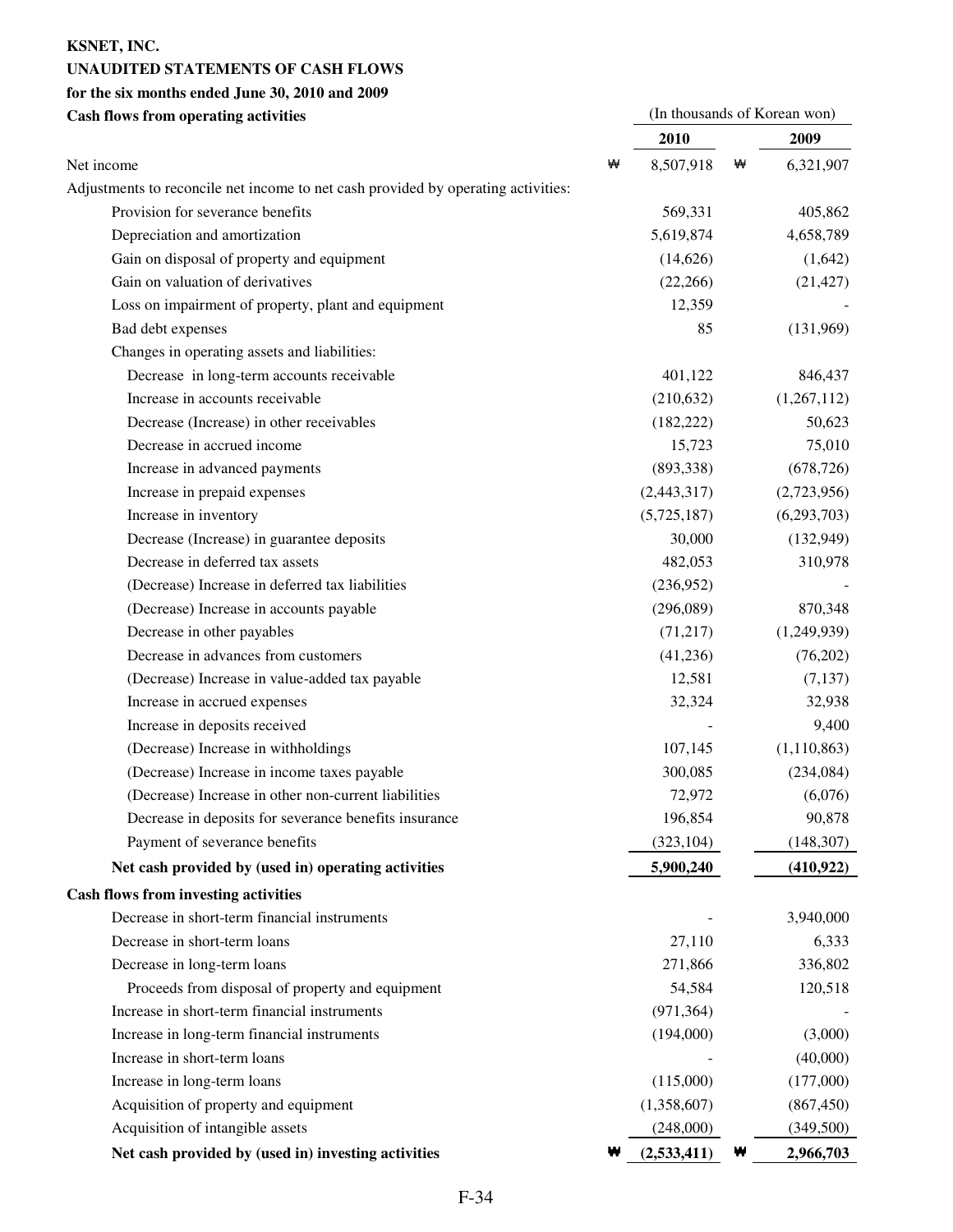## **KSNET, INC.**

## **UNAUDITED STATEMENTS OF CASH FLOWS (continued)**

## **for the six months ended June 30, 2010 and 2009**

| <b>Cash flows from operating activities</b>    |   |             |   | (In thousands of Korean won) |
|------------------------------------------------|---|-------------|---|------------------------------|
|                                                |   | 2010        |   | 2009                         |
| <b>Cash flows from financing activities</b>    |   |             |   |                              |
| Proceeds from short-term borrowings            | ₩ | 2,000,000   | ₩ |                              |
| Proceeds from issuance of long-term debt       |   |             |   | 6,000,000                    |
| Repayment of current portion of long-term debt |   | (4,000,000) |   |                              |
| Repayment of short-term borrowings             |   |             |   | (4,000,000)                  |
| Capital reduction                              |   |             |   | (4,087,517)                  |
| Net cash used in financing activities          |   | (2,000,000) |   | (2,087,517)                  |
| Net increase in cash and cash equivalents      |   | 1,366,829   |   | 468,264                      |
| Cash and cash equivalents - beginning of year  |   | 18,650,898  |   | 8,097,531                    |
| Cash and cash equivalents at end of year       | ₩ | 20,017,727  | ₩ | 8,565,795                    |
| Non cash transaction                           |   | 2010        |   | 2009                         |

Transferred from inventory to property and equipment W 5,305,737 W 5,458,685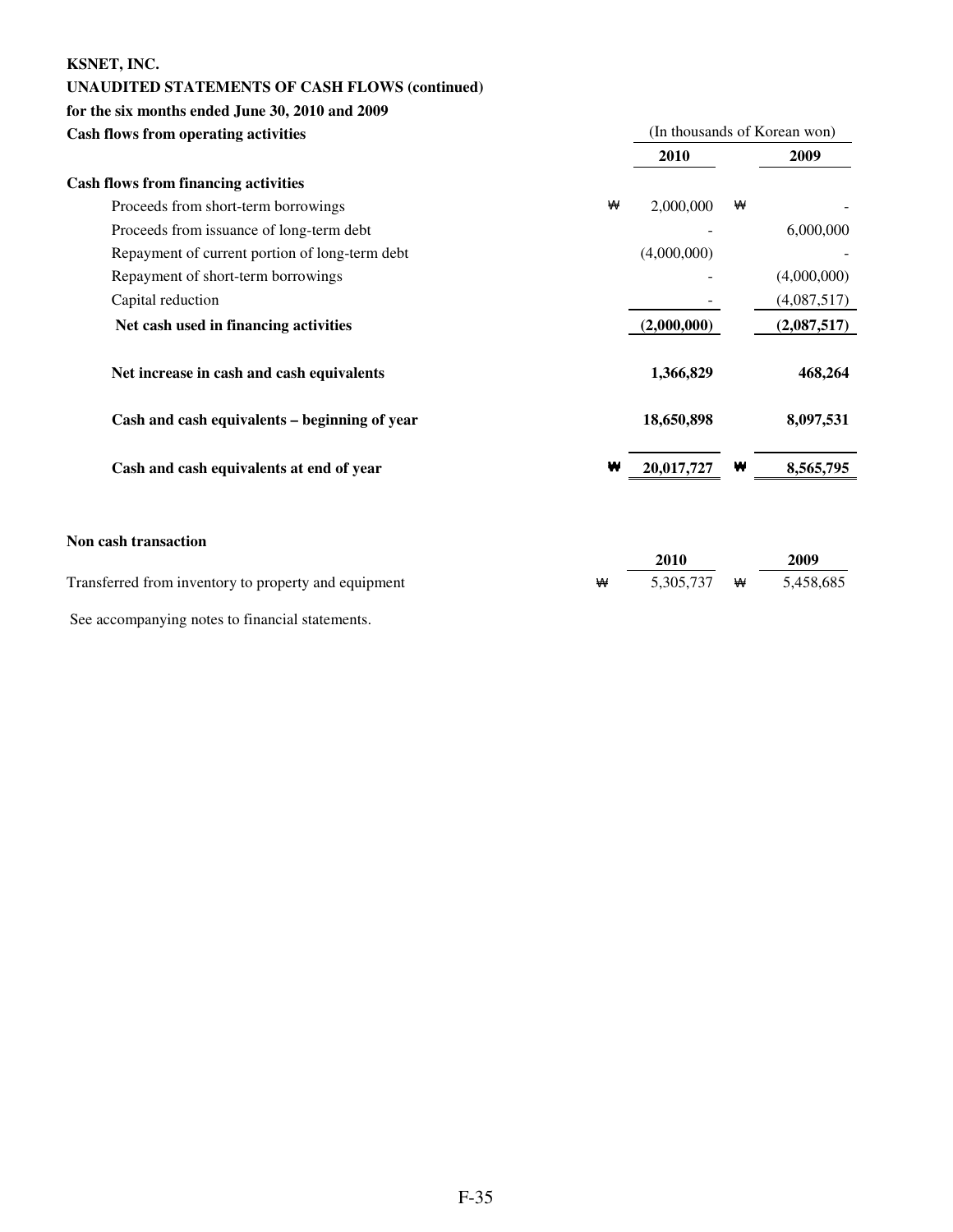### **1. DESCRIPTION OF BUSINESS AND BASIS OF PRESENTATION**

#### **Description of business**

KSNET, INC. (the "Company") was established through split off from Chosun I&C on December 30, 1999 and engages in the Value Added Network (VAN) service and sale of communication equipment in the Republic of Korea.

The Company's capital stock amounts to ₩6,802,883 thousand as of June 30, 2010 and the Company's shareholders and their ownership as of June 30, 2010 are as follows:

|                           | <b>Number of shares</b> | Ownership $(\%)$ |
|---------------------------|-------------------------|------------------|
| H&QNPS Van Investment     | 6,716,500               | 49.37            |
| Payment Services Asia LLC | 6,716,500               | 49.37            |
| Others                    | 172,766                 | 1.26             |
|                           |                         |                  |
|                           | 13,605,766              | 100.00           |

#### **Basis of presentation**

The Company maintains its accounting records in Korean Won and the accompanying financial statements have been prepared in accordance with accounting principles generally accepted in the United States of America ("US GAAP").

## **2. SIGNIFICANT ACCOUNTING POLICIES**

#### **Use of estimates**

The preparation of the Company's financial statements in conformity with US GAAP requires management to make estimates and assumptions that affect the reported amounts of assets and liabilities and disclosure of contingent assets and liabilities at the date of the financial statements and the reported amounts of revenues and expenses during the reporting period. Actual results could differ from those estimates. Significant items subject to such estimates and assumptions include the useful lives of property and equipment; allowances for doubtful accounts; the valuation of derivatives, deferred tax assets, property and equipment, inventory, investment securities; and accrued severance benefits, income tax uncertainties and other contingencies.

#### **Cash and cash equivalents**

The Company considers cash equivalents as all highly liquid investments and short-term financial instruments, which are readily convertible to cash without significant transaction cost, do not have significant risk from changes in interest rates, and with maturities of three months or less when purchased. Cash and cash equivalents mainly consist of money market trust and checking deposits.

#### **Allowance for doubtful accounts**

Allowance for doubtful accounts is estimated based on an analysis and past experience of collections of individual accounts such as accounts receivable, other receivables and loans. Allowance for doubtful accounts is presented as a deduction from receivables. Account balances are charged off against the allowance after all means of collection have been exhausted and the potential for recovery is considered remote.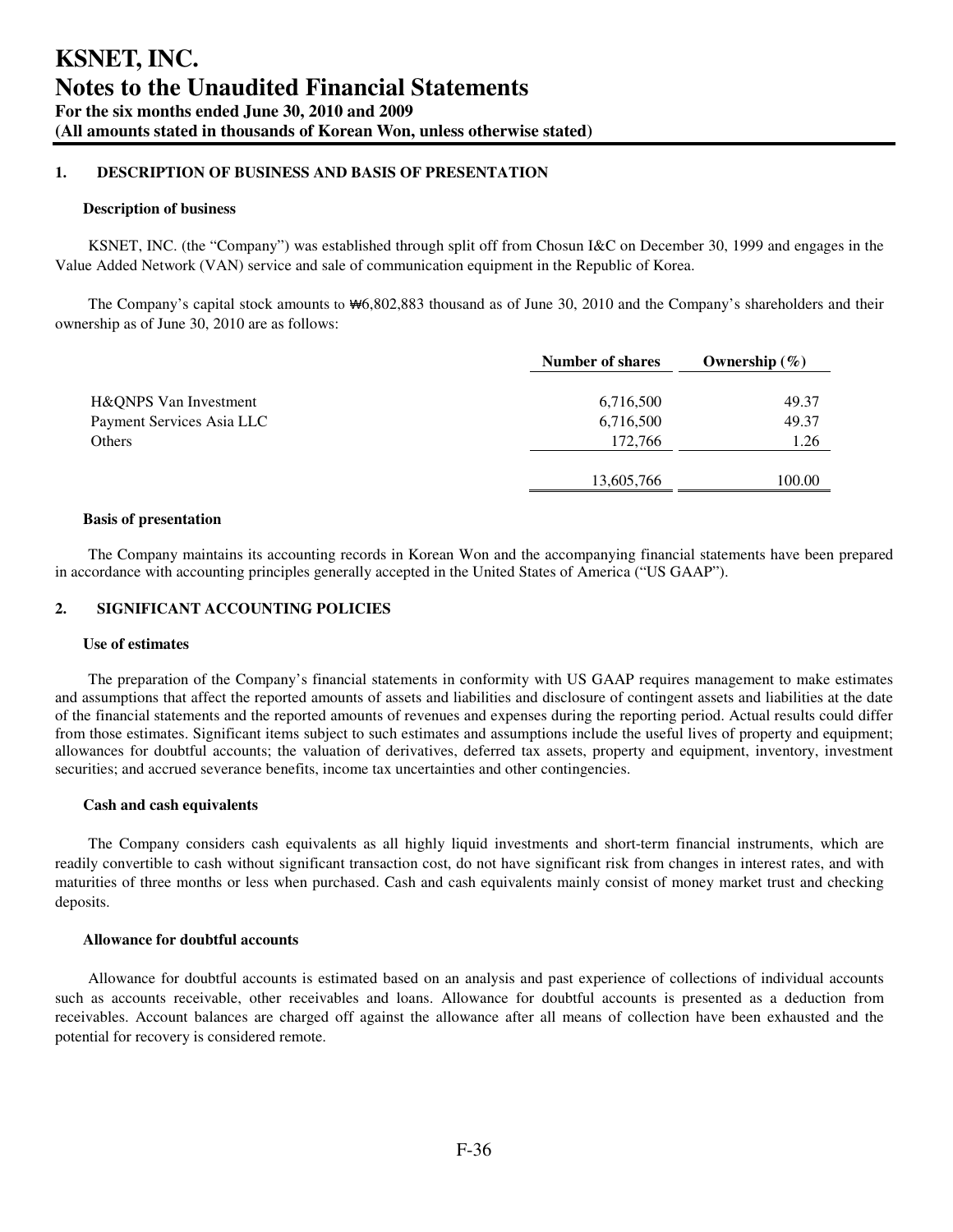#### **Property and equipment**

Property and equipment are shown at cost less accumulated depreciation. Property and equipment are depreciated on the straight-line basis at rates which are estimated to depreciate the assets to their anticipated residual values over their useful lives. Within the following asset classifications, the expected economic lives are approximately:

| <b>Buildings</b>              | 30 years     |
|-------------------------------|--------------|
| <b>Structures</b>             | 8 years      |
| <b>Vehicles</b>               | 4 years      |
| Tools, furniture and fixtures | 3 to 4 years |
| Machinery and equipment       | 8 years      |
| Software                      | 5 years      |

The gain or loss arising on the disposal or retirement of an asset is determined as the difference between the sales proceeds and the carrying amount of the asset and is recognized in the statements of income.

Property and equipment do not require that an annual impairment test be performed; instead, they are tested for impairment upon the occurrence of a triggering event. Triggering events include the more likely than not disposal of a portion of such assets or the occurrence of an adverse change in the market involving the business employing the related assets. For six months ended June 30, 2010 and 2009, the amount of impairment losses were ₩12,359 thousand and zero respectively.

#### **Sales taxes**

Revenues and expenses are presented net of value added taxes, as the case may be.

#### **Income taxes**

The Company provides for income taxes using the asset and liability method. This approach recognizes the amount of taxes payable or refundable for the current year, as well as deferred tax assets and liabilities for the future tax consequence of events recognized in the financial statements and tax returns. Deferred income taxes are adjusted to reflect the effects of changes in tax laws or enacted tax rates. The effect on deferred tax assets and liabilities of a change in tax rates is recognized in income in the period that includes the enactment date.

Under the Corporate Income Tax Law in the Republic of Korea, corporate taxpayers are subject to corporate income taxes on taxable income at 22% (10% is applicable to the first ₩200 million of taxable income) in 2010. On top of the corporate income tax, 10% resident surtax is also assessed; thus the statutory tax rate becomes 24.2% or 11% depending on the amount of taxable income; therefore, the income tax rate during the periods ended June 30, 2010 and 2009 was 24.2%.

In establishing the appropriate income tax valuation allowances, the Company assesses the realizability of its net deferred tax assets, and based on all available evidence, both positive and negative, determines whether it is more likely than not that the net deferred tax assets or a portion thereof will be realized.

Effective January 1, 2009, the Company adopted the provisions of Accounting Standards Condification ("ASC") 740, *Income Taxes*, which set outs a consistent framework to determine the appropriate level of tax reserve for uncertain tax positions. The Company uses a two-step approach wherein a tax benefit is recognized if a position is more-likely-than-not to be sustained. The amount of the benefit is then measured as the highest tax benefit which is greater than 50% likely to be realized. The difference between the benefit recognized for a position in accordance with ASC 740 and the tax benefit claimed on a tax return is referred to as an unrecognized tax benefit. The Company's policy is to include interest related to unrecognized tax benefits in interest income, net and penalties in selling, general and administration in the statements of income.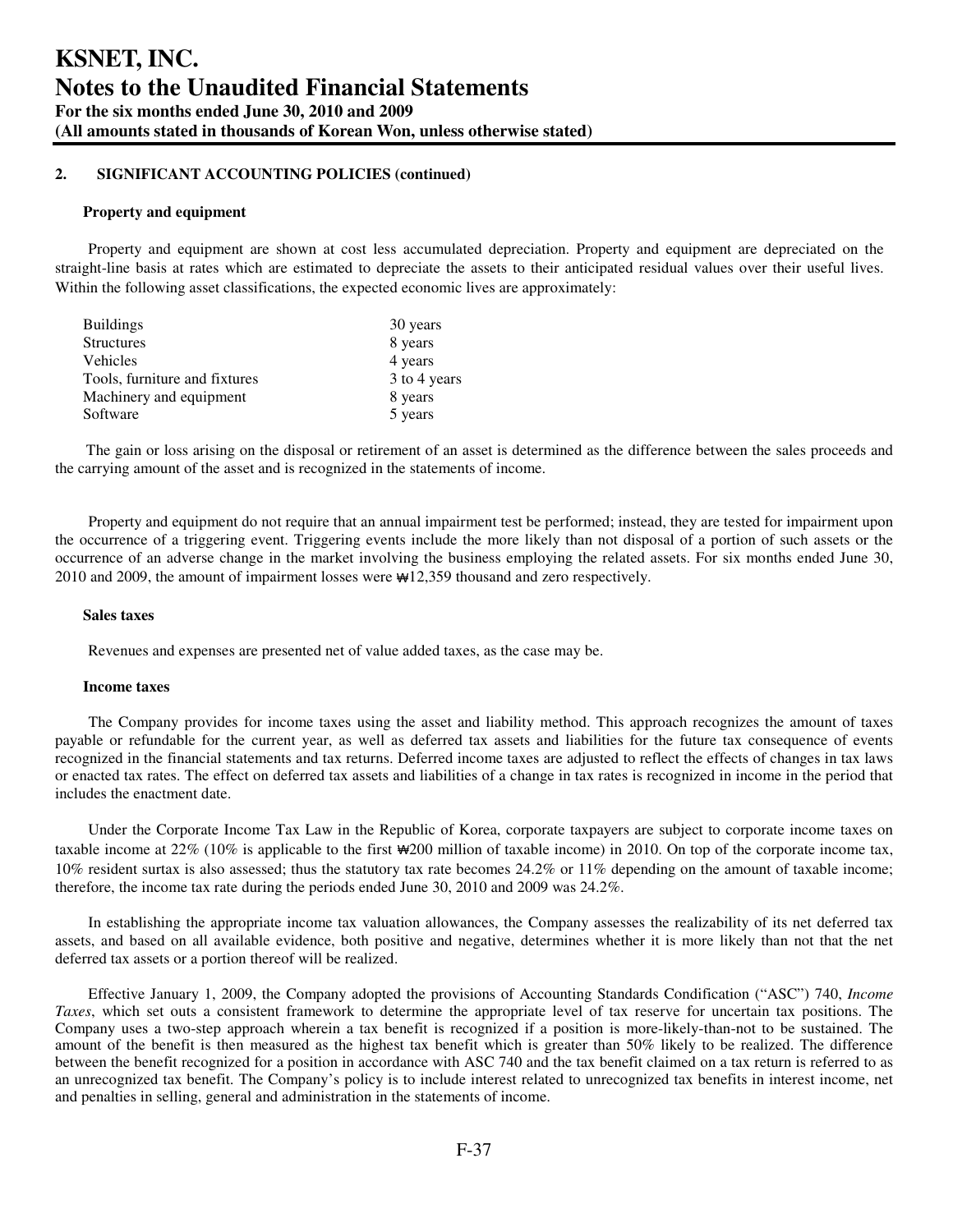#### **Intangible assets**

Intangible assets are shown at cost less accumulated amortization. Intangible assets are amortized over the following useful lives:

Trademarks 10 years 10 years

Intangible assets are periodically evaluated for recoverability, and those evaluations take into account events or circumstances that warrant revised estimates of useful lives or that indicate impairment exists.

#### **Research and development expenditures**

Research expenditures are charged to net income in the period in which they are incurred.

Costs in respect of the development of software for the Company's internal use are expensed as incurred, except to the extent that these costs are incurred during the application development stage. All other costs including those incurred in the project development and post-implementation stages are expensed as incurred. For six-month periods ended June 30, 2010 and 2009, the amount of research and development expenditures charged to net income were zero and ₩69,000 thousand, respectively.

#### **Inventory**

Inventory is stated at the lower of cost or market value. Cost is determined on a first-in, first-out basis and includes transport and handling costs.

#### **Investment securities**

The Company classifies its debt security into available-for-sale security. The Company classifies its equity securities that do not have readily determinable fair values as other investment securities and those securities are stated at cost.

The Company reviews its investment portfolio each reporting period to determine whether there are identified events or circumstances that would indicate there is a decline in the fair value that is considered to be other-than-temporary. For other securities which are stated at cost, if there are no identified events or circumstances that would have a material adverse effect on the fair value of the investment, then the fair value is not estimated. If an investment is deemed to have experienced an other-than-temporary decline below its cost basis, the Company reduces the carrying amount of the investment to its quoted or estimated fair value, as applicable, and establishes a new cost basis for the investment. There was no impairment loss on investment securities recognized for six-months periods ended June 30, 2010 and 2009.

## **Fair value of financial instruments**

The Company applies fair value accounting for all financial assets and liabilities and non−financial assets and liabilities that are recognized or disclosed at fair value in the financial statements. The Company defines fair value as the price that would be received from selling an asset or paid to transfer a liability in an orderly transaction between market participants at the measurement date. When determining the fair value measurements for assets and liabilities, which are required to be recorded at fair value, the Company considers the principal or most advantageous market in which the Company would transact and the market−based risk measurements or assumptions that market participants would use in pricing the asset or liability, such as inherent risk, transfer restrictions and credit risk. ASC 820, *Fair Value Measurements and Disclosure* ("ASC 820"), establishes a framework for measuring fair value and expands disclosures about fair value measurements.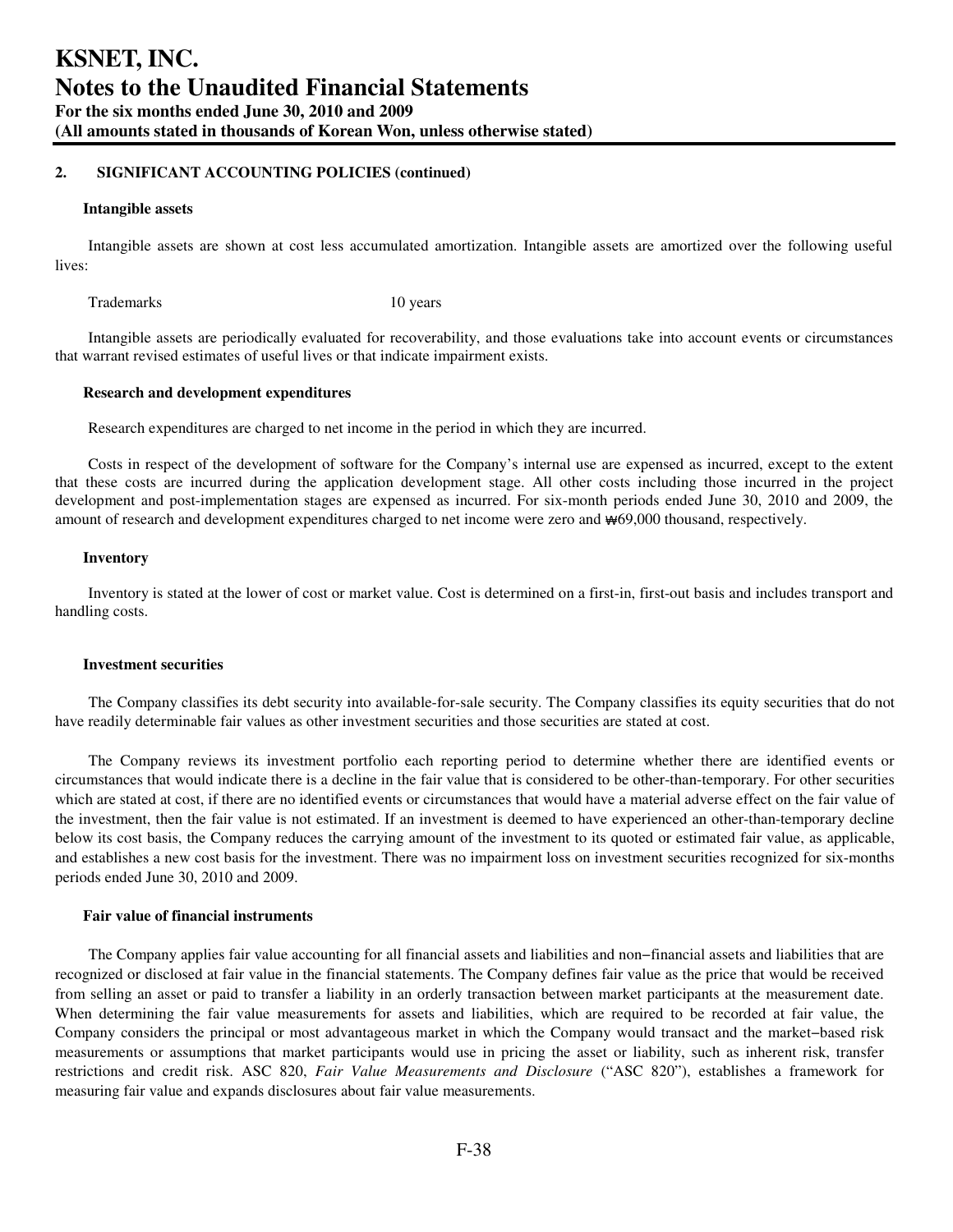#### **Derivatives**

The Company recognizes all derivative financial instruments in the balance sheets as either assets or liabilities at fair value.

For a derivative financial instrument not designated as a hedging instrument, the gain or loss is recognized in earnings in the period of change

#### **Revenue recognition**

The Company recognizes revenue when:

- There is persuasive evidence of an agreement or arrangement;
- Delivery of products has occurred or services have been rendered;
- The seller's price to the buyer is fixed or determinable; and
- Collectability is reasonably assured.

The Company's revenue is mainly consists of revenue from Card VAN, Banking VAN, Payment Gateway (PG) and Sale of Merchandise. The Company's revenue recognition methods for each component are as follows:

#### *Card VAN*

Card VAN services consist of services relating to authorization of credit card transactions including transmission of transaction details (Authorization Service), and collection of receipts associated with the credit card transactions (Collection Service). With its Authorization Service, the Company connects credit card companies with merchants online when a customer uses his/her credit card via terminals installed at merchants' sites and the Company's central processing server for approval of credit card transactions. Immediately after approval of credit card transactions, the Company transmits details of the transactions to credit card companies online for processing payments. Collection Service captures the transaction data and gathers receipts as documented evidences and provides them to credit card companies upon request. The Company earns service fees based on the number of processed transactions for credit card companies when services are rendered in accordance with the contracts entered into between credit card companies and the Company. The Company bills for its service charges to credit card companies each month. Each service could be provided either individually or collectively, based on terms of contracts.

The Company charges commission fee to credit card companies for the Authorization Service provided based on the number of approvals transferred. The right to receive fee for services rendered will take effect as credit card transactions are approved and details of the transactions are transmitted. Therefore, revenues from the Authorization Service are recognized when the credit card transactions are authorized and details of the transactions are transmitted. In the case of Collection Service, the Company is not allowed to receive its commission fees until it provides collected receipts to the credit card companies. Therefore, revenue from the Collection Service is recognized when the Company collects the receipts and provides them to the card companies.

For multi-element arrangements, the Company has identified two deliverables in arrangements. The first deliverable is the Authorization Service, and the second deliverable is the Collection Service. The Company evaluates each deliverable in an arrangement to determine whether they represent separate units of accounting. A deliverable constitutes a separate unit of accounting when it has standalone value and there are no customer-negotiated refunds or return rights for the delivered elements. If the arrangement includes a customer-negotiated refund or return right relative to the delivered item and the delivery and performance of the undelivered item is considered probable and substantially in the Company's control, the delivered element constitutes a separate unit of accounting. In instances when the aforementioned criteria are not met, the deliverable is combined with the undelivered elements and the allocation of the arrangement consideration and revenue recognition is determined for the combined unit as a single unit. Allocation of the consideration is determined at arrangement inception on the basis of each unit's relative selling price. In such circumstances, the Company uses a hierarchy to determine the selling price to be used for allocating revenue to deliverables: (i) vendor-specific objective evidence of fair value ("VSOE"), (ii) third-party evidence of selling price ("TPE"), and (iii) best estimate of the selling price ("ESP").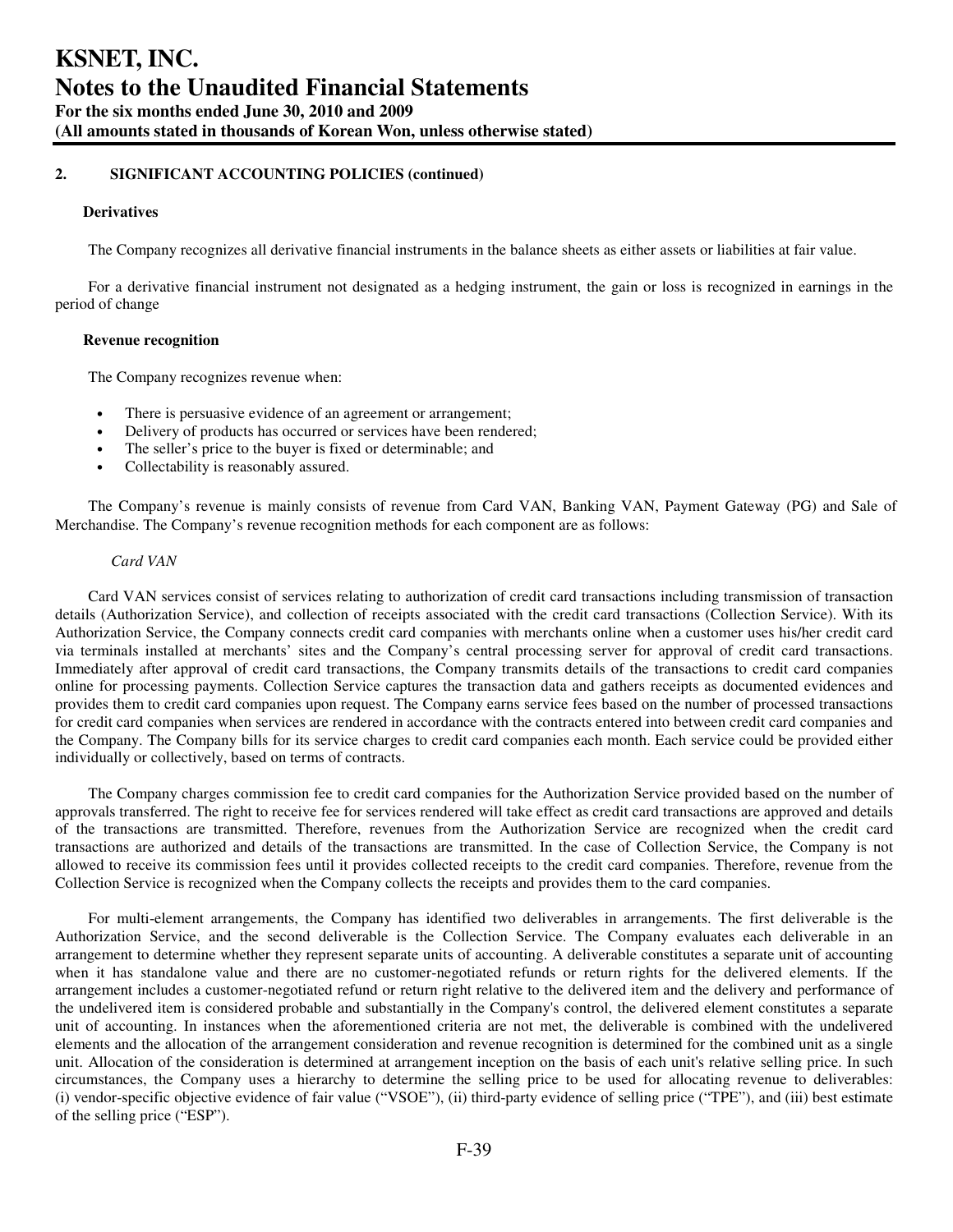#### **Revenue recognition (continued)**

#### *Card VAN (continued)*

VSOE generally exists only when the Company sells the deliverable separately and is the price actually charged by the Company for that deliverable. ESPs reflect the Company's best estimates of what the selling prices of elements would be if they were sold regularly on a stand-alone basis. Because the Company has neither VSOE nor TPE for the two deliverables, the allocation of revenue has been based on the Company's ESPs. Amounts allocated to the Authorization and the Collection Service are recognized at the time of service provided the other conditions for revenue recognition have been met.

The Company's process for determining its ESP for deliverables without VSOE or TPE considers multiple factors that may vary depending upon the unique facts and circumstances related to each deliverable. Key factors considered by the Company in developing the ESPs include prices charged by the Company, historical pricing practices and controls, range of prices for various customers and the nature of the services. Consideration is also given to market conditions such as competitor pricing strategies and market perception.

#### *Banking VAN:*

Banking VAN is a division supporting a Company's fund management business (large payment transfers, collections, etc.) by relaying financial transactions between client companies and financial institutions. Financial transactions between two or more business enterprises, or between business enterprises and their customers, are conducted through the transaction-processing network established between the Company and the banks. The data is consolidated and transmitted to each bank batch/real time. Revenue from the Banking Van service is recognized when the service is rendered by the Company.

#### *Payment Gateway service (PG service)*

With its PG service, the Company provides the Internet-based settlement service between on-line shopping mall and a credit card company when a customer uses his/her credit card, debit card or on-line payment to pay for goods or services. The Company receives fees for carrying out settlements for electronic transactions. Revenue from the PG service is recognized when the service is rendered by the Company.

#### *Sale of Merchandise*

The Company buys terminals from manufacturers, and subsequently sells them through its subsidiary agencies. Revenue is recognized when significant risks and rewards of ownership of terminals have passed to the buyer, usually on delivery of the terminals to the buyer.

#### **Accrued severance benefits**

Employees and directors are entitled to receive a lump-sum payment upon termination of their employment with the Company, based on their length of service and rate of pay at the time of termination. Accrued severance benefits are estimated assuming all eligible employees were to terminate their employment at the balance sheet date. The annual severance benefits expense charged to income is calculated based on the net change in the accrued severance benefits payable at the balance sheet date, plus the actual payments made during the year.

The contributions to the severance insurance deposit are deducted from accrued severance benefit liabilities. Contributed amounts are refunded from the insurance company to employees upon their retirement.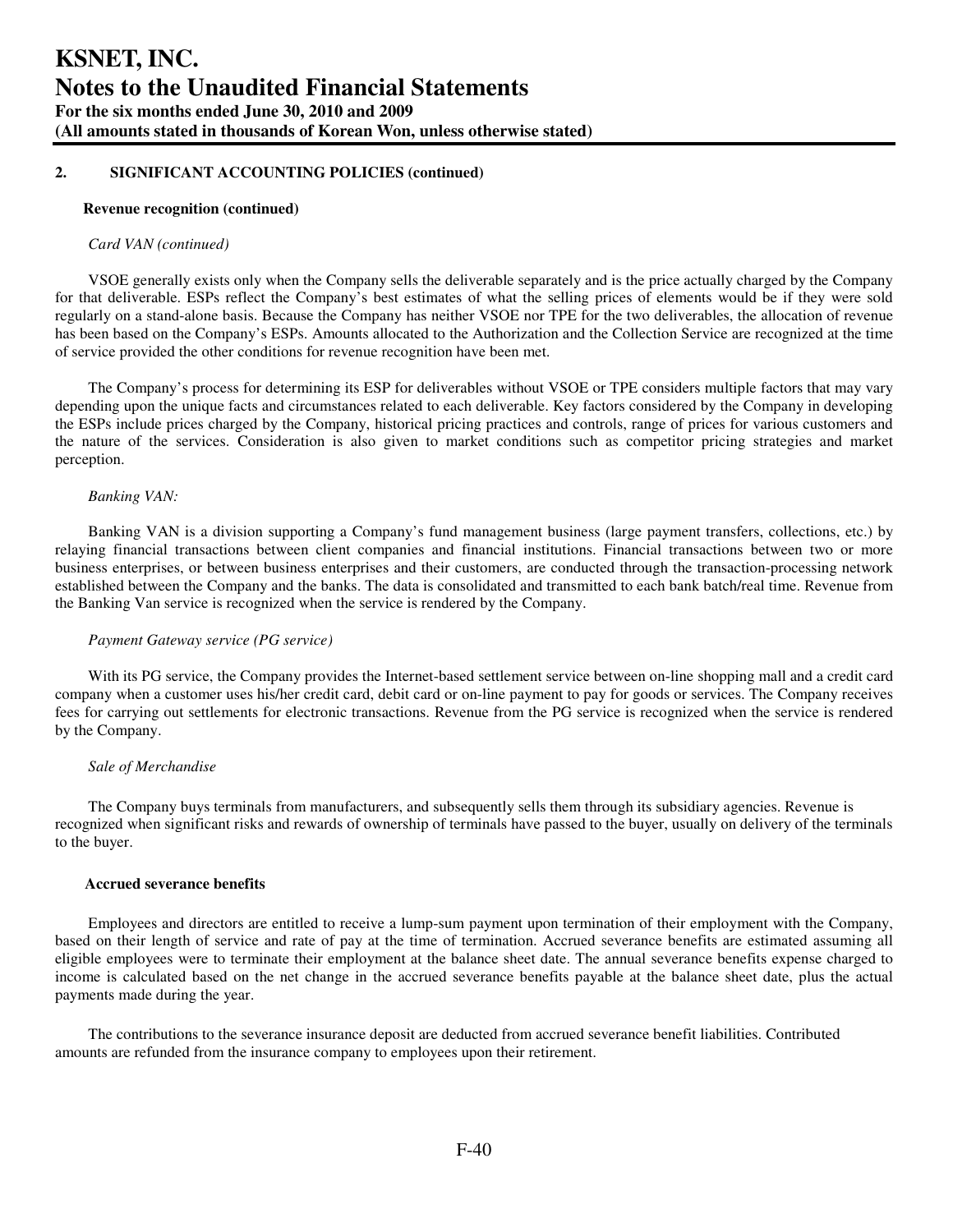#### **Commitments and contingencies**

Liabilities arising from claims, assessments, litigation, fines, and penalties and other sources, are recorded when it is probable that a liability has been incurred and the amount of the assessment and/or remediation can be reasonably estimated. Legal costs incurred in connection with loss contingencies are expensed as incurred.

#### **Earnings per share**

Basic earnings per share are computed by dividing net income by the weighted-average number of shares of common stock outstanding during the year. Diluted earnings per share are calculated by dividing net income by the weighted-average number of shares of common stock outstanding during the year plus the weighted-average number of common shares that would have been outstanding assuming the conversion of all dilutive potential common shares.

#### **Recent accounting pronouncements adopted**

In June 2009, the Financial Accounting Standards Board ("FASB") issued the FASB Accounting Standards Codification (the "Codification") as the single source of authoritative GAAP recognized by the FASB to be applied by non-governmental entities. The Codification supersedes all existing non-SEC accounting and reporting standards. Following the issue of the Codification, the FASB has issued new guidance in the form of Accounting Standards Updates. This Codification is effective for financial statements issued for interim and annual periods ending after September 15, 2009. The Codification was effective for the Company from January 1, 2009. The Codification did not impact the Company's financial position or results of operations.

In September 2009, the FASB issued guidance on revenue recognition in multiple-deliverable revenue arrangements. The guidance amended the existing guidance on allocating consideration received between the elements in a multiple-deliverable arrangement and established a selling price hierarchy for determining the selling price of a deliverable. The selling price used for each deliverable will be based on vendor-specific objective evidence ("VSOE") if available, third-party evidence if VSOE is not available, or estimated selling price if neither VSOE nor third-party evidence is available. The guidance replaced the term "fair value" in the revenue allocation with "selling price" to clarify that the allocation of revenue is based on entity specific assumptions rather than the assumptions of a market place participant. The guidance eliminates the residual method of allocation and requires that arrangement consideration be allocated using the relative selling price method. It also significantly expands the disclosures related to a vendor's multiple-deliverable revenue arrangements. Earlier application is permitted. The Company adopted these new accounting standards in the beginning of 2007.

In October 2009, the FASB issued guidance which amended the scope of existing software revenue recognition accounting. Tangible products containing software components and non-software components that function together to deliver the product's essential functionality would be scoped out of the accounting guidance on software and accounted for based on other appropriate revenue recognition guidance. This guidance must be adopted in the same period that the company adopts the amended guidance for arrangements with multiple deliverables described in the preceding paragraph. The adoption of this guidance did not have an impact on the Company's financial position or results of operations.

In January 2010, the FASB issued Update 2010−06, *Fair Value Measurements and Disclosures (Topic 820): Improving Disclosures about Fair Value Measurements*, ("Update 2010−06"). Update 2010−06 amends ASC 820 and clarifies and provides additional disclosure requirements related to recurring and non−recurring fair value measurements and employers' disclosures about postretirement benefit plan assets. This Update became effective for us on January 1, 2010. The adoption did not have an material impact on the Company's financial position or results of operations.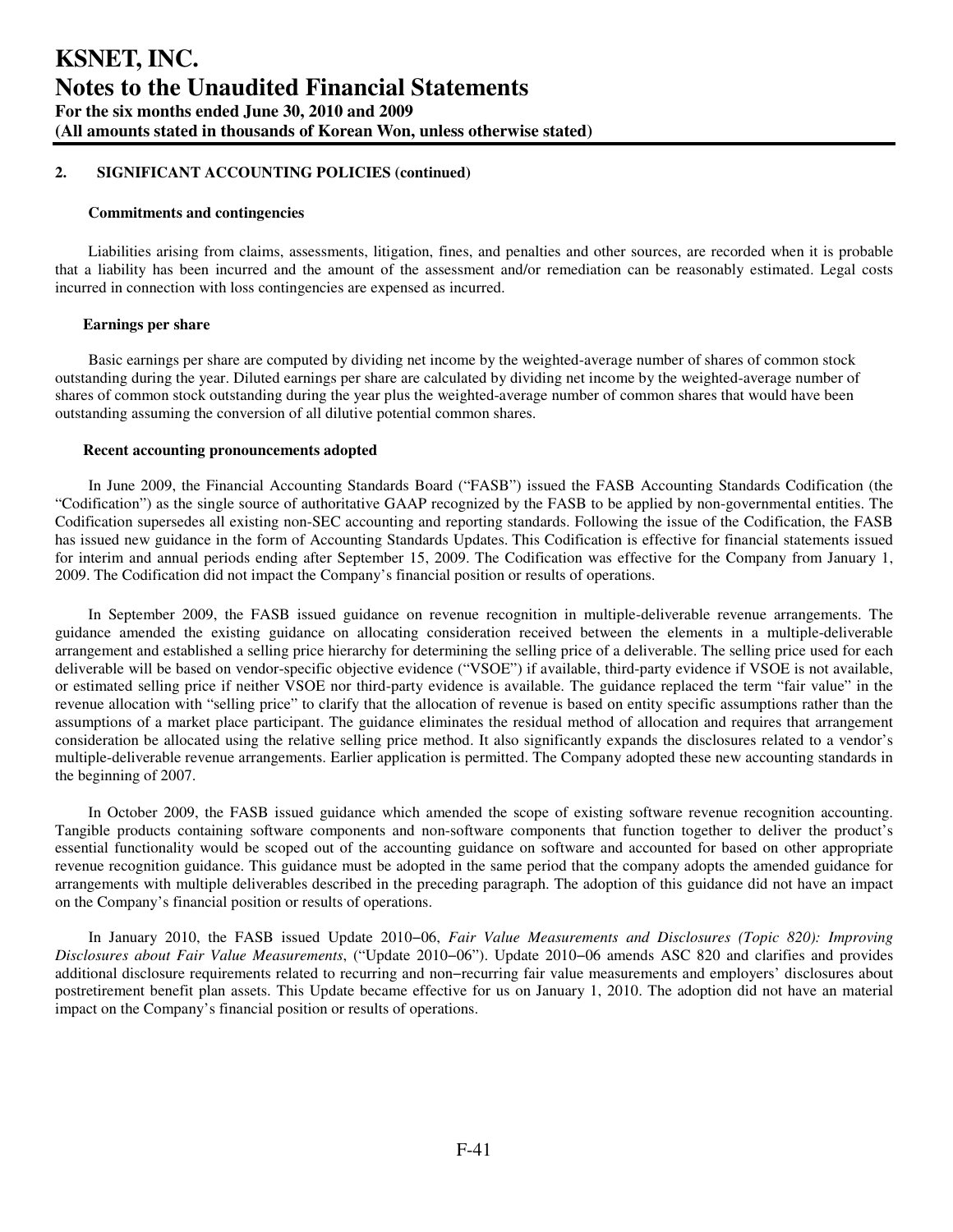#### **Recent accounting pronouncements not yet adopted as of December 31, 2009**

In July 2010, the FASB issued amendments to the disclosure requirements about the credit quality of financing receivables and the allowance for credit losses. The purpose of the additional disclosures is to enable users of financial statements to better understand the nature of credit risk inherent in an entity's portfolio of financing receivables and how that risk is analyzed. For end of period balances, the new disclosures are required to be made in all interim and annual periods ending on or after December 15, 2010. For activity during a reporting period, the disclosures are required to be made in all interim and annual periods after January 1, 2011. These changes will not have an impact on the Company's financial results as this guidance only relates to additional disclosures.

## **3. RESTRICTED FINANCIAL INSTRUMENTS**

The following table represents financial instrument which are restricted in use as of June 30, 2010 and 2009.

|                                                        | <b>Restriction</b>                 | 2010           | 2009        |
|--------------------------------------------------------|------------------------------------|----------------|-------------|
| Short-term financial instruments Pledge, etc.          |                                    | $\# 1,179,364$ | $*$ 788,000 |
| Long-term financial instruments  deposits for checking | Pledge, Guarantee<br>account, etc. | 197,000        | 3,000       |
| Total                                                  |                                    | $\# 1,376,364$ | $*791,000$  |

The entire amount of restricted short-term financial instrument is included in short-term financial instruments and the entire amount of restricted long-term financial instrument is included in other non-current assets in the balance sheet.

## **4. ACCOUNTS RECEIVABLE**

The following table presents accounts receivable at June 30, 2010 and 2009:

#### **Current accounts receivable, net**

|                                         |   | 2010       |   | 2009      |
|-----------------------------------------|---|------------|---|-----------|
| Accounts receivable, gross              | ₩ | 11,326,377 | ₩ | 9,284,748 |
| Discount on current accounts receivable |   | (5,108)    |   | (23,066)  |
| Allowance for doubtful accounts         |   | (210,080)  |   | (174,601) |
| Accounts receivable, net                | ₩ | 11.111.189 | ₩ | 9,087,081 |
|                                         |   |            |   |           |
|                                         |   |            |   |           |
|                                         |   | 2010       |   | 2009      |
| Non-current accounts receivable, gross  | ₩ | 1.689.403  | ₩ | 2,299,111 |
| Discount on accounts receivable         |   | (167,212)  |   | (232,681) |
| Allowance for doubtful accounts         |   | (16, 894)  |   | (22,991)  |

Non-current accounts receivable arose from installment sales of Point of Sale("POS") terminals for the three years to merchants. Non-current accounts receivable amounts are determined based on the present value using appropriate risk adjusted discount rate considering environment of counter-party.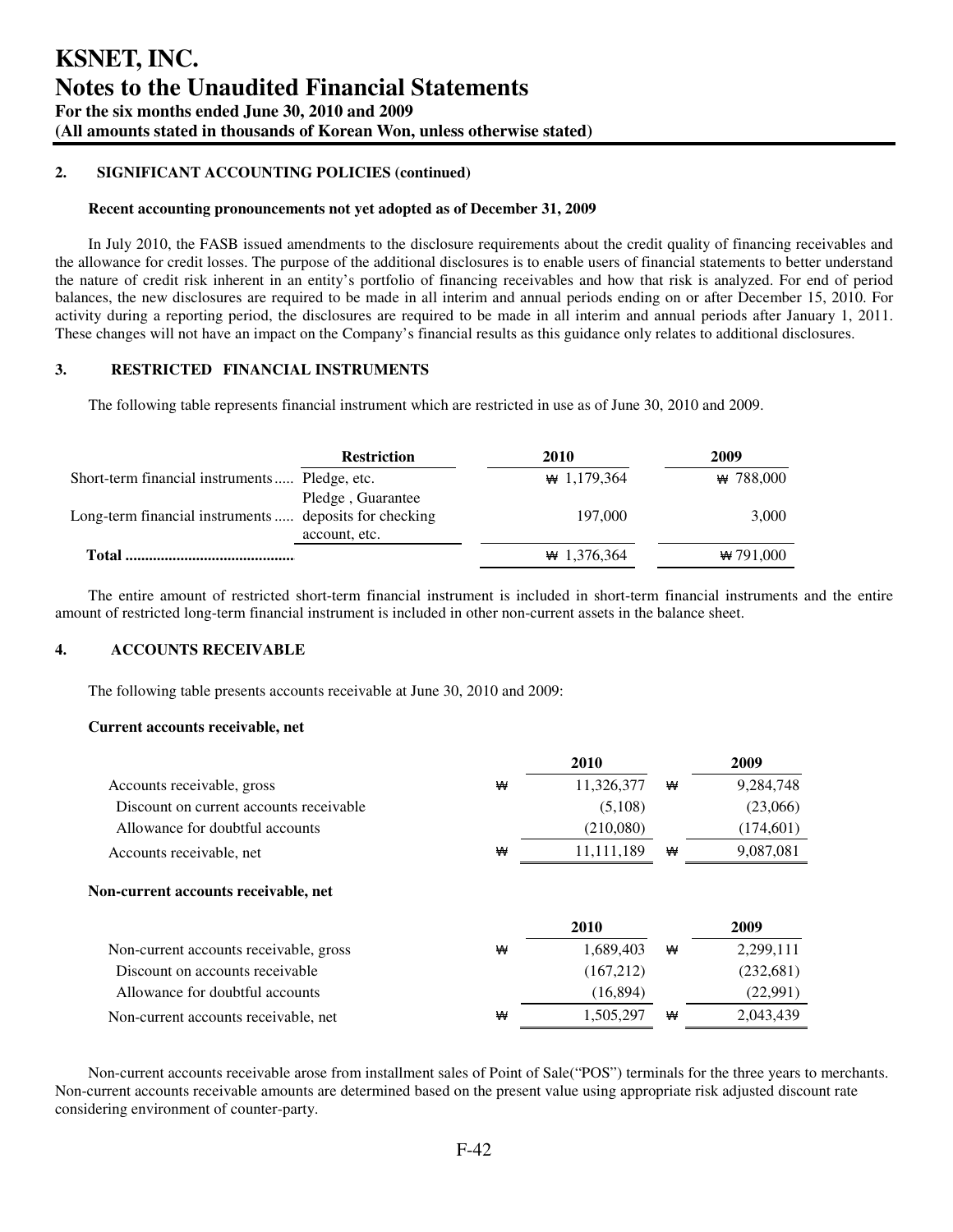## **5. INVENTORY**

Inventory valuations as of June 30, 2010 and 2009 are summarized as follows:

|            | As of June 30, 2010 |                            |                          |  |  |
|------------|---------------------|----------------------------|--------------------------|--|--|
|            | Cost                | Lower of Cost or<br>Market | Valuation<br>Allowance   |  |  |
| Inventory: |                     |                            |                          |  |  |
|            | $*1,380,603$        | $*1,380,603$               | $\overline{\phantom{0}}$ |  |  |
|            | $*1,380,603$        | $*1,380,603$               | ۰                        |  |  |

|            | As of June 30, 2009                |              |           |  |  |  |
|------------|------------------------------------|--------------|-----------|--|--|--|
|            | Lower of Cost or<br>Market<br>Cost |              |           |  |  |  |
|            |                                    |              | Allowance |  |  |  |
| Inventory: |                                    |              |           |  |  |  |
|            | $*1,864,666$                       | $*1,864,666$ | -         |  |  |  |
| Total.     | $*1,864,666$                       | $*1,864,666$ | ۰         |  |  |  |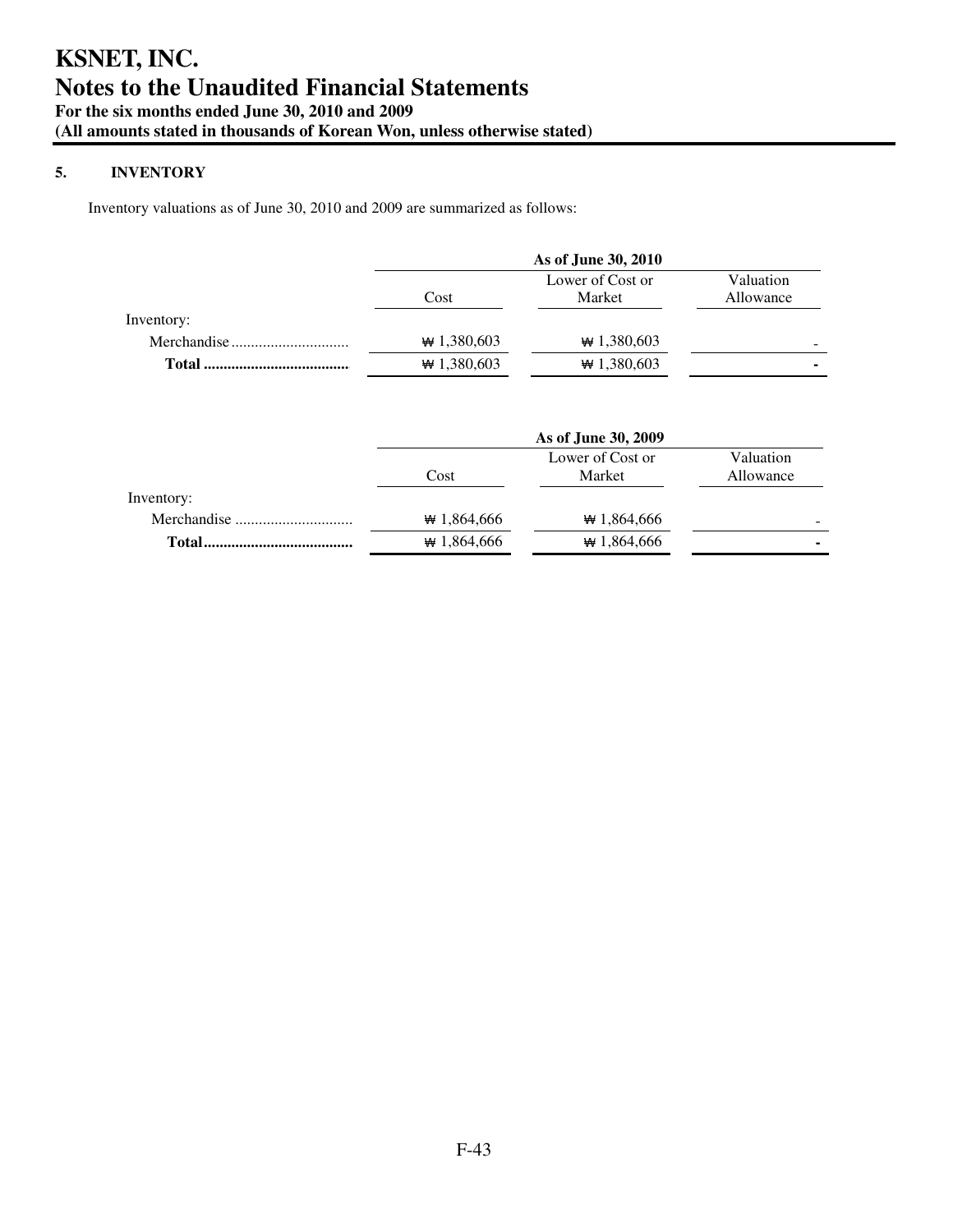## **6. FAIR VALUE OF FINANCIAL INSTRUMENTS**

#### **Fair value of financial instruments**

The following table presents the carrying amounts and estimated fair values of the Company's financial instruments as of June 30, 2010 and 2009:

|                                         |   | 2010               |   |               |   |                    | 2009 |               |
|-----------------------------------------|---|--------------------|---|---------------|---|--------------------|------|---------------|
|                                         |   | Carrying<br>amount |   | Fair<br>value |   | Carrying<br>amount |      | Fair<br>value |
| <b>Financial assets</b>                 |   |                    |   |               |   |                    |      |               |
| Cash and cash equivalents               | ₩ | 20,017,727         | ₩ | 20,017,727    | ₩ | 8,565,795          | ₩    | 8,565,795     |
| Short-term financial instruments        |   | 3,199,364          |   | 3,199,364     |   | 1,798,000          |      | 1,798,000     |
| Accounts receivable, net                |   | 11,111,189         |   | 11,111,189    |   | 9,087,081          |      | 9,087,081     |
| Short-term loans, net                   |   | 2,375              |   | 2,375         |   | 43,320             |      | 43,320        |
| Non-current accounts receivable,<br>net |   | 1,505,297          |   | 1,505,297     |   | 2,043,439          |      | 2,043,439     |
| Available-for-sale securities           |   | 100,000            |   | 100,000       |   | 100,000            |      | 100,000       |
| Other investment securities             |   | 222,693            |   | 222,693       |   | 222,693            |      | 222,693       |
| Long-term financial instruments         |   | 213,500            |   | 213,500       |   | 16,500             |      | 16,500        |
| Long-term loans, net                    |   | 900,364            |   | 833,153       |   | 1,241,392          |      | 1,136,150     |
| <b>Total financial assets</b>           |   | 37,272,509         |   | 37,205,298    |   | 23,118,220         |      | 23,012,978    |
| <b>Financial liabilities</b>            |   |                    |   |               |   |                    |      |               |
| Accounts payable                        |   | 6,154,692          |   | 6,154,692     |   | 5,171,972          |      | 5,171,972     |
| Short-term borrowings                   |   | 2,000,000          |   | 2,000,000     |   |                    |      |               |
| Derivatives                             |   |                    |   |               |   | 70,406             |      | 70,406        |
| Current portion of long-term debt       |   | 6,000,000          |   | 6,000,000     |   | 4,000,000          |      | 4,000,000     |
| Long-term debt                          |   |                    |   |               |   | 6,000,000          |      | 5,780,714     |
| <b>Total financial liabilities</b>      | ₩ | 14,154,692         | ₩ | 14,154,692    | ₩ | 15,242,378         | ₩    | 15,023,092    |

The fair values of the financial instruments shown in the above table represent the amounts that would be received to sell those assets or that would be paid to transfer those liabilities in an orderly transaction between market participants at that date. Those fair value measurements maximize the use of observable inputs. However, in situations where there is little, if any, market activity for the asset or liability at the measurement date, the fair value measurement reflects the Company's own judgments about the assumptions that market participants would use in pricing the asset or liability. Those judgments are developed by the Company based on the best information available in the circumstances, including expected cash flows and appropriately risk adjusted discount rates, available observable and unobservable inputs.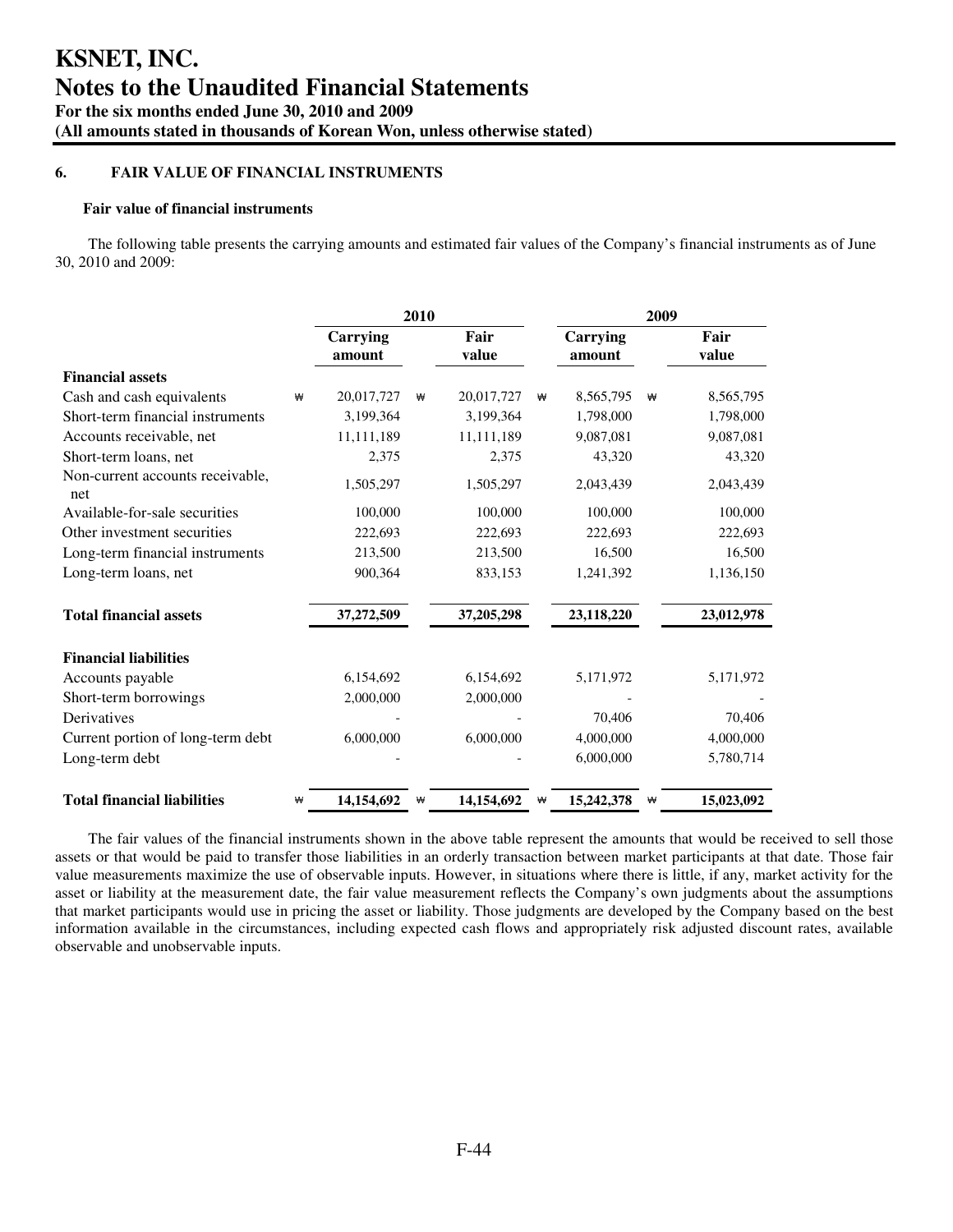#### **Fair value of financial instruments (continued)**

The following methods and assumptions were used to estimate the fair value of each class of financial instruments:

## *Cash and cash equivalents, short-term financial instruments, long-term financial instruments, accounts receivable, shortterm loans, non-current accounts receivable, accounts payable, short-term borrowings and current portion of long-term debt*

The carrying amounts, at face value or cost plus accrued interest, approximate fair value because of the short maturity of these instruments.

#### *Available for sale and other investment securities*

Debt securities classified as available-for-sale are measured using quoted market prices multiplied by the quantity held when quoted market prices are available. If quoted market prices for those debt securities are not available, the fair value is determined using an income approach valuation technique (present value using the discount rate adjustment technique) that considers, among other things, rates currently observed in publicly traded debt markets for debt of similar terms to companies with comparable credit risk, the issuer's credit spread, and illiquidity by sector and maturity. Equity securities that do not have readily determinable fair value are classified as other investment securities and measured at cost less any impairment.

#### *Long-term loans*

The fair value of the long-term loans is determined using an income approach valuation technique (present value using the discount rate adjustment technique) based on the present value of expected future cash flows which incorporates a risk premium to take into account the risks inherent in those expected cash flows. The long-term loans are recorded at their carrying value. The fair value is measured for disclosure purposes.

#### *Long-term debt*

The fair value of the Company's long term debt is measured using quoted offer side prices when quoted market prices are available. If quoted market prices are not available, the fair value is determined by discounting the future cash flows of each instrument at rates that reflect rates currently observed in publicly traded debt markets for debt of similar terms to companies with comparable credit risk. For long-term debt measurements, where there are no rates currently observable in publicly traded debt markets of similar terms to companies with comparable credit, the Company uses market interest rates and adjusts that rate for all necessary risks, including its own credit risk. In determining an appropriate spread to reflect its credit standing, the Company considers credit default swap spreads, bond yields of other long-term debt offered by the Company, and interest rates currently offered to the Company for similar debt instruments of comparable maturities by the Company's bankers as well as other banks that regularly compete to provide financing to the Company. The long-term debt is recorded at its carrying value. The fair value is measured for disclosure purposes.

#### *Derivatives*

All derivatives are recognized on the balance sheet at fair value based on quoted market prices, dealer or counterparty quotes, if available. If quoted market prices are not available, pricing or valuation models are applied to current market information to estimate the fair value.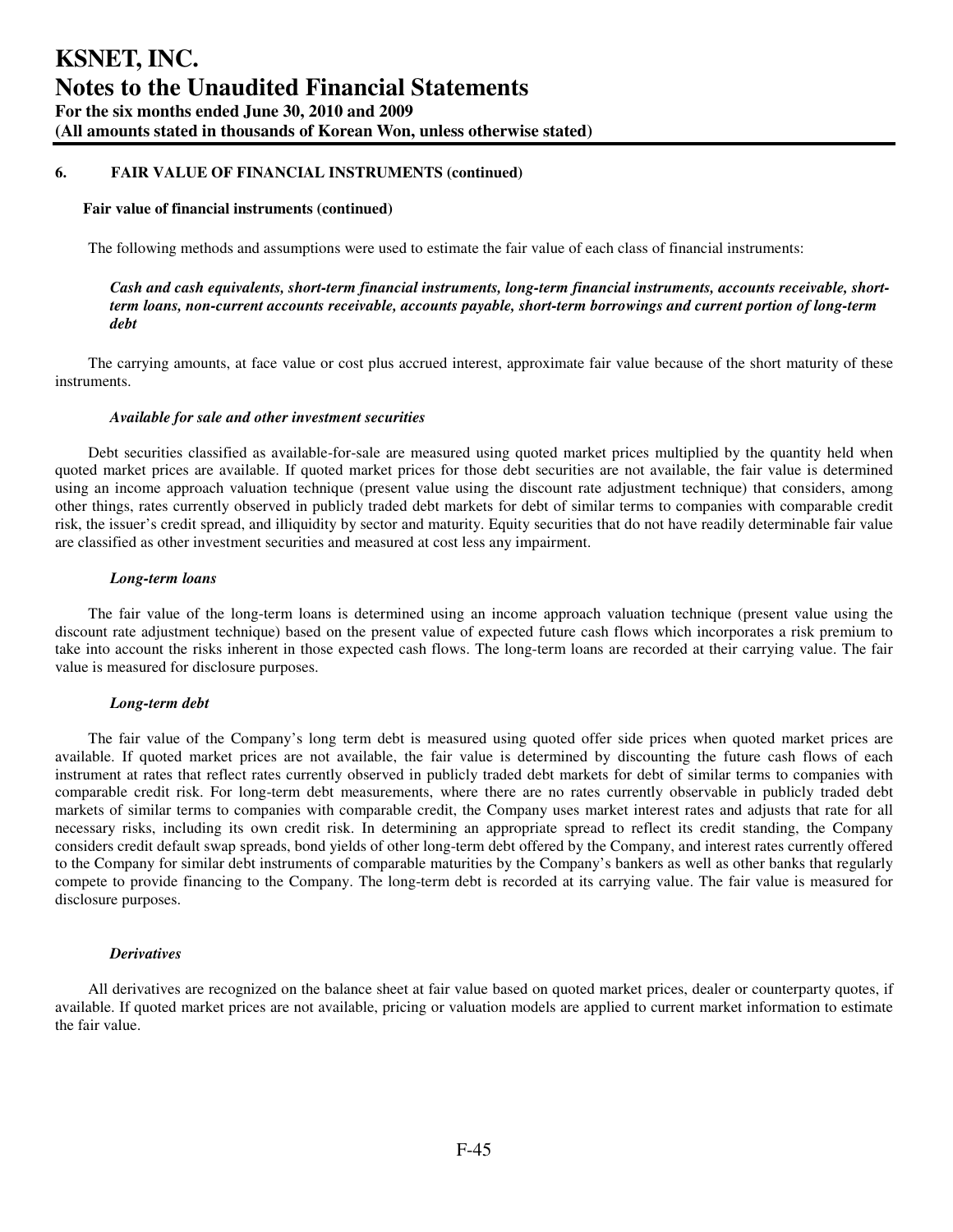#### **Fair value hierarchy**

Fair value is defined as the price that would be received upon sale of an asset or paid upon transfer of a liability in an orderly transaction between market participants at the measurement date and in the principal or most advantageous market for that asset or liability. The fair value should be calculated based on assumptions that market participants would use in pricing the asset or liability, not on assumptions specific to the entity. In addition, the fair value of liabilities should include consideration of non-performance risk including the Company's own credit risk.

Fair value measurements and inputs are categorized into a fair value hierarchy which prioritizes the inputs into three levels based on the extent to which inputs used in measuring fair value are observable in the market. Each fair value measurement is reported in one of the three levels which are determined by the lowest level input that is significant to the fair value measurement in its entirety.

These levels are:

- Level 1 inputs are based upon unadjusted quoted prices for identical instruments traded in active markets.
- Level 2 inputs are based upon quoted prices for similar instruments in active markets, quoted prices for identical or similar instruments in markets that are not active, and model-based valuation techniques for which all significant assumptions are observable in the market or can be corroborated by observable market data for substantially the full term of the assets or liabilities.
- Level 3 inputs are generally unobservable and typically reflect management's estimates of assumptions that market participants would use in pricing the asset or liability. The fair values are therefore determined using model-based techniques that include option pricing models, discounted cash flow models, and similar techniques.

The following table presents the Company's assets and liabilities measured at fair value on a recurring basis as of June 30, 2010:

|                                 | Quoted price in<br>active markets for<br>identical assets<br>(Level1) | Significant other<br>observable inputs<br>(Level 2) | Significant<br>unobservable<br>inputs<br>(Level 3) | <b>Total</b> |
|---------------------------------|-----------------------------------------------------------------------|-----------------------------------------------------|----------------------------------------------------|--------------|
| Assets                          |                                                                       |                                                     |                                                    |              |
| Available-for-sale securities   |                                                                       | $\star$ 100,000                                     |                                                    | 100,000<br>₩ |
| Total assets at fair value      |                                                                       | 100,000                                             |                                                    | 100,000      |
| Liabilities                     |                                                                       |                                                     |                                                    |              |
| Derivatives                     |                                                                       |                                                     |                                                    |              |
| Total liabilities at fair value |                                                                       |                                                     |                                                    |              |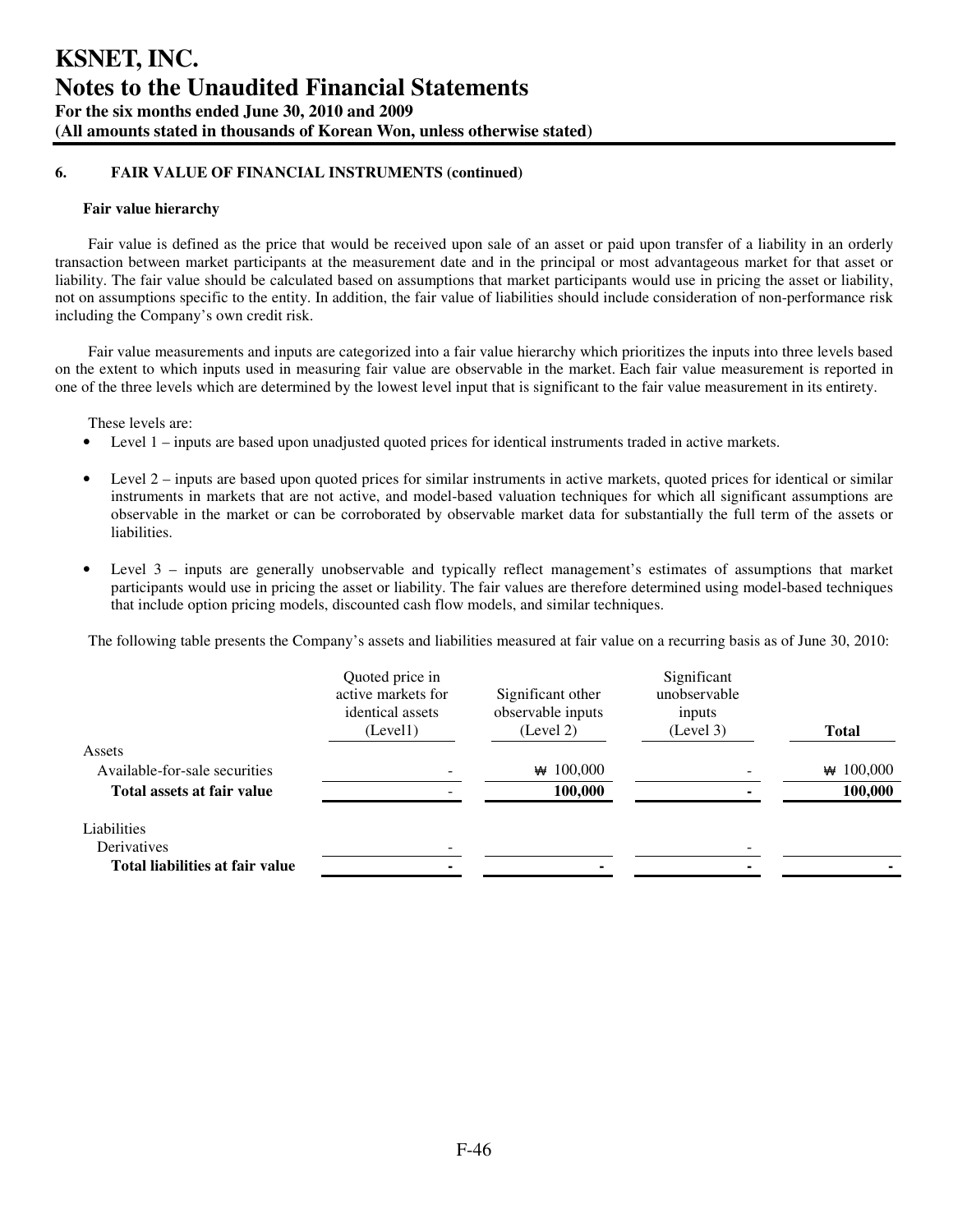#### **Fair value hierarchy (continued)**

The following table presents the Company's assets and liabilities measured at fair value on a recurring basis as of June 30, 2009:

|                                 | <b>Ouoted Price in</b><br>Active Markets for<br><b>Identical Assets</b><br>(Level1) | Significant Other<br>Observable<br>Inputs<br>(Level 2) | Significant<br>Unobservable<br>Inputs<br>(Level 3) | <b>Total</b> |
|---------------------------------|-------------------------------------------------------------------------------------|--------------------------------------------------------|----------------------------------------------------|--------------|
| Assets                          |                                                                                     |                                                        |                                                    |              |
| Available-for-sale securities   |                                                                                     | $*100,000$                                             |                                                    | $*100,000$   |
| Total assets at fair value      |                                                                                     | 100,000                                                |                                                    | 100,000      |
| Liabilities                     |                                                                                     |                                                        |                                                    |              |
| Derivatives                     |                                                                                     | 70,406                                                 |                                                    | 70,406       |
| Total liabilities at fair value |                                                                                     | $W$ 70,406                                             |                                                    | $W$ 70,406   |

## **7. DERIVATIVES**

The Company uses derivative financial instruments primarily to manage the risks associated with fluctuations in interest rates. In 2008, the Company used variable-rate Certificate of Deposit (CD) debt to finance its operations. The debt obligations expose to the Company to variability in interest payments due to changes in interest rates. Management believed that it is prudent to limit the variability of a portion of its interest payments. To meet this objective, management entered into CD based interest rate swap agreements to manage fluctuations in cash flows resulting from changes in the benchmark interest rate of CD. This swap changes the variable rate cash flow exposure on the debt obligations to fixed cash flows. Under the terms of the interest rate swaps, the Company receives CD based variable interest rate payments  $(CD + 1.425\%)$  and makes fixed interest rate payments of 6.625%, thereby creating the equivalent of fixed-rate debt for the notional amount (₩4,000 million) of its debt hedged. However, the Company did not designate the interest rate related derivatives as hedging instruments under ASC 815 and therefore, any gains or losses on derivatives are recognized in the current income.

The fair value of derivatives held as of June 30, 2010 and 2009 are as follows:

|                                             | Liability derivatives |                |
|---------------------------------------------|-----------------------|----------------|
|                                             | 2010                  | 2009           |
| Derivatives:                                | -                     | $\star$ 70.406 |
| Total derivatives not designated as hedging |                       | ₩ 70.406       |

The effects of derivates instruments on income for the periods ended June 30, 2010 and 2009 are summarized as follows:

| Gains (Losses) |                |
|----------------|----------------|
| 2010           | 2009           |
| $*22.266$      | $\star$ 21.427 |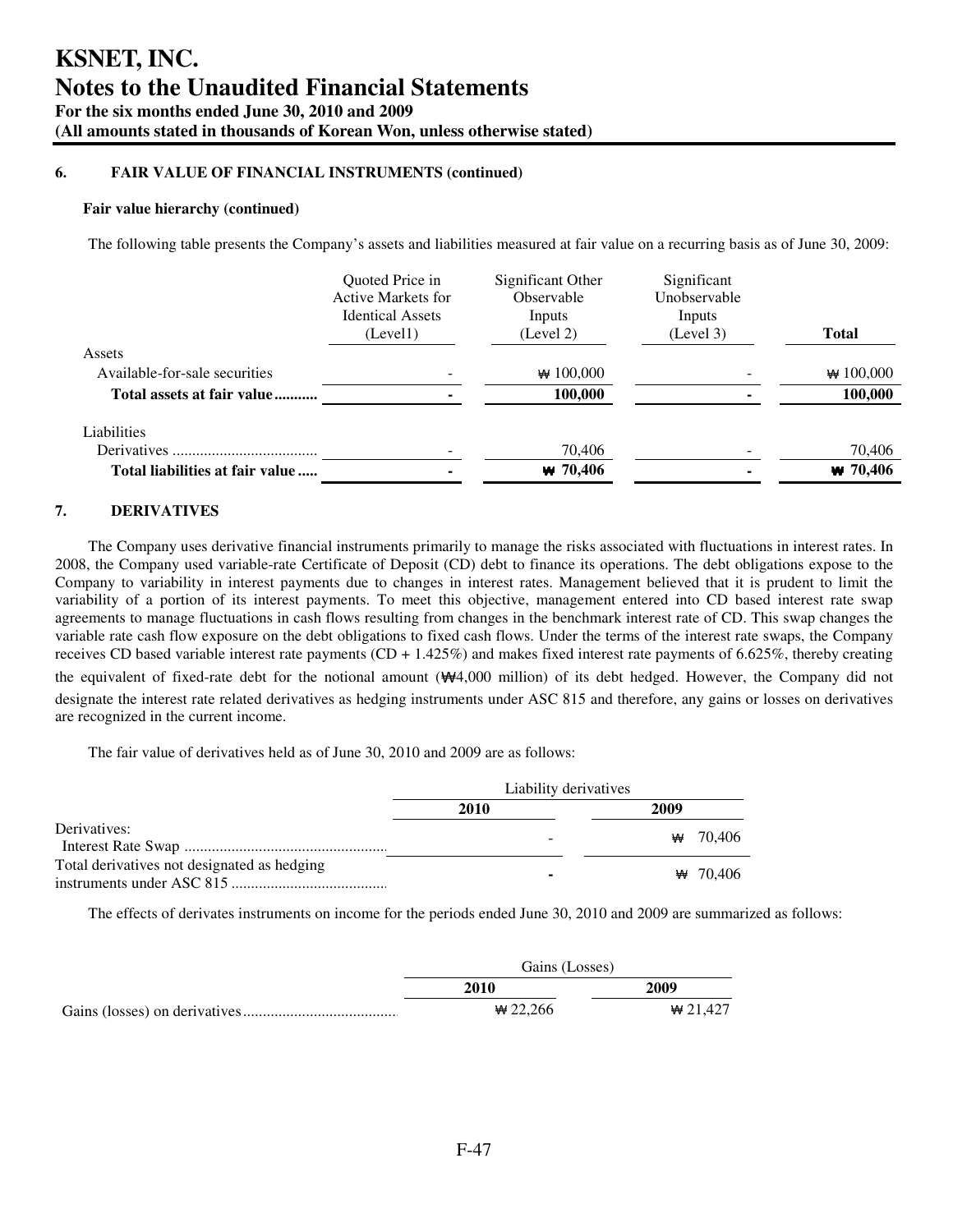## **8. LONG-TERM DEBT**

Long-term debt as of June 30, 2010 and 2009 are summarized as follows:

|                                          | <b>Maturity</b> | 2010 |             | 2009 |             |
|------------------------------------------|-----------------|------|-------------|------|-------------|
| Long-term debt                           |                 |      |             |      |             |
| (Annual interest rate: $4.95 - 5.77\%$ ) | 2010            | ₩    | 6,000,000   | ₩    | 10,000,000  |
| Current portion of long-term debt        |                 |      | (6,000,000) |      | (4,000,000) |
| Total                                    |                 | ₩    |             | ₩    | 6,000,000   |

Long-term debt is subject to various restrictive covenants. These covenants typically include restrictions on the debt to equity ratio, credit rating, working capital ratio, and other similar financial ratios. The Company was in compliance with these financial covenants during all periods presented.

## **9. PROPERTY AND EQUIPMENT**

Property and equipment as of June 30, 2010 and 2009 are summarized as follows:

|                                 | 2010                             | 2009          |  |
|---------------------------------|----------------------------------|---------------|--|
| Cost:                           |                                  |               |  |
| Land                            | 981,257<br>₩                     | 981,257<br>₩  |  |
| <b>Buildings</b>                | 625,943                          | 625,943       |  |
| <b>Structures</b>               | 203,350                          | 203,350       |  |
| Vehicles                        | 25,350                           | 40,629        |  |
| Tools, furniture and fixtures   | 76,993,018                       | 62,986,908    |  |
| Machinery and equipment         | 6,054,301                        | 6,054,301     |  |
| Software                        | 5,230,167                        | 4,742,157     |  |
|                                 | 90,113,386                       | 75,634,545    |  |
| Accumulated depreciation:       |                                  |               |  |
| <b>Buildings</b>                | 136,326                          | 115,461       |  |
| <b>Structures</b>               | 139,236                          | 113,817       |  |
| Vehicles                        | 25,350                           | 40,629        |  |
| Tools, furniture and fixtures   | 54,123,608                       | 44,224,728    |  |
| Machinery and equipment         | 5,558,521                        | 5,169,204     |  |
| Software                        | 4,003,959                        | 3,501,150     |  |
|                                 | 63,987,000                       | 53,164,989    |  |
| Accumulated loss on impairment: |                                  |               |  |
| Tools, furniture and fixtures   |                                  | 22,301        |  |
| Machinery and equipment         | 12,359                           |               |  |
|                                 | 12,359                           | 22,301        |  |
| Carrying amount:                |                                  |               |  |
| Land                            | 981,257                          | 981,257       |  |
| <b>Buildings</b>                | 489,617                          | 520,915       |  |
| <b>Structures</b>               | 64,114                           | 102,242       |  |
| Vehicles                        |                                  |               |  |
| Tools, furniture and fixtures   | 22,869,410                       | 16,671,127    |  |
| Machinery and equipment         | 483,420                          | 1,109,356     |  |
| Software                        | 1,226,208                        | 1,160,694     |  |
|                                 | $\blacktriangleright$ 26,114,027 | $*22,447,255$ |  |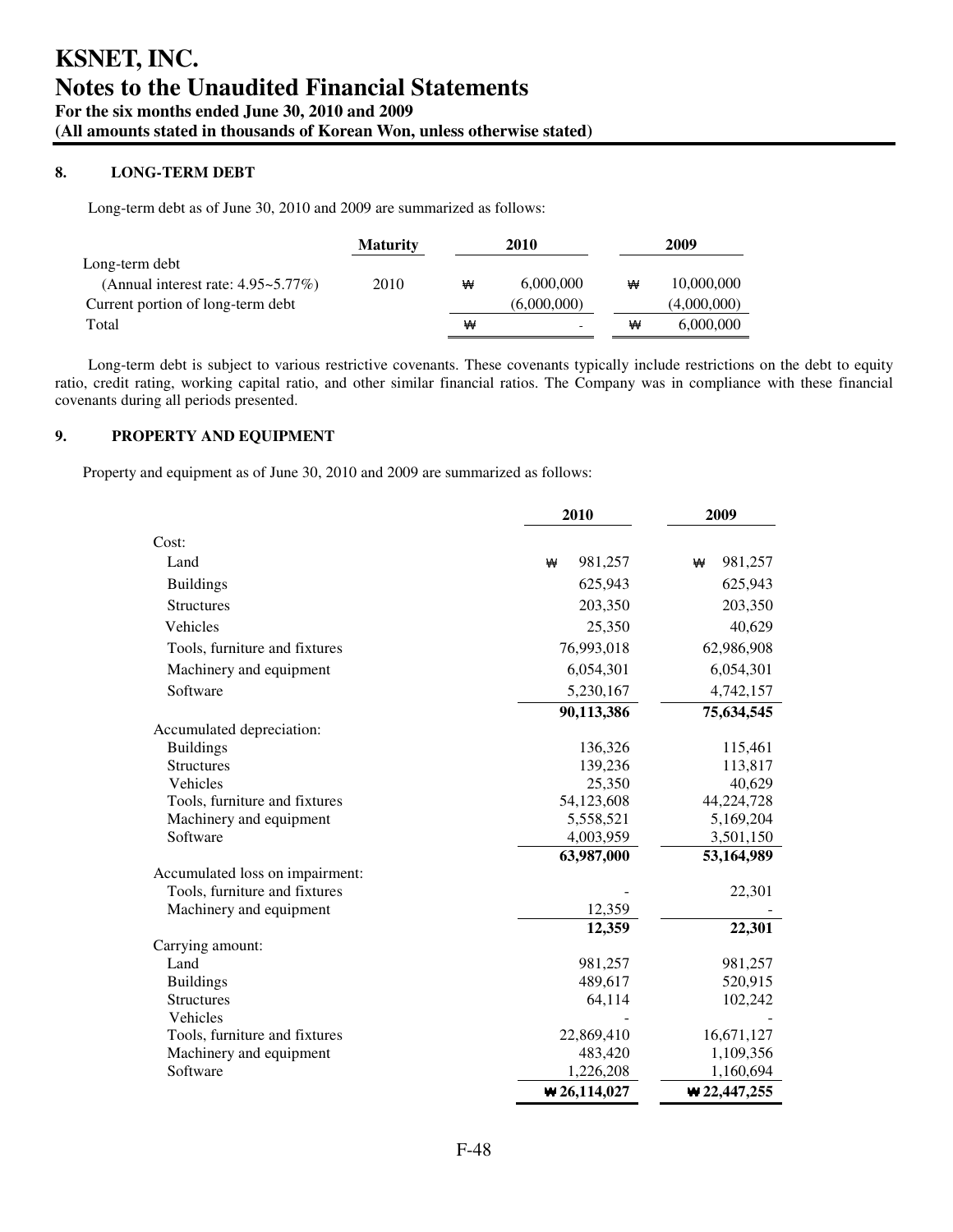## **9. PROPERTY AND EQUIPMENT (continued)**

For six-month periods ended June 30, 2010 and 2009, total depreciation expenses for the property and equipment were ₩5,620 million, and ₩4,659 million, respectively. Total depreciation expenses include cost of sales in an amount of ₩4,012 million and ₩3,135 million; and selling, general, administrative expenses of ₩1,608 million, and ₩1,524 million for six-month periods ended June 30, 2010 and 2009, respectively.

## **10. INTANGIBLE ASSETS**

Summarized below is the carrying value and accumulated amortization of intangible assets as of June 30, 2010 and 2009:

|                                         |                      |        | As of June 30, 2010         |        |                    |        |
|-----------------------------------------|----------------------|--------|-----------------------------|--------|--------------------|--------|
|                                         | Gross carrying value |        | Accumulated<br>amortization |        | Net carrying value |        |
| Finite-lived intangible assets:         |                      |        |                             |        |                    |        |
| <b>Trademarks</b>                       | ₩                    | 77,057 | ₩                           | 57,366 | ₩                  | 19,691 |
| Total finite-lived intangible<br>assets | ₩                    | 77,057 | ₩                           | 57,366 | w                  | 19,691 |
|                                         |                      |        | As of June 30, 2009         |        |                    |        |
|                                         | Gross carrying value |        | Accumulated<br>amortization |        | Net carrying value |        |
| Finite-lived intangible assets:         |                      |        |                             |        |                    |        |
| <b>Trademarks</b>                       | ₩                    | 77,057 | ₩                           | 49.979 | ₩                  | 27,078 |
| Total finite-lived intangible<br>assets | w                    | 77,057 | w                           | 49,979 | w                  | 27,078 |

Amortization expenses charged for the periods ended June 30, 2010 and 2009 were ₩3.7 million, respectively.

Future estimated annual amortization expense for the next five fiscal years is presented in the table below. Actual amortization expense in future periods could differ from this estimate as a result of acquisitions, changes in useful lives and other relevant factors.

| Amount |
|--------|
| 7,387  |
| 7,387  |
| 1,224  |
|        |
|        |
|        |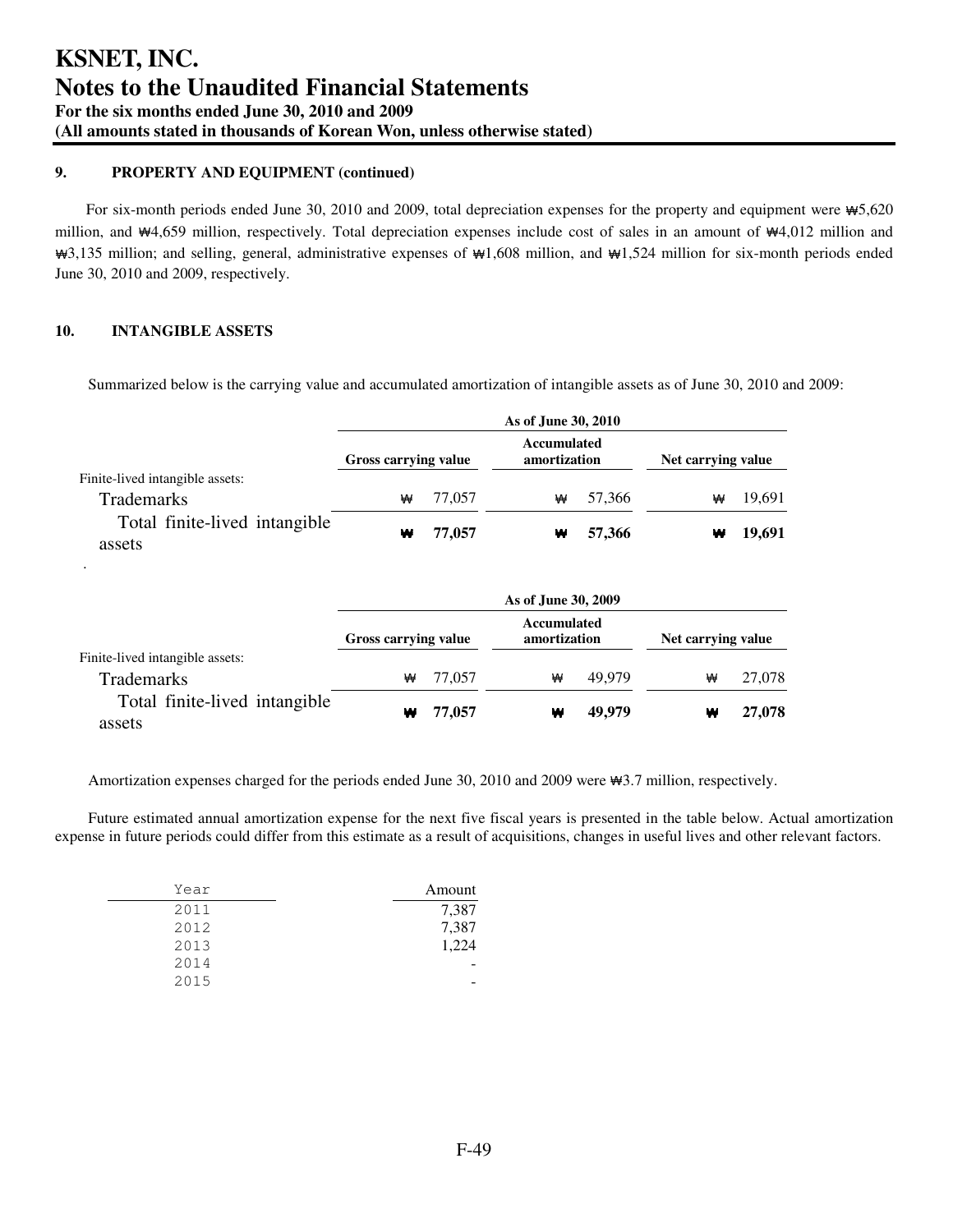## **11. OTHER ASSETS AND LIABILITIES**

## **Other Current Assets**

|                                 |   | 2010       |   | 2009       |
|---------------------------------|---|------------|---|------------|
| Short-term Loans                | ₩ | 2,500      | ₩ | 53,416     |
| Allowance for doubtful accounts |   | (125)      |   | (10,096)   |
| Other receivables               |   | 582,290    |   | 439,179    |
| Allowance for doubtful accounts |   | (15, 723)  |   | (23, 459)  |
| Accrued income                  |   | 42,190     |   | 45,136     |
| Advanced prepayments            |   | 3,133,513  |   | 4,477,088  |
| Prepaid expenses                |   | 12,780,982 |   | 8,122,696  |
|                                 | ₩ | 16,525,627 | ₩ | 13,103,960 |
| <b>Other non-current Assets</b> |   |            |   |            |
|                                 |   | 2010       |   | 2009       |
| Long-term financial instruments | ₩ | 213,500    | ₩ | 16,500     |
| Other investment securities     |   | 222,693    |   | 222,693    |
| Long-term loans $(*)$           |   | 947,752    |   | 1,306,728  |
| Allowance for doubtful accounts |   | (47, 388)  |   | (65,336)   |
| Guarantee deposits $(**)$       |   | 3,208,209  |   | 3,216,729  |
| Other investment                |   | 1,038,481  |   | 1,038,481  |
|                                 | ₩ | 5,583,247  | ₩ | 5,735,795  |

(\*) Long-term loans include loans to employees for mortgage in an amount of ₩765 million and ₩758 million as of June 30, 2010 and 2009, respectively.

(\*\*) Guarantee deposits consist of deposits for leased offices.

## **Other current Liabilities**

|                         |   | 2010       |   | 2009       |
|-------------------------|---|------------|---|------------|
| Other payables          | ₩ | 2,465,520  | ₩ | 1,196,341  |
| Advances from customers |   | 134,099    |   | 260,710    |
| Value-added tax payable |   | 1,098,692  |   | 761,741    |
| Withholdings $(*)$      |   | 11,118,299 |   | 6,461,120  |
| Other accrued expenses  |   | 452,020    |   | 424,237    |
| Deposits received       |   | 170,751    |   | 370,307    |
| Income taxes payable    |   | 1,622,468  |   | 1,414,880  |
| Derivatives             |   |            |   | 70,406     |
|                         | ₩ | 17,061,849 | ₩ | 10,959,742 |

(\*) Withholdings are related to the Payment Gateway Service for accounts received from the credit card companies withheld before they are passed to the on-line shopping mall.

### **Other non-current Liabilities**

|                                     |   | 2010                  |   | 2009    |
|-------------------------------------|---|-----------------------|---|---------|
| Unrecognized tax benefits (Note 15) | ₩ | 1.036.750             | ₩ | 148,135 |
|                                     | ₩ | $1.036.750 \text{ W}$ |   | 148,135 |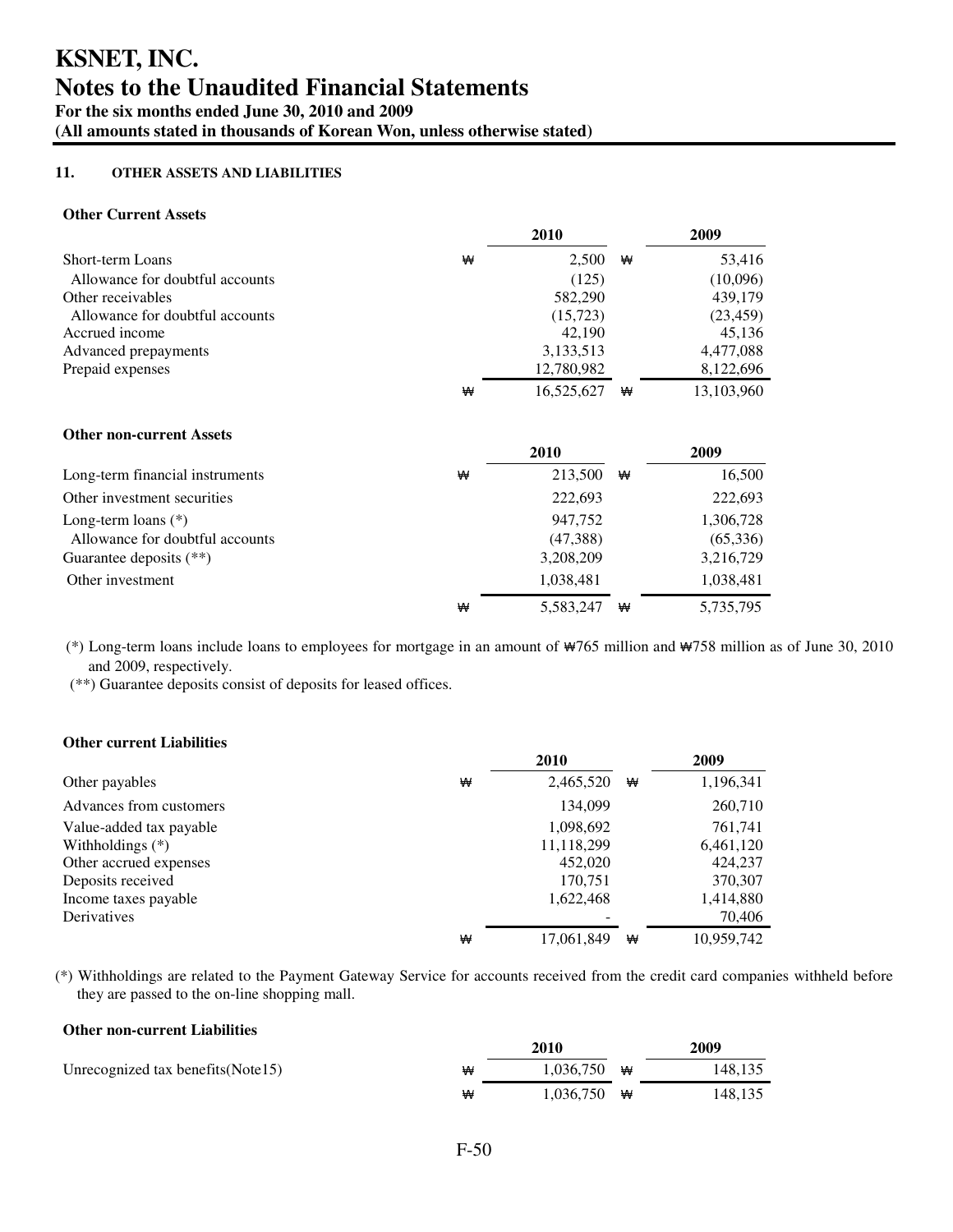## **KSNET, INC. Notes to the Unaudited Financial Statements For the six months ended June 30, 2010 and 2009 (All amounts stated in thousands of Korean Won, unless otherwise stated)**

## **12. OTHER INCOME (EXPENSE), net**

| Other income (expense), net                  |   | <b>2010</b> |   | 2009     |
|----------------------------------------------|---|-------------|---|----------|
| Loss on foreign currency transactions        | ₩ | (104)       | ₩ | (113)    |
| Gain on disposal of property and equipment   |   | 2,267       |   | 1,642    |
| Loss on impairment of property and equipment |   | (12,359)    |   |          |
| Gain on valuation of derivates               |   | 22,266      |   | 21,427   |
| Donations                                    |   | (267, 611)  |   | (15,460) |
| <b>Miscellaneous</b>                         |   | (1,124)     |   |          |
|                                              | ₩ | (244,306)   | ₩ | 7,496    |

## **13. EQUITY**

#### **Common stock**

The holder of each share of common stock has the right to one vote. The number of issued common shares as of June 30, 2010 and 2009 are 13,605,766, respectively. All common stock is issued at par value. Amount of capital stock and additional paid-in capital as of June 30, 2010 and 2009 are as follows:

|              |   | 2010          |   | 2009          |
|--------------|---|---------------|---|---------------|
|              |   |               |   |               |
|              |   | $*$ 6,802,883 |   | $*$ 6,802,883 |
| <b>Total</b> |   | $*6,802,883$  |   | $*6,802,883$  |
|              |   |               |   |               |
|              | ₩ | 33,568        | ₩ | 33,568        |
| <b>Total</b> | ₩ | 33,568        | ₩ | 33,568        |

#### **Stock retirement**

Total amount of common stocks retired as of June 30, 2010 and 2009 are as follows:

|              | 2010                     |                          | 2009          |         |
|--------------|--------------------------|--------------------------|---------------|---------|
|              | <b>Shares</b>            | Amount                   | <b>Shares</b> | Amount  |
| Common stock | $\overline{\phantom{0}}$ | $\overline{\phantom{0}}$ | 946,018       | 473,009 |
| Total        | -                        | $\overline{\phantom{a}}$ | 946.018       | 473,009 |

According to ASC 505, if an enterprise's stock is retired, an excess of purchase price over par or stated value may be allocated between additional paid-in capital and retained earnings. On March 26, 2009, the Company repurchased and retired 946,018 shares of common stock and an excess of repurchase price over par value was allocated to the retained earnings for amount of ₩3,615 million.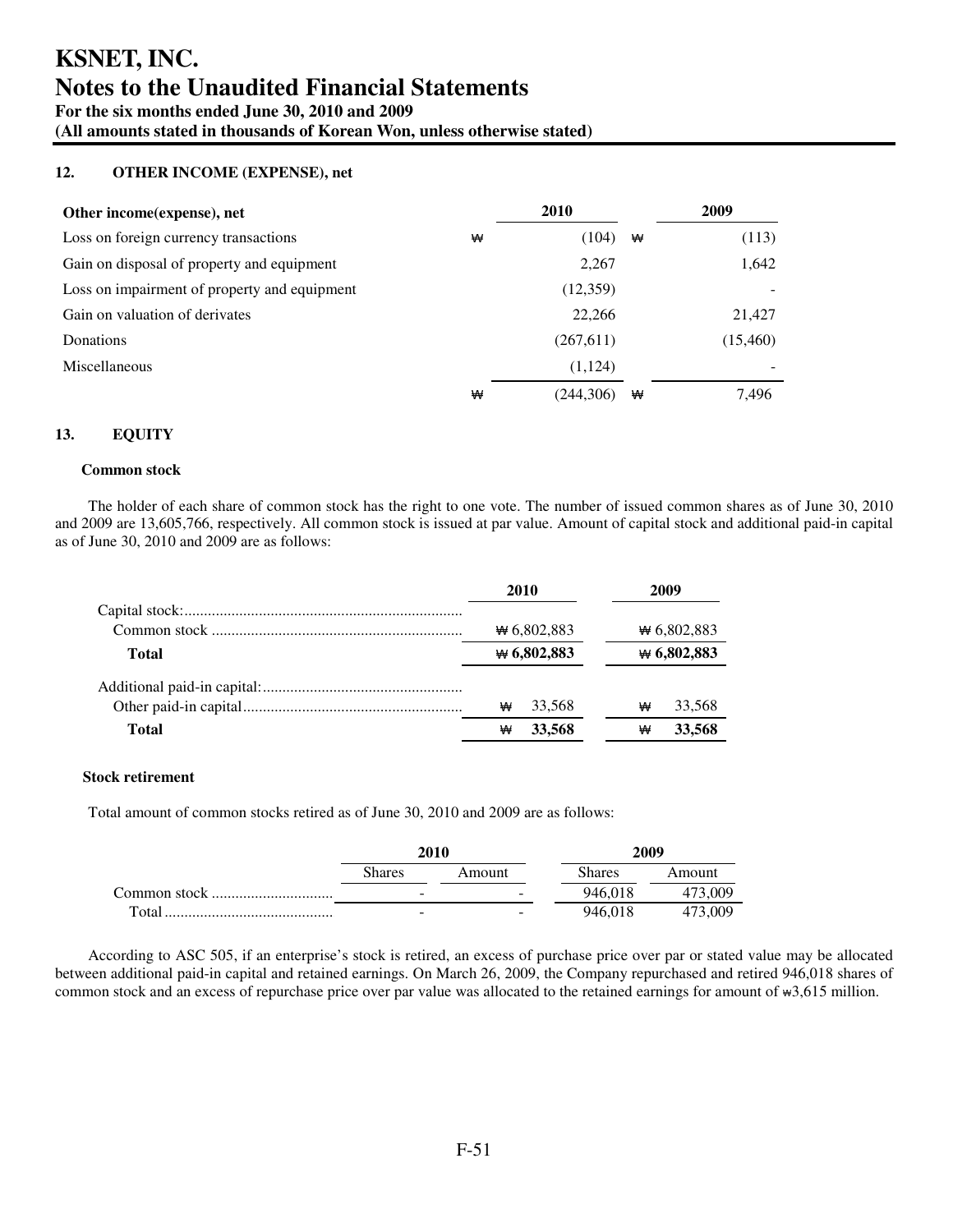## **14. ACCRUED SEVERANCE BENEFITS**

Accrued severance benefits as of June 30, 2010 and 2009 are as follows:

|                                          |   | 2010        |   | 2009        |
|------------------------------------------|---|-------------|---|-------------|
| Balance at beginning of period           | ₩ | 2,458,097   | ₩ | 1,993,792   |
| Provision for severance benefits         |   | 569,331     |   | 405,862     |
| Severance payments during the period     |   | (323, 104)  |   | (148, 307)  |
| Balance at end of period                 |   | 2,704,324   |   | 2,251,347   |
| Deposit for severance benefits insurance |   | (1,511,464) |   | (1,168,925) |
| Accrued severance benefits               | ₩ | 1,192,860   | ₩ | 1,082,422   |

The severance benefits are funded approximately 55.9% and 51.9% as of June 30, 2010 and 2009, respectively through severance insurance deposits with the Shinhan Life Insurance Company and the Hana Bank for the payment of severance benefits. The Company has no additional liability once the amount has been contributed, thus the Company deducts contributions made to the severance insurance deposits from accrued severance benefit liabilities. The beneficiaries of the severance insurance deposit are the Company's employees.

The Company expects to pay the following severance benefits, which are currently accrued for the Company's obligation through June 30, 2010, to its employees. If they terminate upon their normal retirement age:

| 2011      |             |
|-----------|-------------|
| 2012      |             |
| 2013      |             |
| 2014      |             |
| 2015      |             |
| 2016~2020 | $*$ 235,392 |

The above amounts were determined based on the employees' current salary rates and the number of service years that will be accumulated upon their retirement date. These amounts do not include amounts that might be paid to employees who will cease working with the Company before their normal retirement age.

## **15. INCOME TAXES**

In accordance with the amendment of Corporate Tax Act enacted in 2008, the statutory income tax rate was amended to 24.2% effective for fiscal year 2009 and 22.0% for fiscal years 2010 and thereafter. However, in 2009, Corporate Income Tax Law was further amended and the statutory income tax rate of 24.2% is effective for fiscal years 2009 until 2011 and 22% for fiscal years 2012 and thereafter. Accordingly, deferred income taxes as of December 31, 2009 were calculated based on the enacted rates of 24.2% and 22.0%.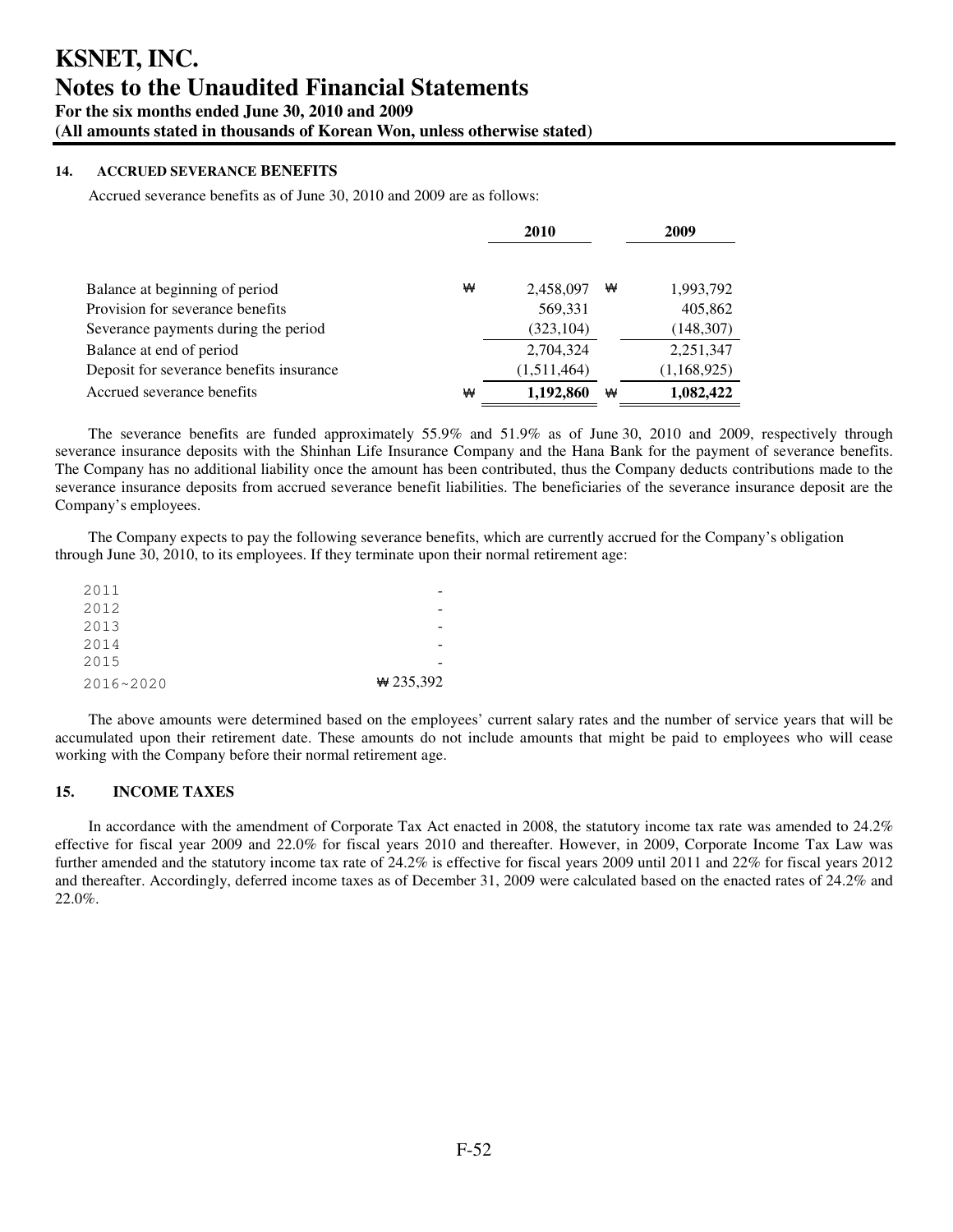Actual income tax expense differs from the theoretical amount that would arise at the Korean statutory tax rate for six months ended June 30, 2010 and 2009 as follows:

|                                                                | 2010         | 2009              |
|----------------------------------------------------------------|--------------|-------------------|
|                                                                | $*2,526,580$ | $\star$ 1,920,220 |
|                                                                | 113,806      | (90, 455)         |
| Adjustments to uncertain and effectively settled tax positions | (688, 185)   | (276, 014)        |
|                                                                | 68.283       | (5.524)           |
|                                                                | (31,256)     | 115,595           |
| Income tax expense(benefit)                                    | $*1,989,228$ | $*1,663,822$      |

The following is a reconciliation of income taxes computed at the Korean tax rate to actual effective income tax provision:

|                                          | 2010     | 2009  |
|------------------------------------------|----------|-------|
| Statutory income tax rate                | 24.2%    | 24.2% |
| Expenses not deductible for tax purposes | 1.1      | (1.1) |
| Tax exemptions                           | (6.6)    | (3.5) |
| FIN 48 tax contingencies and settlements | 0.6      | (0.1) |
| Others                                   | (0.3)    | 1.3   |
| Effective income tax rate                | $19.0\%$ | 20.8% |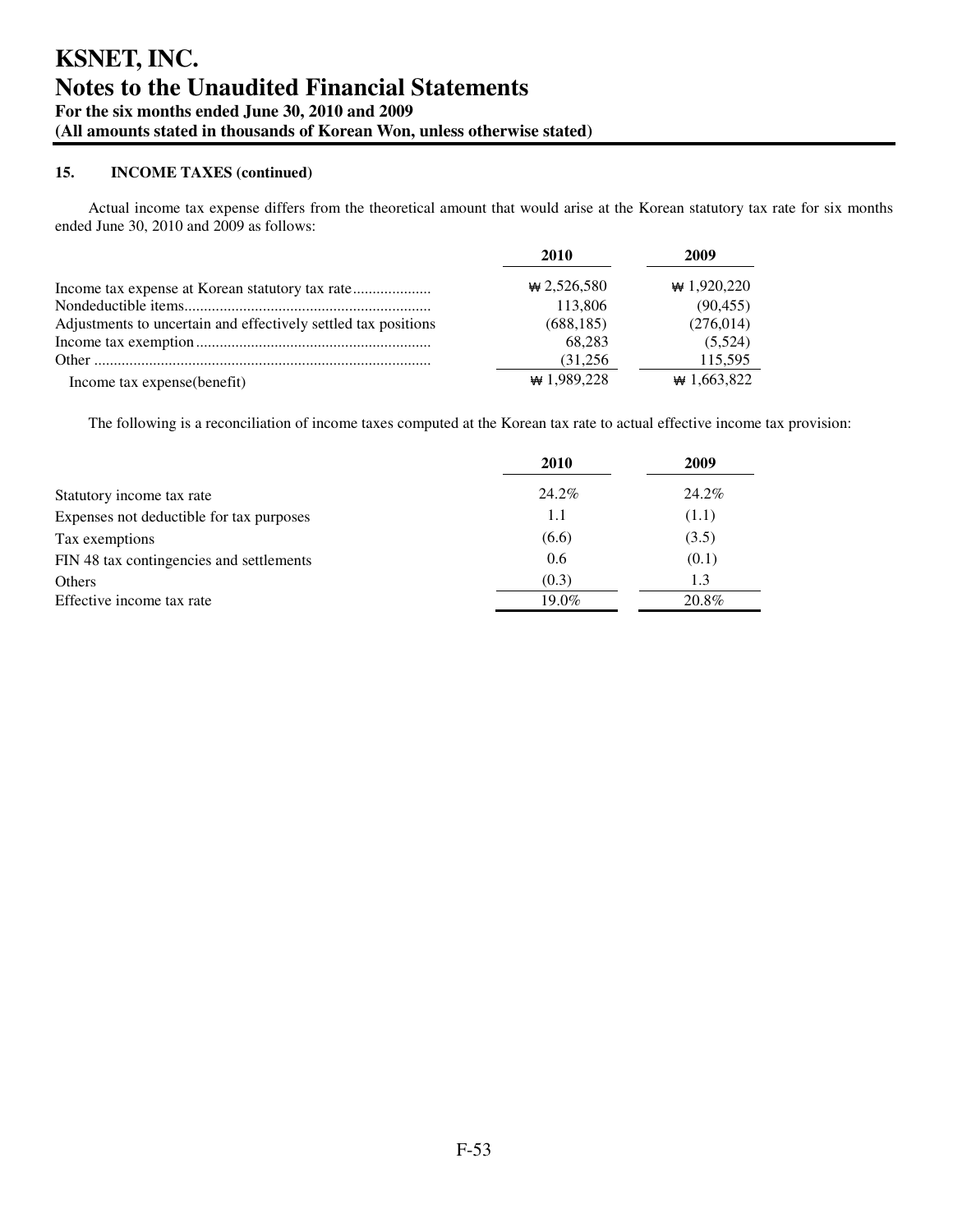#### **Deferred tax assets and liabilities**

Deferred income taxes reflect the temporary differences between the amounts at which assets and liabilities are recorded for financial reporting purposes and the amounts utilized for tax purposes. The primary components of the temporary differences that gave rise to the Company's deferred tax assets and liabilities as of June 30, 2010 and 2009, and their classification, were as follows:

## **Deferred tax assets**

| 2010         | 2009         |
|--------------|--------------|
| 271,154<br>₩ | 293,155<br>₩ |
| 112,542      | 49,014       |
|              | 15,489       |
|              | 169,806      |
| 487,232      | 379.238      |
| 21,341       | 51,398       |
| 512,685      | 411,465      |
| 207.501      | 6,609        |
| 113,492      | 121,679      |
| $*1,725,947$ | $*1,497,853$ |

## **Deferred tax liabilities**

|  | ₩ | 960.589   |  | ₩ | 774.248        |
|--|---|-----------|--|---|----------------|
|  |   | 9.560     |  |   | 9.265          |
|  |   | 332.522   |  |   | 257,163        |
|  |   | 587,872   |  |   |                |
|  |   | 1.890.543 |  |   | $\# 1.040.676$ |

#### **Reported as:**

|                                  |   | 2010      |   |         |  |
|----------------------------------|---|-----------|---|---------|--|
|                                  | ₩ |           | ₩ | 175,164 |  |
|                                  |   |           |   | 282,013 |  |
| Current deferred tax liabilities |   | 12,060    |   |         |  |
|                                  |   | 152,536   |   |         |  |
|                                  | ₩ | (164.596) | ₩ | 457.177 |  |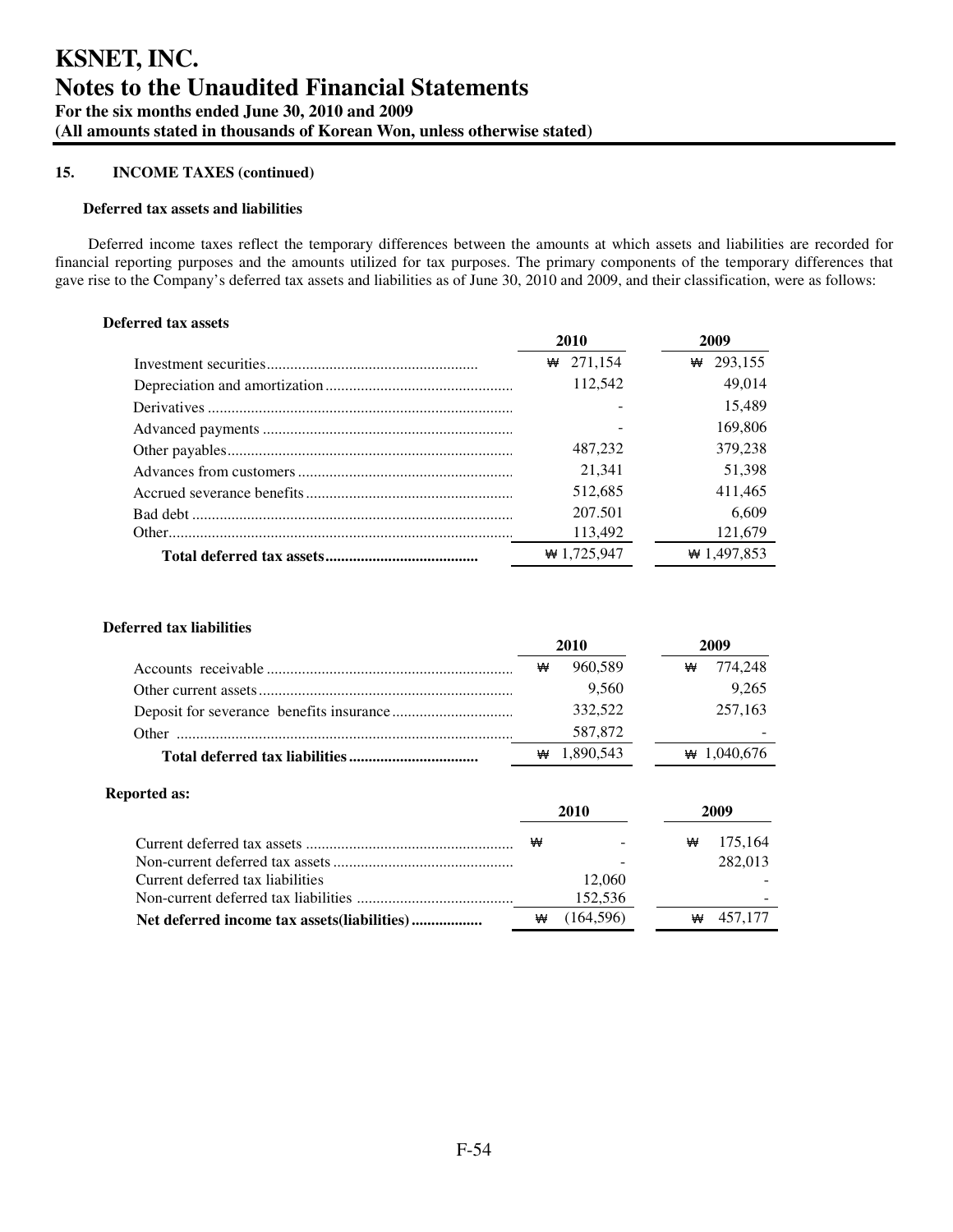#### **Uncertain tax positions**

On January 1, 2009, the Company adopted the provisions of ASC 740 which set outs a consistent framework to determine the appropriate level of tax reserve for uncertain tax positions. ASC Subtopic 740-10 originally was effective for fiscal years beginning after December 15, 2006. The FASB issued ASC Subtopic 740-10 (FSP FIN 48-3, Effective date of FASB Interpretation No. 48 for Certain Nonpublic Enterprises), which deferred the effective date of ASC Subtopic 740-10 for nonpublic entities that had not already issued a complete set of annual financial statements fully reflecting ASC Subtopic 740-10's requirements or are consolidated entities of public entities that report in US GAAP. This means that ASC Subtopic 740-10 was required for such entities with fiscal years beginning after December 15, 2008 and accordingly, the Company adopted the provisions in 2009.

The following table is a reconciliation of the beginning and ending amount of the Company's gross unrecognized tax benefits for the six-month periods ended June 30, 2010 and 2009:

|                                                                | 2010           |
|----------------------------------------------------------------|----------------|
| Beginning balance                                              | 963,778<br>₩   |
| Gross increases/ $(decreases)$ – tax positions in prior period |                |
| Gross increases/(decreases) – current period tax positions     | 72,972         |
| <b>Settlements</b>                                             |                |
| Lapse of statute of limitations                                |                |
| Ending balance                                                 | 1,036,750<br>₩ |
|                                                                |                |

|                                                                | 2009         |
|----------------------------------------------------------------|--------------|
| Beginning balance                                              | 154.210<br>₩ |
| Gross increases/ $(decreases)$ – tax positions in prior period |              |
| Gross increases/(decreases) – current period tax positions     | (6,075)      |
| <b>Settlements</b>                                             |              |
| Lapse of statute of limitations                                |              |
| Ending balance                                                 | 148.135<br>₩ |

Upon adoption at January 1, 2009, the Company's decreased retained earnings by  $\text{w154,210}$  thousand. For the six-month periods ended June 30, 2009, the unrecognized tax benefit decreased by ₩ 6,075 thousand which all related to permanent differences. As of June 30, 2009, the Company's total unrecognized tax benefits that, if recognized, would affect the effective tax rate is ₩148,135 thousand. During the six-month periods ended June 30, 2009, the Company recognized approximately ₩ 82 thousand for the payment of interest and penalty. The Company had approximately ₩11,544 thousand and ₩5,661 thousand for the payment of interest and penalties accrued in the balance sheet as of June 30,2009.

For the six-month periods ended June 30, 2010, the unrecognized tax benefit increased by ₩72,972 thousand which all related to permanent differences. As of June 30, 2010, the Company's total unrecognized tax benefits that, if recognized, would affect the effective tax rate is  $\text{wt}$ ,036,750 thousand. During the six-month periods ended June 30, 2010, the Company recognized approximately ₩3,687 thousand for the payment of interest and penalty. The Company had approximately ₩18,090 thousand and ₩39,827 thousand for the payment of interest and penalties accrued in the balance sheet as of June 30,2010.

The Company files income tax returns in the Republic of Korea. In 2007, the Korea National Tax Service, or NTS, has effectively completed the examination of the Company's returns in the Republic of Korea related to years 2002 through 2006.

It is expected that the amount of unrecognized tax benefits will also change for other reasons in the next 12 months; however, the Company does not expect the change to have a significant impact on our financial position or results of operations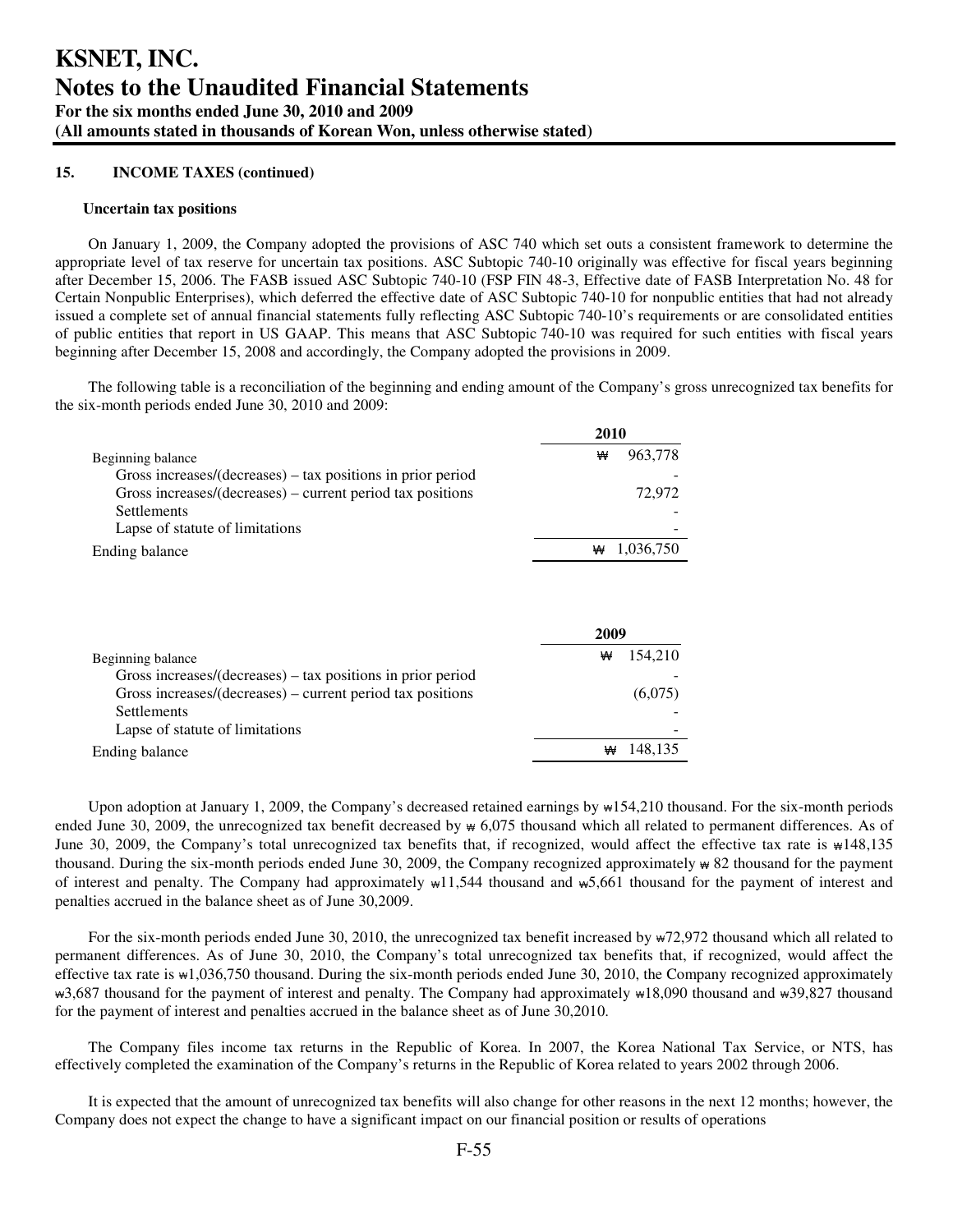## **16. EARNINGS PER SHARE**

Basic earnings per share of common stock is computed by dividing net income by the weighted average number of shares of common stock outstanding for the period, less the weighted average number of shares subject to stock retirement.

The following details the computation of earnings per share of common stock for six months ended June 30, 2010 and 2009:

| 2010              | 2009           |
|-------------------|----------------|
| $\star$ 8.507.918 | 6,321,908<br>₩ |
| 13,800,153        | 14,044,802     |
|                   |                |

## **17. COMMITMENTS AND CONTINGENCIES**

The Company is involved in a total of four litigations that have arisen in the ordinary course of business, including matters involving price fixing. The results and timing of the ultimate resolutions of these proceedings are inherently unpredictable. The outcome of any claim, suit, assessment, investigation, or legal proceeding, individually or collectively will depend on a number of variables, including the nature, timing, and amount of any associated expenses, amounts paid in settlement, damages or other remedies or consequences. As of June 30, 2010, the Company did not accrue liabilities with respect to the pending litigations. The Company will accrue a liability when it believes that it is both probable that a liability has been incurred and that it can reasonably estimate the amount of the loss.

As of June 30, 2010, the Company has guarantees provided by non-related party for the Company as follows:

| Providing by                        | Amount |            | Description                                            |  |
|-------------------------------------|--------|------------|--------------------------------------------------------|--|
| Seoul Guarantee Insurance Co., Ltd. | ₩      | 10.456,000 | Payment guarantee provided by the insurance<br>company |  |

## **18. PLEDGED ASSETS**

Details of assets pledged by the Company as collateral for operating activities as of June 30, 2010 are as follows

| Pledged to               | Pledged assets                   | Pledged amount |
|--------------------------|----------------------------------|----------------|
| Kookmin Bank             | Short-term financial instruments | ₩<br>1,079,364 |
| Industrial Bank of Korea | Short-term financial instruments | 100,000        |
| Shinhan Bank             | Long-term financial instruments  | 194,000        |
|                          |                                  | ₩<br>1,373,364 |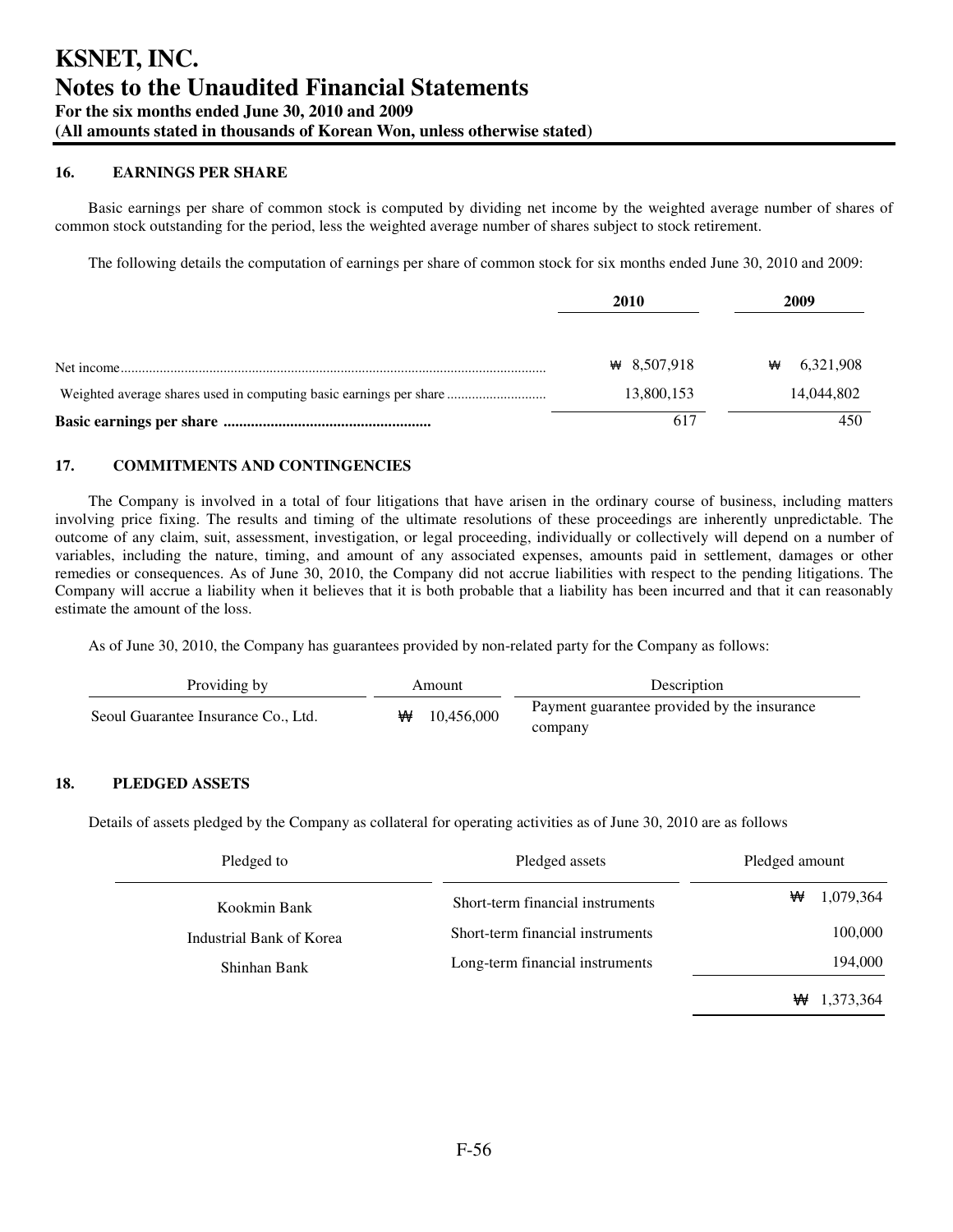## **19. SUPPLEMENTAL CASH FLOWS INFORMATION**

Supplemental cash flows information for the periods ended June 30, 2010 and 2009 is as follows:

|                               | 2010 |           | 2009 |   |                |
|-------------------------------|------|-----------|------|---|----------------|
| Cash paid during the year for |      |           |      |   |                |
|                               | ₩    | 255,509   |      | ₩ | 267,960        |
|                               |      | 2,184,689 |      |   | 1,118,759      |
|                               | ₩    | 2,440,198 |      |   | $\# 1,386,719$ |
|                               |      |           |      |   |                |

## **20. RELATED PARTY TRANSACTIONS**

Significant transactions which occurred in the normal course of business with related companies as of June 30, 2010 and 2009 are as follows:

| Relationship | Name                 | <b>Transaction</b>   | 2010       | 2009        |
|--------------|----------------------|----------------------|------------|-------------|
| Other        | Kooryoonsoft Co. Ltd | Sales and others     | # 15.336   | $\#$ 38.540 |
|              |                      | Purchases and others | $*242.965$ | $*$ 202.207 |

Account balances with related companies as of June 30, 2010 and 2009 are as follows:

| Relationship | Name                 | 2010           |                          | 2009        |            |
|--------------|----------------------|----------------|--------------------------|-------------|------------|
|              |                      | Receivables    | Pavables                 | Receivables | Pavables   |
| Other        | Kooryoonsoft Co. Ltd | $\star 21.191$ | $\overline{\phantom{a}}$ | $*106.065$  | $*$ 22.677 |

## **21. CONCENTRATIONS OF CREDIT RISKS**

Financial instruments that potentially expose the Company to concentrations of credit risk consist primarily of cash, cash equivalents, restricted deposits, and accounts receivable. Substantially all of the Company's cash, cash equivalents, and short-term and long-term financial instruments are held at financial institutions that management believes to be of high credit quality.

A substantial portion of the Company's sales for six months ended June 30, 2010 and 2009 were made to credit card companies. Sales and accounts receivable from customers accounting for 10% or more of the Company's sales are as follows:

| <b>Major Customers</b>     |   | Sales for the period ended<br>June 30, 2010 | Accounts receivable as of<br>June 30, 2010 |
|----------------------------|---|---------------------------------------------|--------------------------------------------|
| <b>BC</b> Card             | ₩ | $10,811,047$ \**                            | 1,995,160                                  |
| NTS (National Tax Service) |   | 4,053,506                                   | 2,371,165                                  |
| Shinhan Card               |   | 8,792,240                                   | 1,611,020                                  |
| Kookmin Card               |   | 7,009,895                                   | 1,261,050                                  |
|                            | ₩ | 30.666.688 $\#$                             | 7,238,395                                  |
| <b>Major Customers</b>     |   | Sales for the period ended<br>June 30, 2009 | Accounts receivable as of<br>June 30, 2009 |
| <b>BC</b> Card             | ₩ | $10,275,047$ \**                            | 2,353,548                                  |
| NTS (National Tax Service) |   | 2,462,656                                   | 1,448,175                                  |
| Shinhan Card               |   | 6,733,393                                   | 1,250,688                                  |
| Kookmin Card               |   | 5,919,433                                   | 1.064.968                                  |
|                            | ₩ | 25,390,529 $\#$                             | 6.117.379                                  |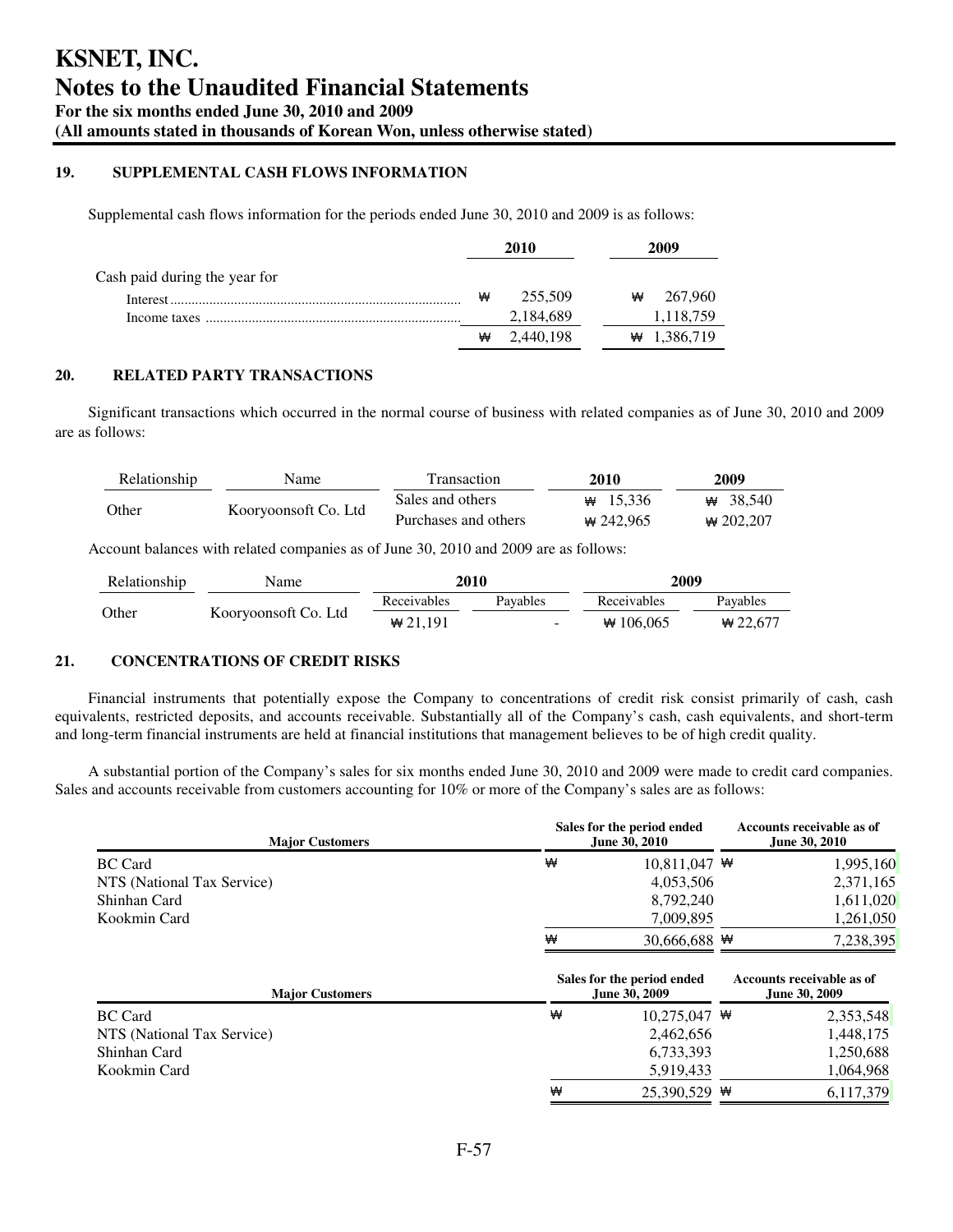## **22. SUBSEQUENT EVENTS**

On September 16, 2010, Net 1 UEPS Technologies, Inc. announced that it had agreed to purchase 98.73% of the outstanding share capital of the Company for \ 270 billion in cash, subject to a post-closing working capital adjustment. The acquisition closed on October 29, 2010 and the acquisition was made by Net 1 Applied Technologies Korea, an indirect wholly-owned subsidiary of Net 1 UEPS Technologies, Inc.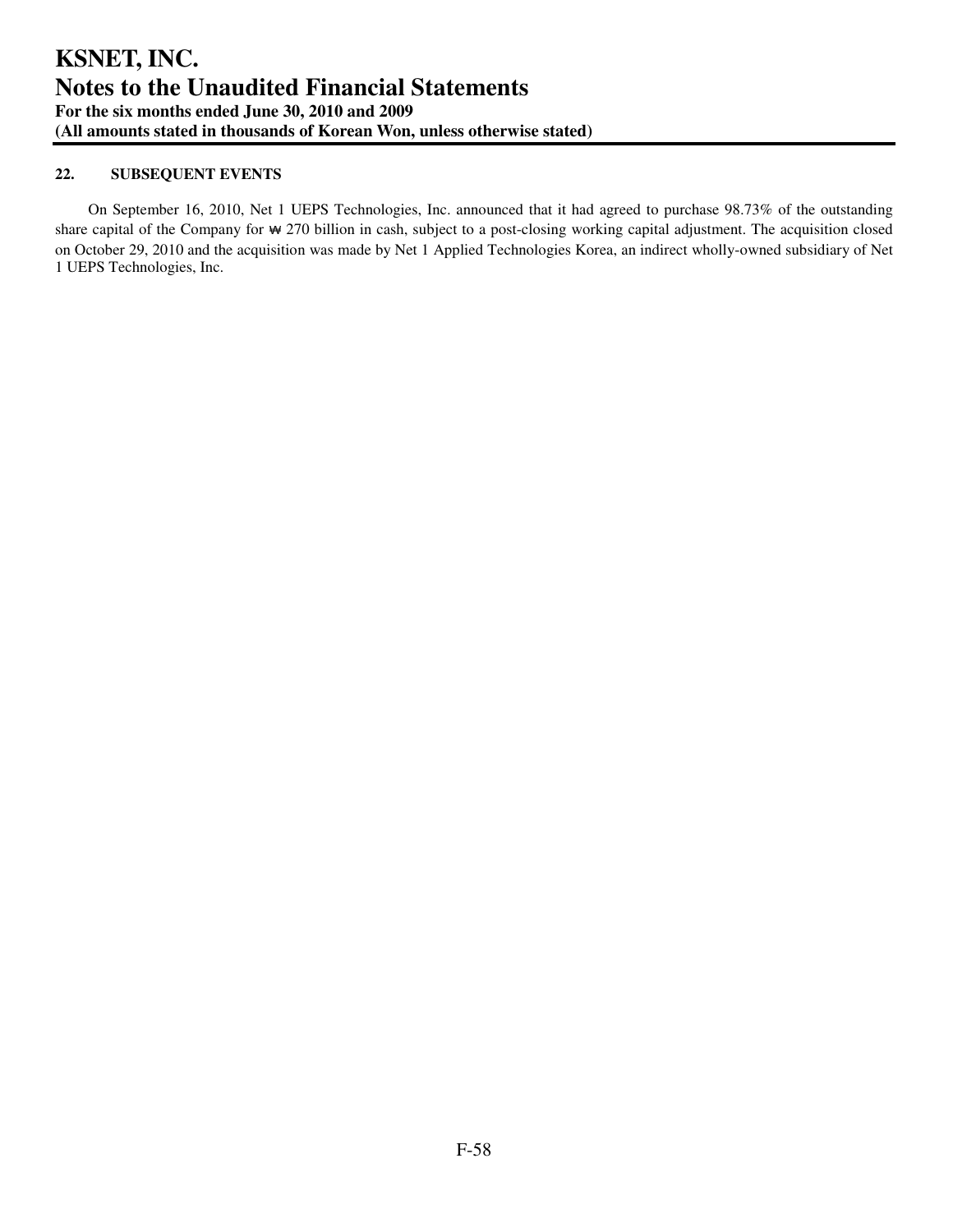## **NET 1 UEPS TECHNOLOGIES, INC. UNAUDITED PRO FORMA COMBINED FINANCIAL STATEMENTS**

#### **Overview**

The following unaudited pro forma combined financial statements have been prepared to give effect to the Acquisition. We have prepared these unaudited pro forma combined financial statements based on (a) our historical audited consolidated financial statements as of and for the year ended June 30, 2010 and (b) financial information for KSNET as of the same date and for the same period which has been derived as described below. The unaudited pro forma combined financial statements present the pro forma financial position and results of operations of the combined company based on the historical financial information and after giving effect to the Acquisition and certain adjustments which we believe to be factually supportable as described in the notes to the unaudited pro forma combined financial statements.

We have presented an unaudited pro forma combined balance sheet which combines the historical balance sheets of Net1 and KSNET, each as of June 30, 2010, as if the Acquisition had occurred on that date. We have presented an unaudited combined pro forma statement of operations of Net1 and KSNET which combines the historical statements of operations of Net1 for the year ended June 30, 2010, and financial information for KSNET for the same period, as if the Acquisition had occurred on July 1, 2009.

Our fiscal year ends on June 30 and KSNET's fiscal year ends on December 31. SEC rules require us to prepare the pro forma statement of operations by using our fiscal year end and bring KSNET's statement of operations up to within 93 days of our fiscal year end. Thus, we have prepared the pro forma combined statement of operations to coincide with our fiscal year end as follows:

We used KSNET's statement of operations for the year ended December 31, 2009, added the first six months of KSNET's 2010 fiscal year (i.e. the six months ended June 30, 2010) and deducted the comparable period of KSNET's 2009 fiscal year (i.e., the six months ended June 30, 2009).

The financial information of KSNET which has been derived as described above for the year ended June 30, 2010, was prepared in accordance with US GAAP, is unaudited, and is denominated in Korean Won ("KRW"). An exchange rate of \$1/KRW1,217.73 has been used to translate KSNET's historical balance sheet as of June 30, 2010, from KRW to U.S. dollars, based on the closing exchange rate as of June 30, 2010, as reported by an independent external source (www.oanda.com) ("Oanda"). An exchange rate of \$1/KRW1,183.33 has been used to translate KSNET's results of operations for the year ended June 30, 2010, from KRW to U.S. dollars, based on the average daily exchange rate for the year ended June 30, 2010, as reported by Oanda.

The Acquisition has been recorded using the purchase method of accounting. Under the purchase method of accounting, the aggregate consideration paid is allocated to the tangible and identifiable intangible assets acquired and liabilities assumed on the basis of their fair values on the transaction date. Any purchase price in excess of net assets acquired is recorded as goodwill. These unaudited pro forma combined financial statements have been prepared based on preliminary estimates of fair values. The actual amounts and the allocation between net tangible and intangible assets ultimately recorded may differ materially from the information presented in these unaudited pro forma combined financial statements, including property, plant and equipment, identifiable intangible assets and residual goodwill. The preliminary estimates of the fair values of the assets acquired and liabilities assumed reflected herein are subject to change based upon completion of the valuation of the assets acquired and liabilities assumed as of the closing date.

No account has been taken within these unaudited pro forma combined financial statements of any future changes in accounting policies or any synergies (including cost savings), all of which may or may not occur as a result of the Acquisition. In addition, the impact of ongoing integration activities and other changes in KSNET's assets and liabilities could cause material differences in the information presented.

These unaudited pro forma combined financial statements are not necessarily indicative of the consolidated results of operations or financial position of the combined company that would have been reported had the Acquisition been completed as of the dates presented, and are not necessarily representative of future consolidated results of operations or financial condition of the combined company.

You should read these unaudited pro forma combined financial statements in conjunction with the historical audited consolidated financial statements and accompanying notes of KSNET included in Item 9.01(a) of this Form 8-K/A and our audited consolidated financial statements included in our Annual Report on Form 10-K. Certain KSNET balances have been reclassified to conform to the balance sheet and statement of operations presentation of Net1.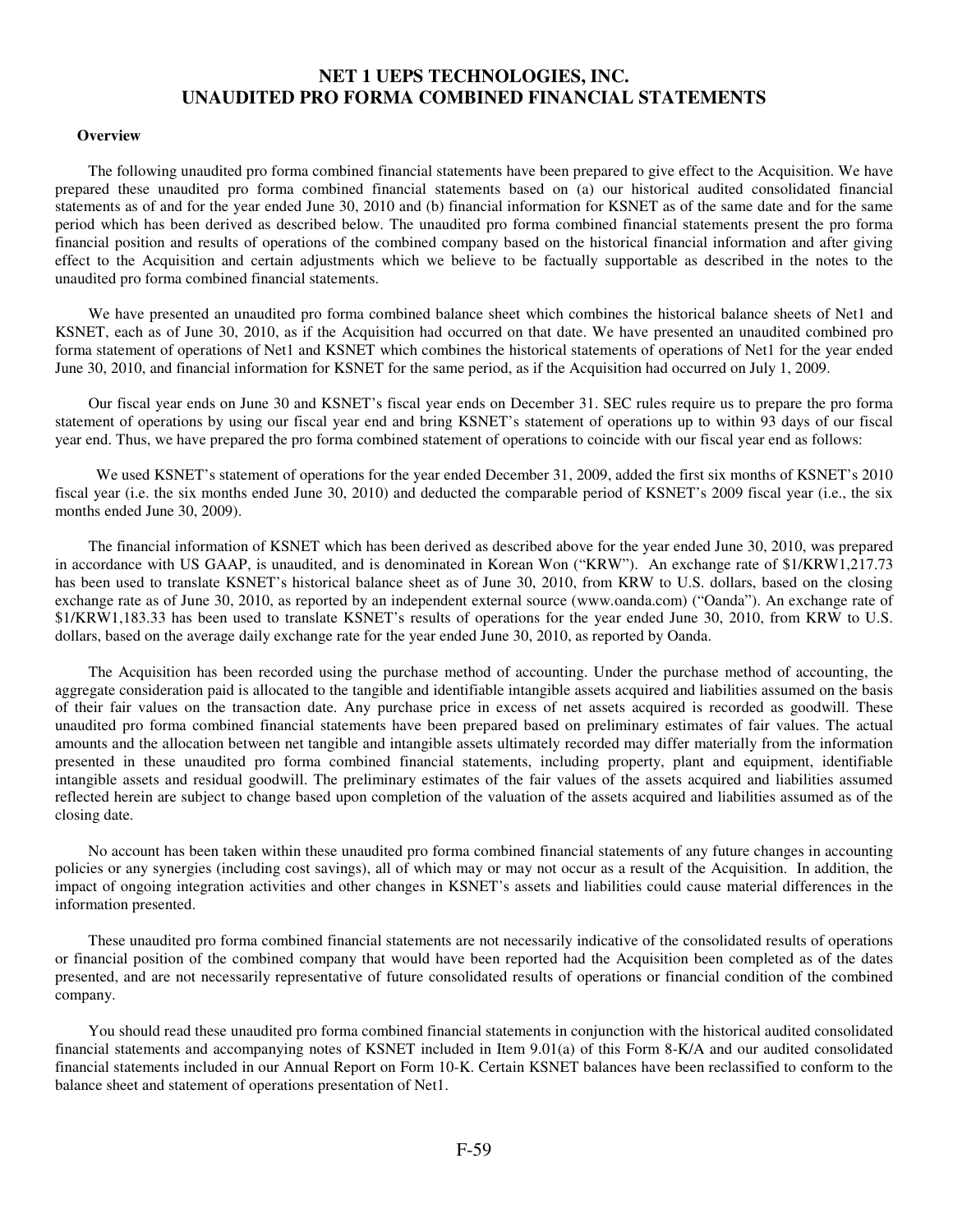## **UNAUDITED PRO FORMA COMBINED BALANCE SHEET**

# **(in thousands, except per share data or unless otherwise indicated)**

**As of June 30, 2010** 

|                                                         | Net1<br>(USD '000) | <b>KSNET</b><br>(KRW M) | <b>KSNET</b><br>(USD '000) | Pro forma<br>adjustments | <b>Notes</b> | Pro forma<br>(USD '000) |
|---------------------------------------------------------|--------------------|-------------------------|----------------------------|--------------------------|--------------|-------------------------|
| <b>ASSETS</b>                                           |                    |                         |                            |                          |              |                         |
| Current assets                                          |                    |                         |                            |                          |              |                         |
| Cash and cash equivalents                               | 153,742            | 8,899                   | 7,308                      | (116,610)                | 3(a)         | 44,440                  |
| Pre-funded social welfare grants receivable             | 6,660              |                         |                            |                          |              | 6,660                   |
| Accounts receivable, net                                | 41,854             | 27,637                  | 22,695                     |                          |              | 64,549                  |
| Finance loans receivable, net                           | 4,221              |                         |                            |                          |              | 4,221                   |
| Inventory                                               | 3,622              | 1,381                   | 1,134                      |                          |              | 4,756                   |
| Deferred income taxes                                   | 16,330             |                         |                            |                          |              | 16,330                  |
| Other current assets                                    |                    | 3,199                   | 2,627                      |                          |              | 2,627                   |
| Total current assets before settlement assets           | 226,429            | 41,116                  | 33,764                     | (116,610)                |              | 143,583                 |
| Settlement assets                                       | 83,661             | 11,118                  | 9,130                      |                          |              | 92,791                  |
| Total current assets                                    | 310,090            | 52,234                  | 42,894                     | (116,610)                |              | 236,374                 |
| Long term receivable,                                   | 7,423              | 100                     | 82                         |                          |              | 7,505                   |
| Property, plant and equipment, net                      | 7,286              | 26,114                  | 21,445                     |                          |              | 28,731                  |
| Equity-accounted investments                            | 2,598              |                         |                            |                          |              | 2,598                   |
| Goodwill                                                | 76,346             |                         |                            | 92,800                   | 3(b)         | 169,146                 |
| Intangible assets, net                                  | 68,347             | 20                      | 16                         | 117,691                  | 3(c)         | 186,054                 |
| Other long-term assets                                  |                    | 7,089                   | 5,821                      |                          |              | 5,821                   |
| <b>TOTAL ASSETS</b>                                     | 472,090            | 85,557                  | 70,258                     | 93,881                   |              | 636,229                 |
| <b>LIABILITIES</b>                                      |                    |                         |                            |                          |              |                         |
| Current liabilities                                     |                    |                         |                            |                          |              |                         |
|                                                         |                    |                         |                            | 5,393                    | 3(d)         |                         |
| Trade payables                                          | 3,596              | 6,155                   | 5,054                      | 2,855                    | 3(e)         | 16,898                  |
| Other payables                                          | 50,855             | 5,369                   | 4,409                      | 592                      | 3(f)         | 55,856                  |
| Short-term borrowings                                   |                    | 2,000                   | 1,642                      |                          |              | 1,642                   |
| Current portion of long-term debt                       |                    | 6,000                   | 4,927                      | 6,672                    | 3(g)         | 11,599                  |
| Income taxes payable                                    | 3,476              | 1,622                   | 1,332                      |                          |              | 4,808                   |
| Total current liabilities before settlement obligations | 57,927             | 21,146                  | 17,364                     | 15,512                   |              | 90,803                  |
| Settlement obligations                                  | 83,661             | 11,118                  | 9,130                      |                          |              | 92,791                  |
| Total current liabilities                               | 141,588            | 32,264                  | 26,494                     | 15,512                   |              | 183,594                 |
| Deferred income taxes                                   | 38,858             | 153                     | 125                        | 26,494                   | 3(c)         | 65,477                  |
| Long-term debt                                          | 4,343              |                         |                            | 100,495                  | 3(g)         | 104,838                 |
| Accrued severance benefits                              |                    | 1,193                   | 980                        |                          |              | 980                     |
| <b>TOTAL LIABILITIES</b>                                | 184,789            | 33,610                  | 27,599                     | 142,501                  |              | 354,889                 |
| Common stock                                            | 59                 | 6,803                   | 5,587                      | (5,587)                  | 3(h)         | 59                      |
| Additional paid-in-capital                              | 133,543            | 34                      | 28                         | (28)                     | 3(h)         | 133,543                 |
| Treasury shares                                         | (173, 671)         |                         |                            |                          |              | (173, 671)              |
| Accumulated other comprehensive income                  | (66,396)           |                         |                            |                          |              | (66,396)                |
|                                                         |                    |                         |                            | (5, 393)                 | 3(d)         |                         |
|                                                         |                    |                         |                            | (2,855)<br>(592)         | 3(e)<br>3(f) |                         |
| Retained earnings                                       | 392,343            | 45,110                  | 37,044                     | (37,044)                 | 3(h)         | 383,503                 |
| <b>TOTAL NET1 EQUITY</b>                                | 285,878            | 51,947                  | 42,659                     | (51, 499)                |              | 277,038                 |
| Non-controlling interest                                | 1,423              |                         |                            | 2,879                    |              | 4,302                   |
| <b>TOTAL EQUITY</b>                                     | 287,301            | 51,947                  | 42,659                     | (48,620)                 |              | 281,340                 |
| <b>TOTAL LIABILITIES AND EQUITY</b>                     | 472,090            | 85,557                  | 70,258                     | 93,881                   |              | 636,229                 |

See accompanying notes to unaudited pro forma combined financial statements.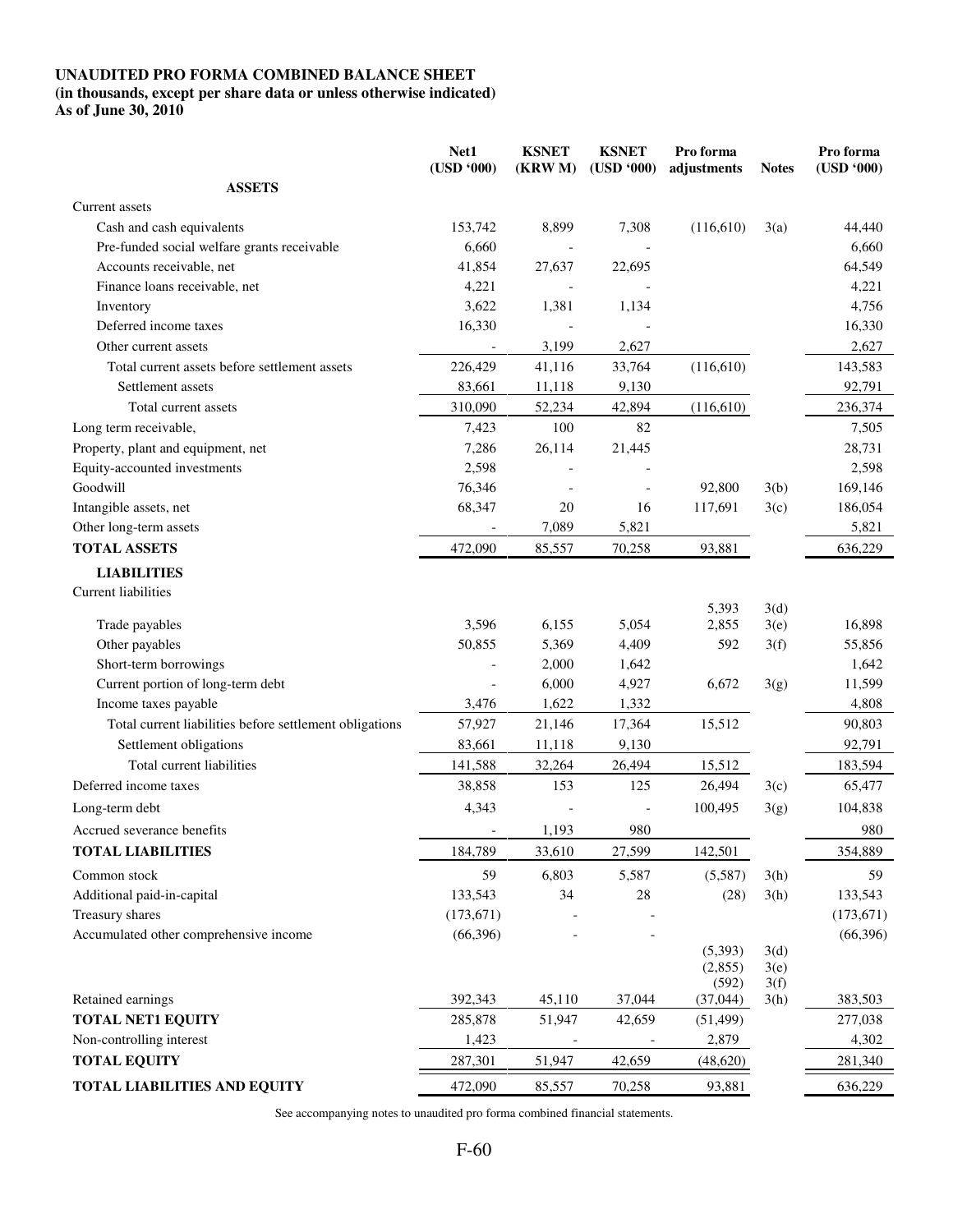## **UNAUDITED PRO FORMA COMBINED STATEMENT OF OPERATIONS**

**(in thousands, except per share data or unless otherwise indicated)** 

**For the year ended June 30, 2010** 

|                                                                                                                  | Net1<br>(USD '000) | <b>KSNET</b><br>(KRW M) | <b>KSNET</b><br>(USD '000) | Pro forma<br>adjustments | <b>Notes</b> | Pro forma<br>(USD '000) |
|------------------------------------------------------------------------------------------------------------------|--------------------|-------------------------|----------------------------|--------------------------|--------------|-------------------------|
| Revenue                                                                                                          | 280,364            | 101,578                 | 85,841                     |                          |              | 366,205                 |
| Expenses<br>Cost of goods sold, IT processing,                                                                   |                    |                         |                            |                          |              |                         |
| servicing and support                                                                                            | 72,973             | 54,437                  | 46,003                     | 39<br>164                | 3(e)<br>3(f) | 118,976                 |
| General and administration                                                                                       | 80,854             | 25,902                  | 21,889                     | 202                      | 3(i)         | 103,148                 |
| Depreciation and amortization                                                                                    | 19,348             | 3,141                   | 2,654                      | 12,046                   | 3(c)         | 34,048                  |
| Impairment of goodwill                                                                                           | 37,378             |                         |                            |                          |              | 37,378                  |
| Operating income (loss)                                                                                          | 69,811             | 18,098                  | 15,295                     | (12, 451)                |              | 72,655                  |
|                                                                                                                  |                    |                         |                            | (7, 731)                 | 3(a)         |                         |
| Interest income (expense), net                                                                                   | 9,069              | 156                     | 132                        | (7, 852)                 | 3(e)         | (6, 382)                |
| Net income (loss) before income taxes                                                                            | 78,880             | 18,254                  | 15,427                     | (28, 034)                |              | 66,273                  |
|                                                                                                                  |                    |                         |                            | (2,671)                  | 3(a)         |                         |
| Income tax expense (benefit)                                                                                     | 40,822             | 4,176                   | 3,529                      | (2,915)<br>40            | 3(c)<br>3(f) | 38,805                  |
| Net income (loss) before earnings from<br>equity-accounted investments                                           | 38,058             | 14,078                  | 11,898                     | (22, 488)                |              | 27,468                  |
| Earnings from equity-accounted investments                                                                       | 93                 |                         |                            |                          |              | 93                      |
| Net income (loss)                                                                                                | 38,151             | 14,078                  | 11,898                     | (22, 488)                |              | 27,561                  |
| Add: Net loss attributable to non-controlling<br>interest                                                        | (839)              |                         |                            |                          |              | (839)                   |
| Net income (loss) attributable to Net1                                                                           | 38,990             | 14,078                  | 11,898                     | (22, 488)                |              | 28,400                  |
| Earnings per share:                                                                                              |                    |                         |                            |                          |              |                         |
| <b>Basic earnings</b>                                                                                            | 0.84               |                         |                            |                          |              | 0.61                    |
| Diluted earnings                                                                                                 | 0.84               |                         |                            |                          |              | 0.61                    |
| Weighted-average number of outstanding<br>shares of common stock used to calculate<br>basic earnings per share   | 46,244,609         |                         |                            | 60,000                   | 3(i)         | 46,304,609              |
| Weighted-average number of outstanding<br>shares of common stock used to calculate<br>diluted earnings per share | 46,434,608         |                         |                            | 60,000                   | 3(i)         | 46,494,608              |

See accompanying notes to unaudited pro forma combined financial statements.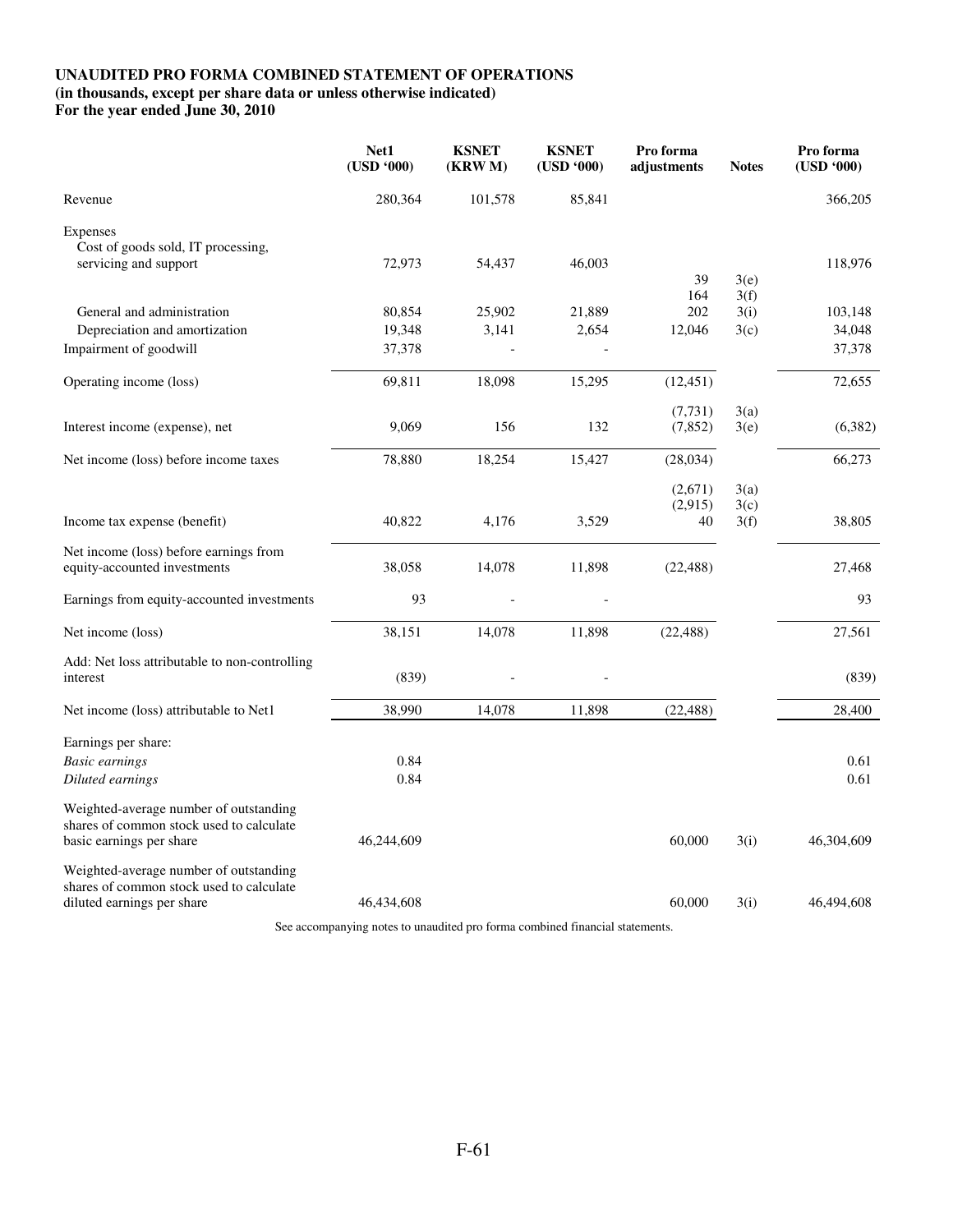#### **NET 1 UEPS TECHNOLOGIES, INC.**

#### **NOTES TO UNAUDITED PRO FORMA COMBINED FINANCIAL STATEMENTS**

## **1. Basis of presentation**

The accompanying unaudited pro forma combined financial statements present the pro forma financial position and results of operations of the combined company based on the historical financial information and after giving effect to the Acquisition and certain adjustments which we believe to be factually supportable, which are described in these notes. The Acquisition has been recorded using the purchase method of accounting, with Net1 as the acquirer. Please refer to "Overview" for further discussion of the basis of presentation of these unaudited pro forma combined financial statements.

Certain KSNET balances have been reclassified to conform to the balance sheet and statement of operations presentation of Net1 as described in Note 3(j).

## **2. Acquisition of KSNET**

The following table sets forth the components of the purchase price for the Acquisition (using exchange rates applicable as of June 30, 2010 for cash paid at closing):

|                                                                                         | USD <sub>000</sub> |
|-----------------------------------------------------------------------------------------|--------------------|
| Cash paid at closing to former KSNET shareholders                                       | 221,724            |
| Cash payable to former KSNET shareholders resulting from the working capital adjustment | 2,053              |
| Total purchase price                                                                    | 223,777            |
|                                                                                         |                    |

The following table sets forth the preliminary allocation of the purchase price:

| Cash and cash equivalents<br>Accounts receivable, net                      | 7,308<br>22,695<br>1,134<br>2,627 |
|----------------------------------------------------------------------------|-----------------------------------|
|                                                                            |                                   |
|                                                                            |                                   |
| Inventory                                                                  |                                   |
| Other current assets                                                       |                                   |
| Settlement assets                                                          | 9,130                             |
| Long term receivable,                                                      | 82                                |
| Property, plant and equipment, net                                         | 21,445                            |
| Goodwill                                                                   | 92,800                            |
| Intangible assets, net                                                     | 117,708                           |
| Other long-term assets                                                     | 5,821                             |
| Trade payables                                                             | (5,054)                           |
| Other payables                                                             | (4, 409)                          |
| Short-term borrowings                                                      | (1,642)                           |
| Current portion of long-term borrowings                                    | (4,927)                           |
| Income taxes payable                                                       | (1,332)                           |
| Settlement obligations                                                     | (9,130)                           |
| Deferred income taxes - long-term liabilities                              | (26,620)                          |
| Accrued severance benefits                                                 | (980)                             |
| Total net assets of KSNET attributable to shareholders, including goodwill | 226,656                           |
| Less attributable to non-controlling interest                              | (2,879)                           |
| Total purchase price                                                       | 223,777                           |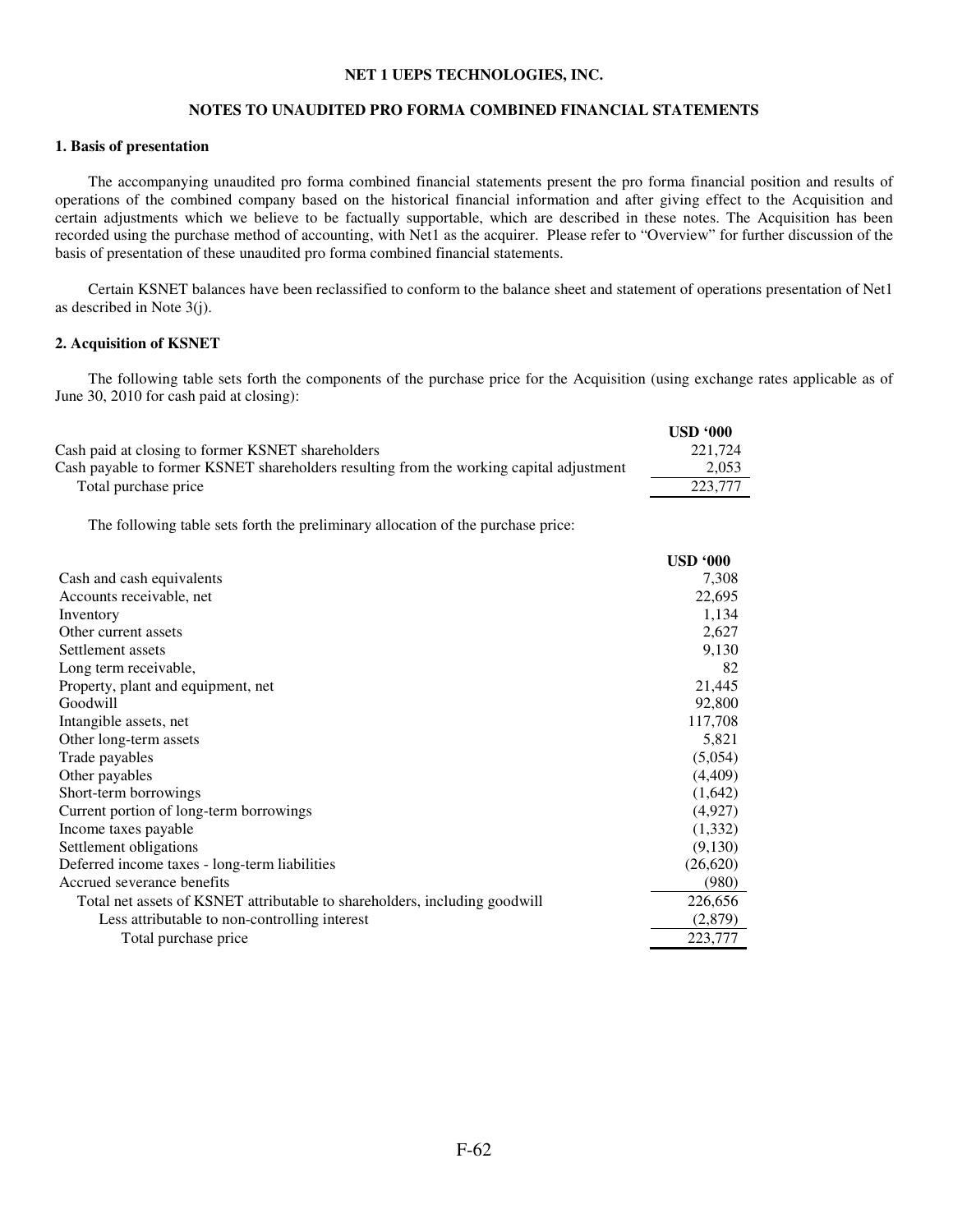The preliminary purchase price allocation is based on management estimates as of January 12, 2011, and may be adjusted up to one year following the closing of the Acquisition. The purchase price allocation has not been finalized, as management has not yet analyzed in detail the assets acquired and liabilities assumed. We expect to finalize the purchase price allocation on or before June 30, 2011. The actual amounts and the allocation between net tangible and intangible assets ultimately recorded may differ materially from the information presented in these unaudited pro forma combined financial statements, including property, plant and equipment, identifiable intangible assets and residual goodwill.

#### **3. Pro forma adjustments**

 The following are descriptions of each of the pro forma adjustments included in the unaudited pro forma combined financial statements:

(a) Reduction in cash and cash equivalents and interest income

Represents the estimated reduction in interest income of \$7.7 million on Net1's cash reserves of \$116.6 million for the year ended June 30, 2010, which was used to fund the a portion of the Acquisition at an assumed pre-tax South African interest rate of 6.63%. The tax effect of \$2.7 million related to this adjustment is included on the income tax expense line in the unaudited pro forma combined statement of operations.

(b) Goodwill

Represents the excess of the purchase price over the fair value of net assets acquired of \$133.8 million as presented within the preliminary purchase price allocation in Note 2 above.

(c) Acquired intangible assets and amortization expense

Represents the portion of the purchase price allocated to KSNET's intangible assets acquired, at estimated fair values based on management's estimates. As of June 30, 2010, these assets had a carrying value on KSNET's balance sheet of approximately \$1 million. As noted above, this identification and estimation of fair value is provisional and may change when the final purchase price allocation is made. Since the tax basis of these identifiable intangible assets is less than their accounting basis, the purchase price allocated to these assets results in additional deferred tax liabilities.

|                                 | <b>Fair value</b><br><b>(KRW)</b><br>million) | <b>Fair value</b><br>(USD '000) | <b>Estimated</b><br>useful life<br>(in years) | Annual<br>amortization<br>expense $(1)$<br>(USD '000) | Annual<br>tax effect<br>(USD '000) |
|---------------------------------|-----------------------------------------------|---------------------------------|-----------------------------------------------|-------------------------------------------------------|------------------------------------|
| Finite lived intangibles assets |                                               |                                 |                                               |                                                       |                                    |
| Customer relationships          | 106,624                                       | 87,560                          | 15                                            | 5,837                                                 | 1,413                              |
| Software                        | 33,032                                        | 27,126                          | 5                                             | 5,425                                                 | 1,313                              |
| Trade names                     | 4,860                                         | 3,991                           | 20                                            | 443                                                   | 107                                |
|                                 | 144,516                                       | 118,677                         |                                               | 11,705                                                | 2,833                              |
| Deferred tax liabilities        |                                               |                                 |                                               |                                                       |                                    |
| Customer relationships          | 23,692                                        | 19,456                          |                                               |                                                       |                                    |
| Software                        | 7,484                                         | 6,146                           |                                               |                                                       |                                    |
| Trade names                     | 1.087                                         | 892                             |                                               |                                                       |                                    |
|                                 | 32,263                                        | 26.494                          |                                               |                                                       |                                    |

(1) Using the average exchange rate for the year ended June 30, 2010, the total annual amortization expense related to these intangible assets was \$12.0 million. The deferred tax effect of \$2.9 million related to this adjustment is included on the income tax expense line in the unaudited pro forma combined statement of operations.

(d) Transaction costs – incurred subsequent to June 30, 2010

Represents the Company's estimate of the expected KSNET acquisition costs of \$5.4 million owing to external professional advisors for services provided which are not reflected in Net1's June 30, 2010 consolidated balance sheet. These costs have been accrued as a current liability. We do not expect to deduct these expenses for tax purposes. Because we are required to expense these costs as they are incurred, we have charged them to retained earnings as of June 30, 2010. No adjustment has been made to the unaudited pro forma combined statement of operations for these costs as they are non-recurring.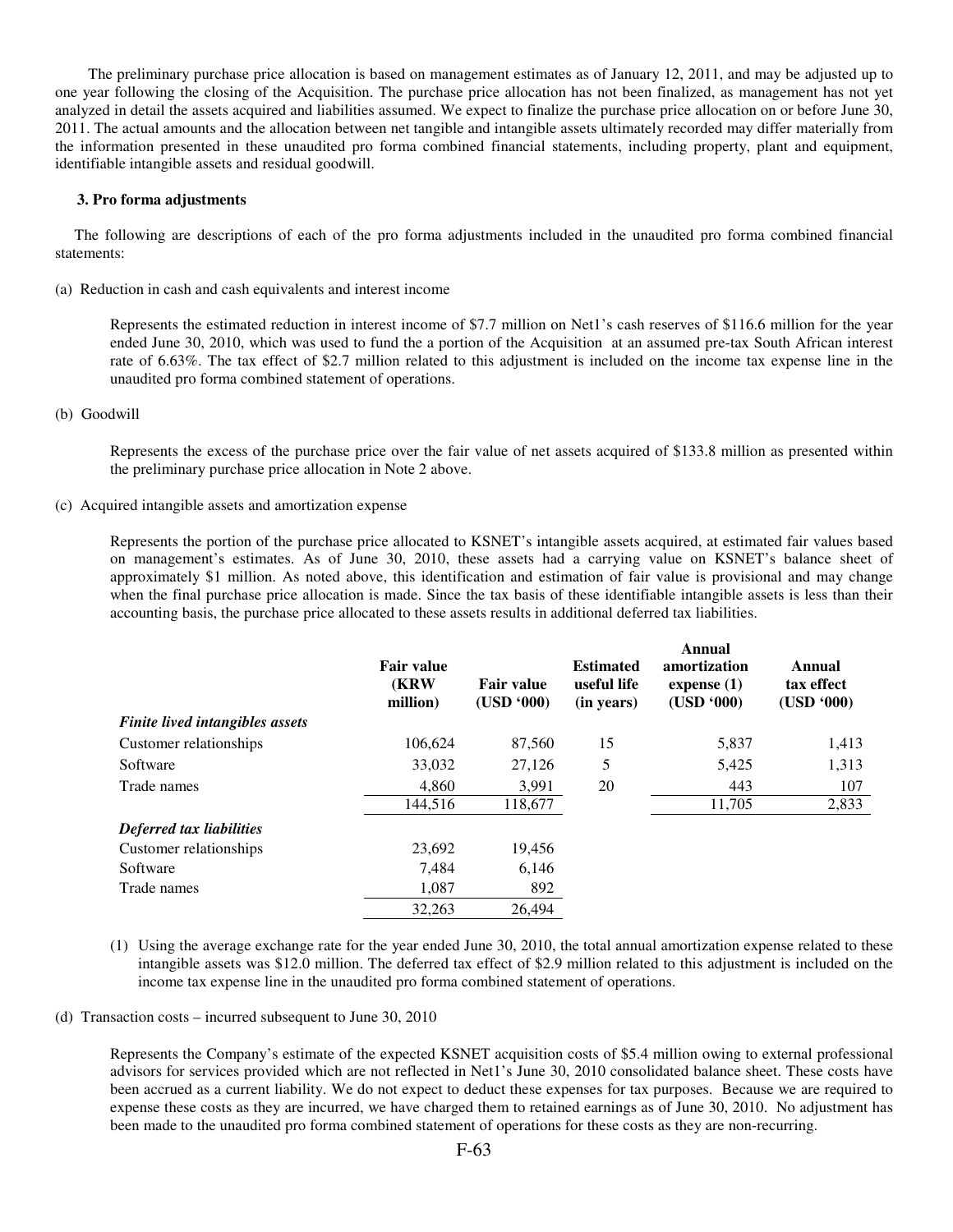(e) Upfront fees, deferred financing costs and interest expense

On signing the Facilities Agreement, upfront fees and deferred financing costs of KRW 3.5 billion (equivalent of \$2.9 million) at the USD/ KRW exchange rate on June 30, 2010, were paid. Accordingly, an amount of \$2.9 million is included in accounts payable as of June 30, 2010.

Represents interest of \$7.5 million under the Facilities Agreement for the year ended June 30, 2010, using the Korea CD rate of 2.66% plus the margin of 4.10%. Amount also includes \$0.4 million which represents twelve months of amortization of the total deferred financing costs, or KRW 1.7 billion (equivalent of \$1.3 million) at the USD/ KRW exchange rate on July 1, 2009, on signing the Facilities Agreement.

A change of  $1/8<sup>th</sup>$  of a percentage point in the CD rate results in a change of KRW 0.2 billion (equivalent of \$0.1 million) in the interest expense.

(f) Salary and cash incentive compensation

Represents the effect of the increase in the salary and cash incentive compensation of a member of KSNET's management. We agreed to these compensation arrangements as a condition to the closing of the Acquisition, which became effective on closing and remain fixed until June 30, 2013. The expected incremental difference between the compensation expense included in KSNET's historical statement of operations and the new compensation arrangements are reflected in the combined pro forma combined statement of operations.

(g) Long-term debt and current portion of long-term debt

Represents a loan in the principal amount of KRW 130.5 Billion, or \$107.2 million, translated at exchange rates prevailing on June 30, 2010, under the senior facilities agreement ("Facilities Agreement") used to fund a portion of the Acquisition. Under the Facilities Agreement, \$6.7 million of the total \$107.2 million facility is repayable one year after the initial draw down of the facility. As a result, we have included this amount within current liabilities and the remainder in long-term debt in the unaudited pro forma combined balance sheet.

(h) Elimination of KSNET shareholders' equity

Represents the elimination of KSNET's common stock of \$5.6 million, additional paid in capital of \$0.03 million and retained earnings of \$37.0 million, acquired by Net1.

(i) Stock-based compensation

Represents the annual stock-based compensation charge of \$0.2 million related to 60,000 restricted shares of Net1's common stock awarded to a member of KSNET's management. The restricted stock vests on June 30, 2014, unless the recipient fails to receive a conditional incremental bonus for each of the fiscal years ended June 30, 2011, 2012, 2013 and 2014, in which event the restricted stock shall not vest. We have assumed that all 60,000 shares of restricted stock will vest on June 30, 2014. The restricted stock has been valued using the closing price, or \$12.33, of our common stock on October 29, 2010, the acquisition date, and the effective date of the restricted stock award agreement. We do not expect to deduct this stock-based compensation charge for tax purposes.

(j) Reclassifications

 Certain balances have been reclassified from the financial statements of KSNET so their presentation would be consistent with Net1.

The following reclassifications have been made to the balance sheet as of June 30, 2010 (in millions):

|                                                               | <b>KRW</b> |
|---------------------------------------------------------------|------------|
| Cash and cash equivalents                                     |            |
| <b>KSNET:</b>                                                 |            |
| Cash and cash equivalents                                     | 20,017     |
| Reclassified to settlement assets                             | (11, 118)  |
| <b>KSNET</b> cash and cash equivalents after reclassification | 8.899      |
| $\Gamma$ $\sim$ $\Lambda$                                     |            |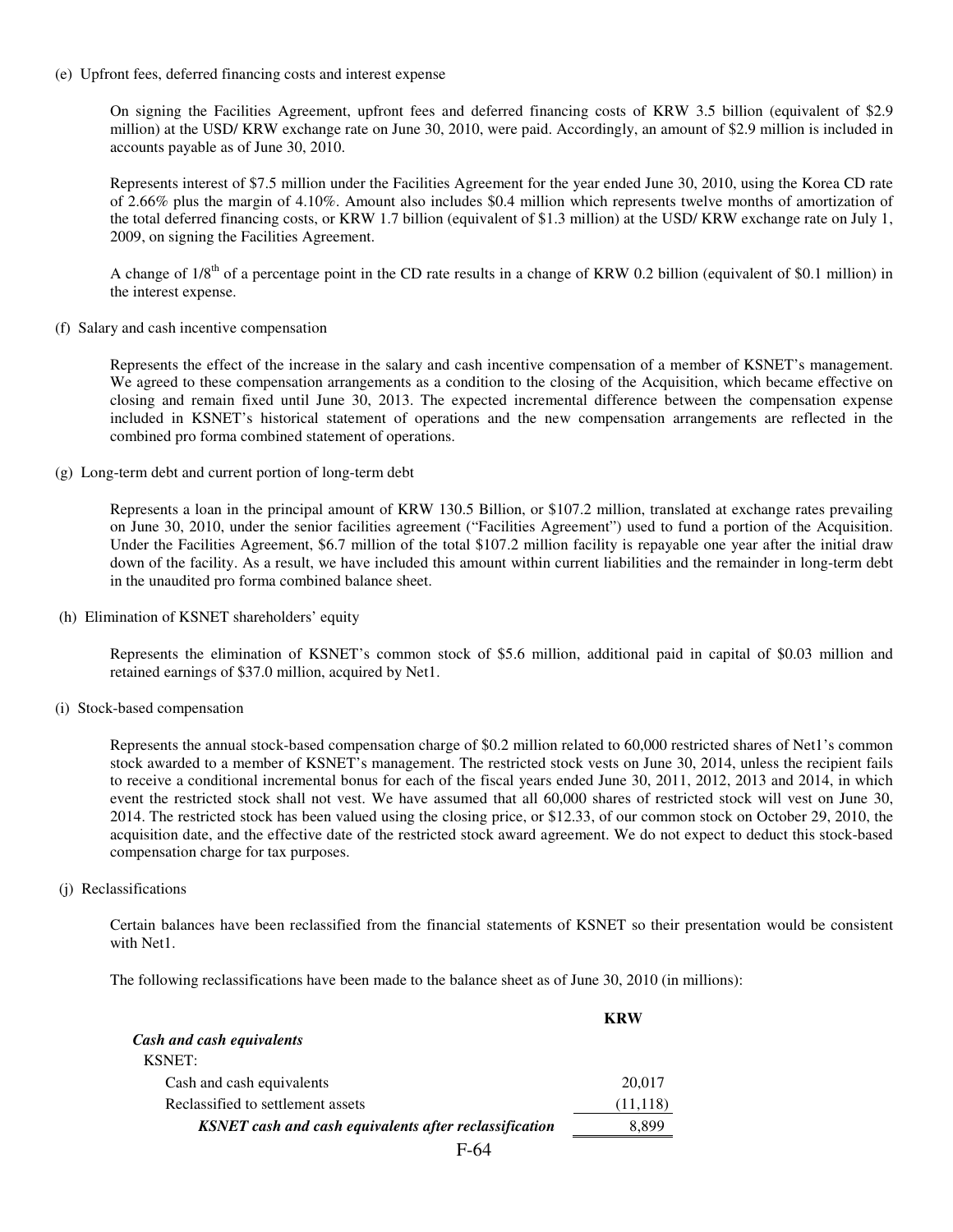| <i>Accounts receivable, net</i>                               |           |
|---------------------------------------------------------------|-----------|
| <b>KSNET:</b>                                                 |           |
| Accounts receivable, net                                      | 11,111    |
| Other current assets                                          | 16,526    |
| <b>KSNET</b> accounts receivable, net after reclassification  | 27,637    |
| Other long-term assets, net                                   |           |
| <b>KSNET:</b>                                                 |           |
| Other long-term assets                                        | 5,583     |
| Non-current accounts receivable, net                          | 1,506     |
| KSNET other loan-term assets, net after reclassification      | 7,089     |
| <b>Other current liabilities</b>                              |           |
| <b>KSNET:</b>                                                 |           |
| Other current liabilities                                     | 17,061    |
| Deferred tax liabilities                                      | 12        |
| Other non-current liabilities                                 | 1,036     |
| Reclassified to settlement obligations                        | (11, 118) |
| Reclassified to income taxes payable                          | (1,622)   |
| <b>KSNET</b> other current liabilities after reclassification | 5,369     |

No significant reclassifications were made to the statement of operations for the year ended June 30, 2010.